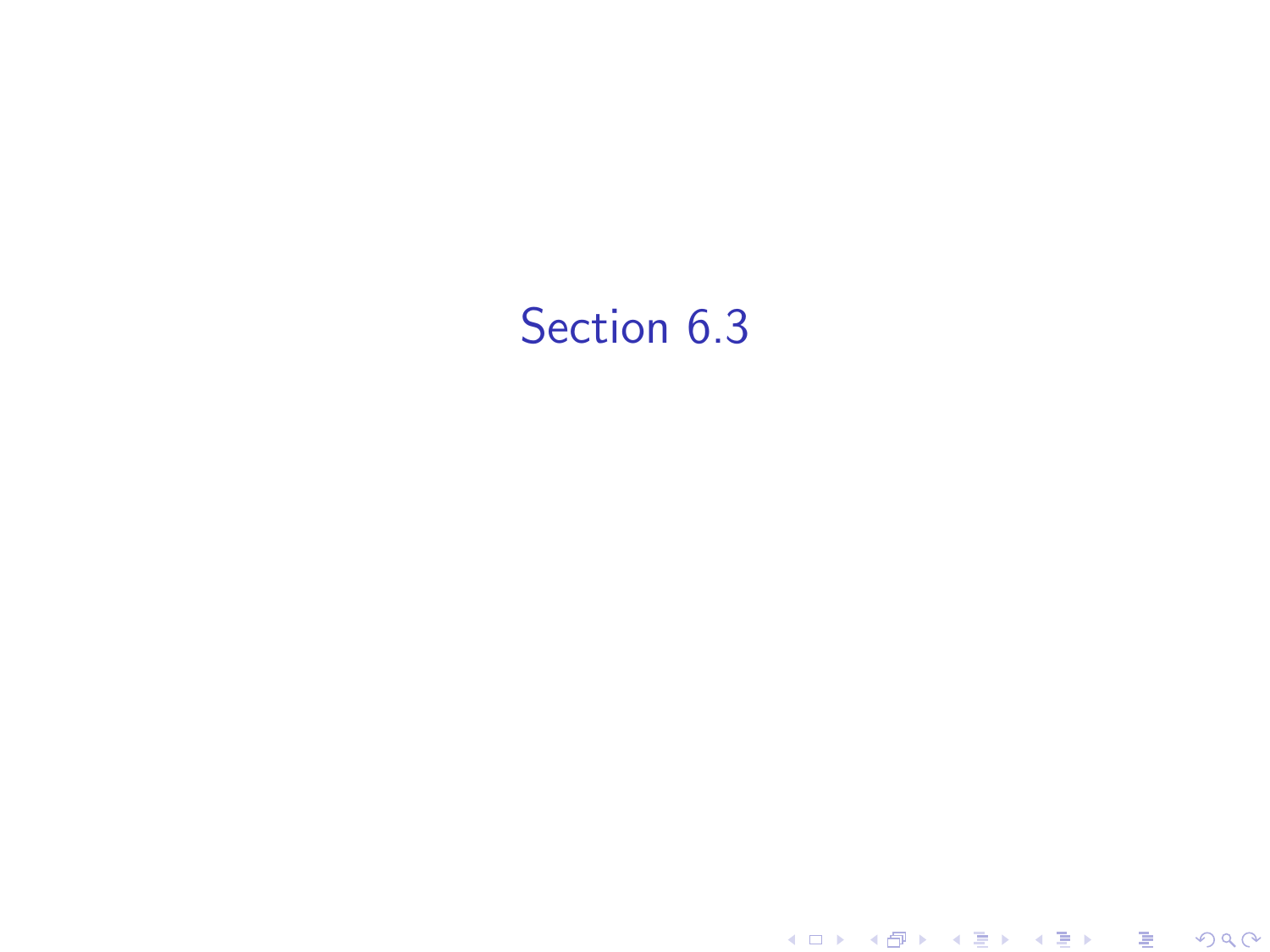## Formal Reasoning

• A formal proof (or derivation) is a sequence of wffs, where each wff is either a premise or the result of applying a proof rule to certain previous wffs in the sequence.

**KORK ERKER ADAM ADA**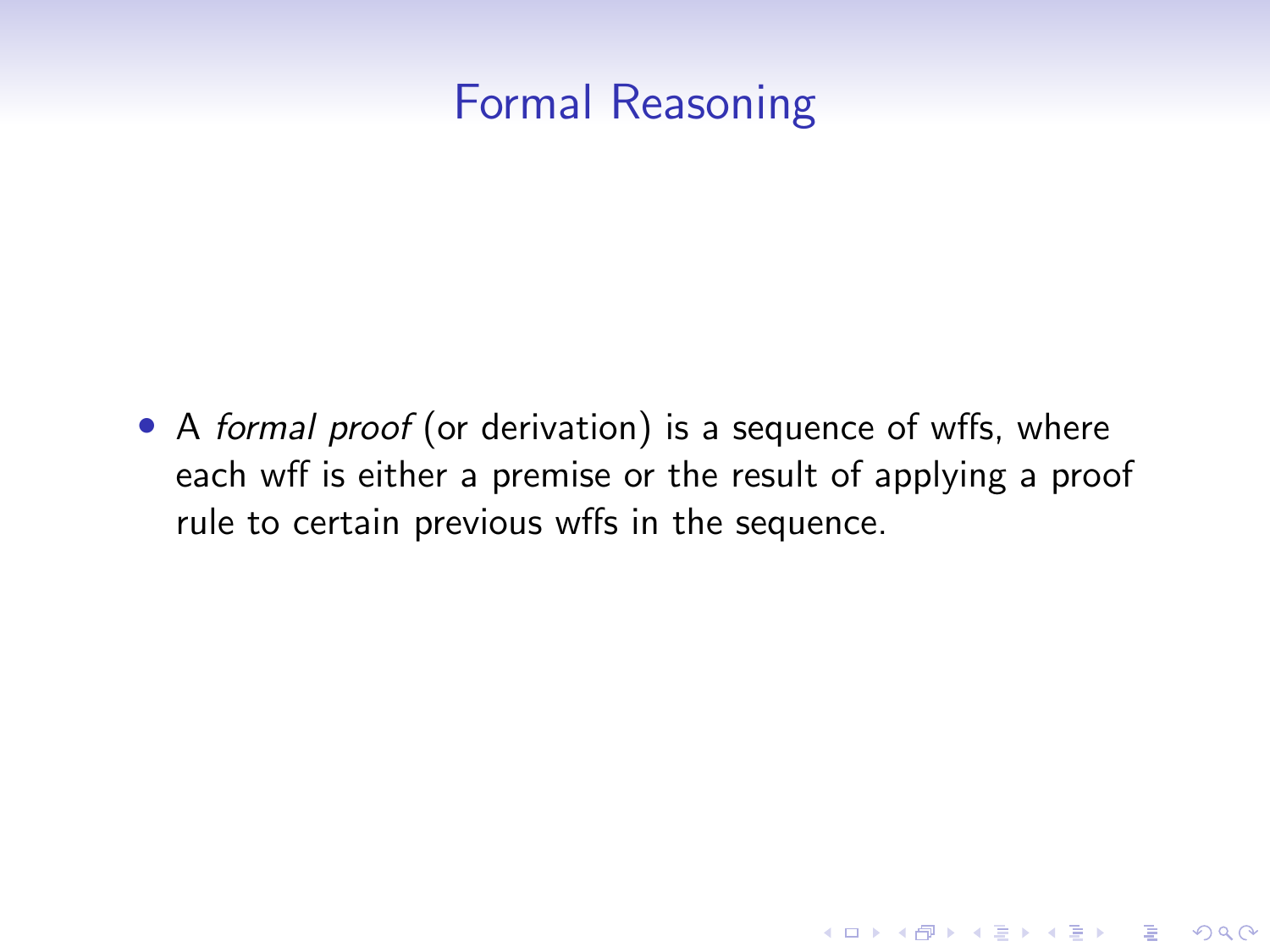#### Basic Proof Rules

**KORKARYKERKER OQO** 

A,B  $\frac{A,B}{A\wedge B}$  Conjunction (Conj)

A∧B A A∧B  $\frac{AB}{B}$  Simplification (Simp)

 $\frac{A}{A\vee B}\frac{B}{A\vee B}$  Addition (Add)

A∨B,¬A B A∨B,¬B <sup>A</sup> Disjunctive Syllogism (DS)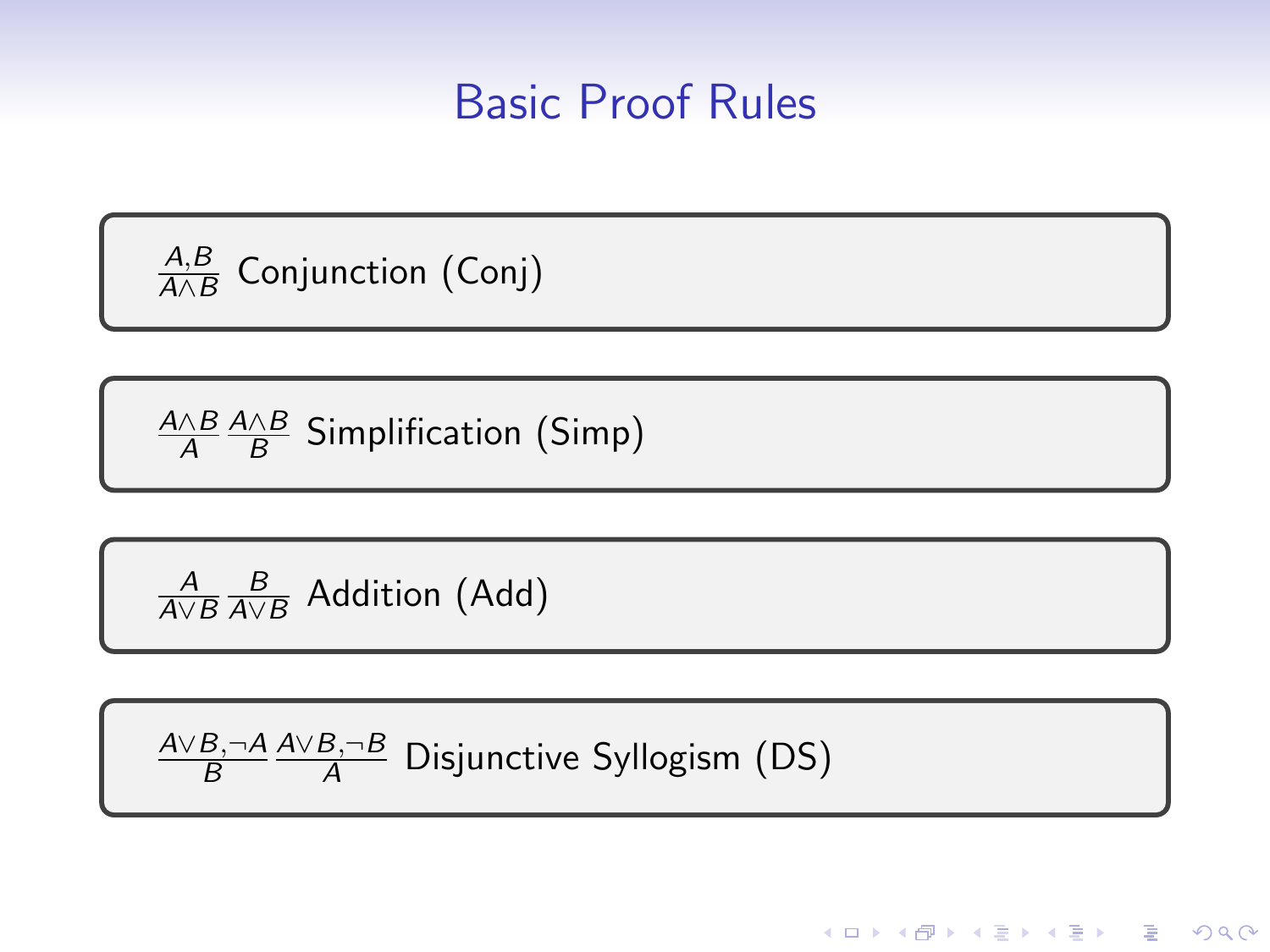## More Basic Proof Rules

$$
\frac{A \rightarrow B, A}{B}
$$
 Modus Ponens (MP)

$$
\frac{\text{From } A, \text{derive } B}{A \rightarrow B} \text{ Conditional Proof (CP)}
$$

$$
\frac{\neg\neg A}{A} \frac{A}{\neg\neg A}
$$
 Double Negation (DN)

$$
\frac{A,\neg A}{\mathsf{False}}\ \mathsf{Contraction}\ (\mathsf{Contr})
$$

From ¬A,derive False  $\frac{q_{\text{enive False}}}{A}$  Indirect Proof (IP)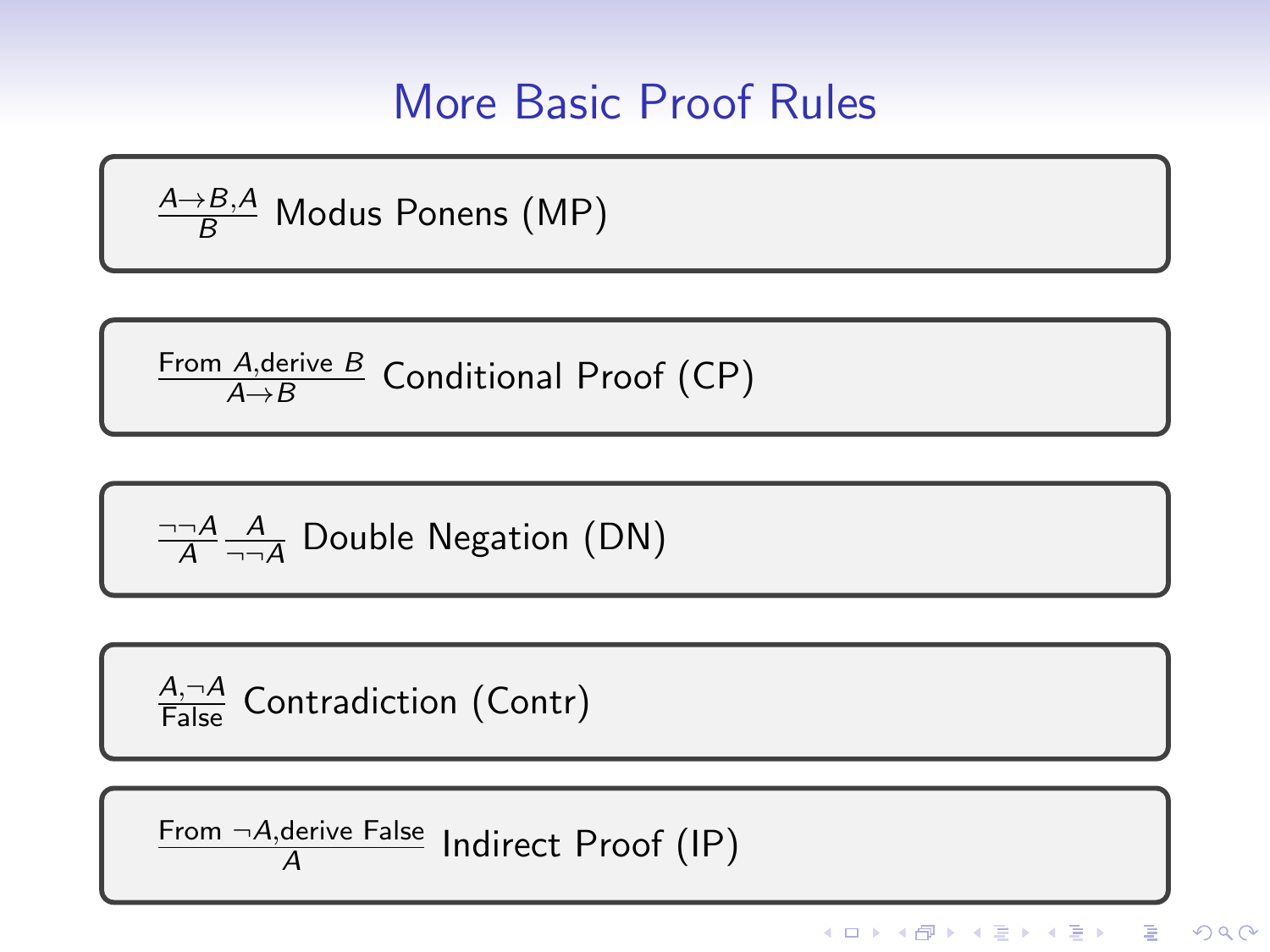- Put each wff on a numbered line along with a reason. Use the letter P for a premise and follow the proof with QED.
- Example: Prove that the argument with the premises  $A \vee C \rightarrow D$ ,  $\neg B$ ,  $A \vee B$  and conclusion D is valid.

1.  $A \vee C \rightarrow D$  P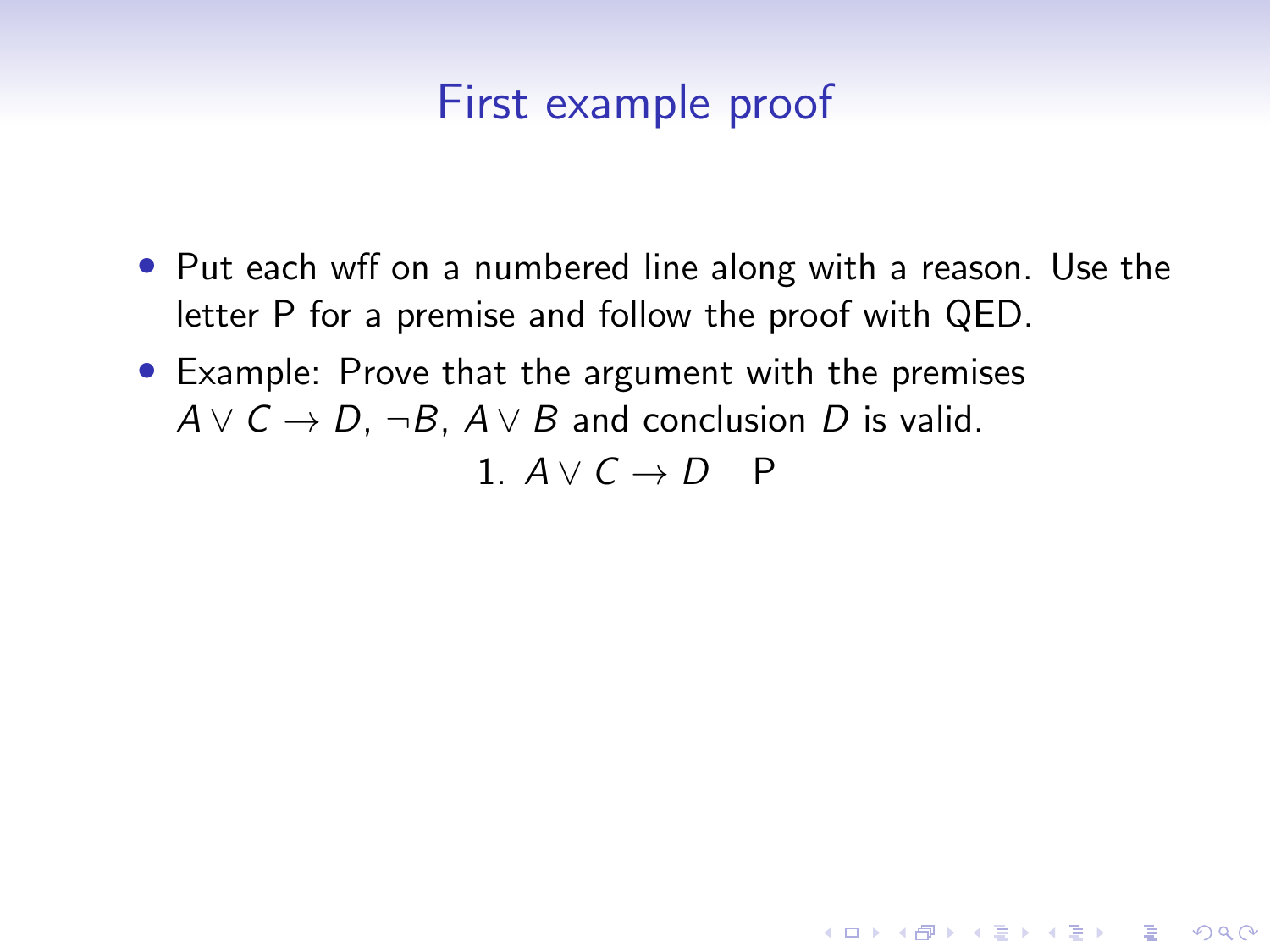- Put each wff on a numbered line along with a reason. Use the letter P for a premise and follow the proof with QED.
- Example: Prove that the argument with the premises  $A \vee C \rightarrow D$ ,  $\neg B$ ,  $A \vee B$  and conclusion D is valid.

1. 
$$
A \lor C \rightarrow D
$$
 P  
2.  $\neg B$  P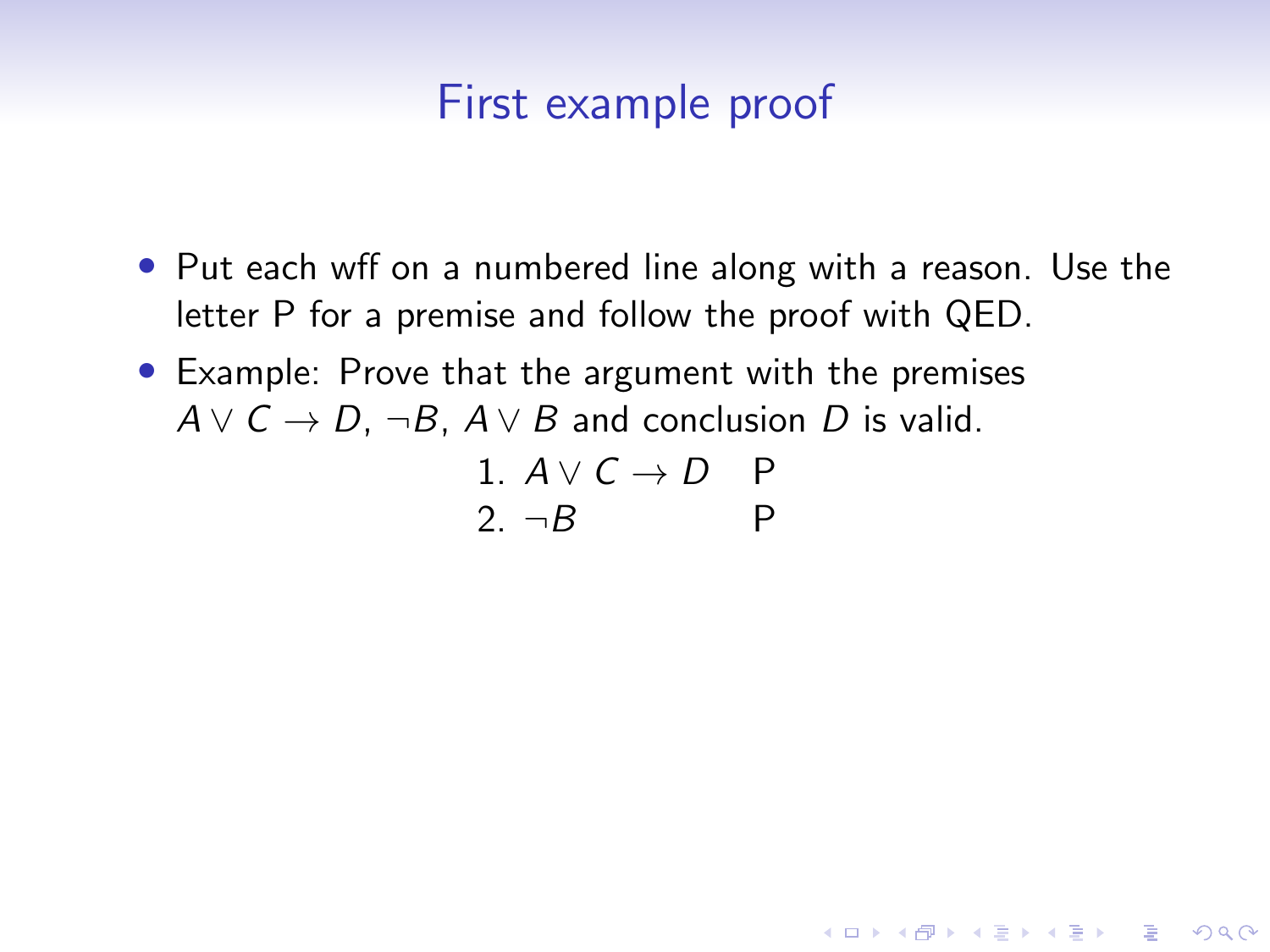- Put each wff on a numbered line along with a reason. Use the letter P for a premise and follow the proof with QED.
- Example: Prove that the argument with the premises  $A \vee C \rightarrow D$ ,  $\neg B$ ,  $A \vee B$  and conclusion D is valid.

1. 
$$
A \lor C \rightarrow D
$$
 P  
\n2.  $\neg B$  P  
\n3.  $A \lor B$  P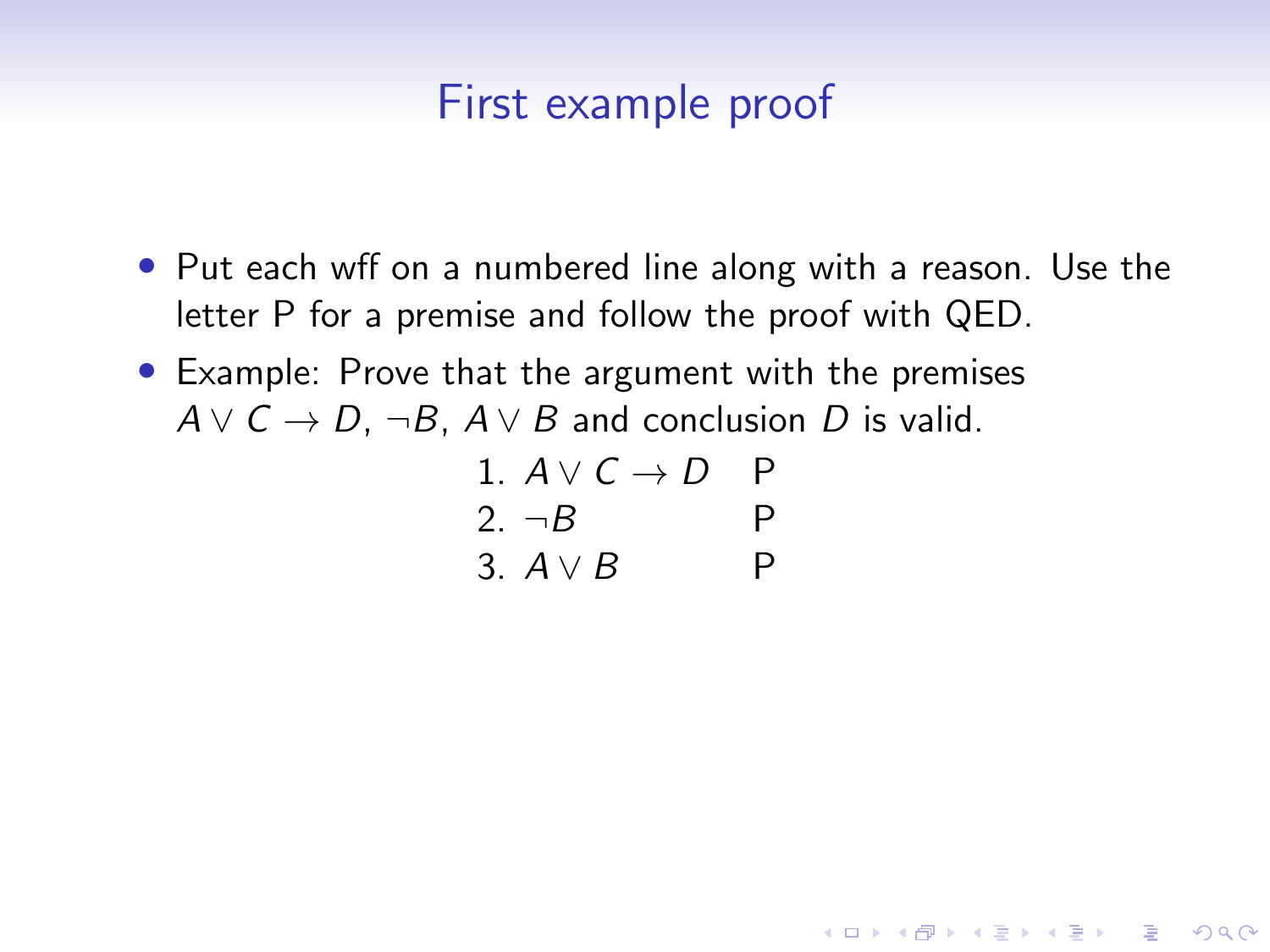- Put each wff on a numbered line along with a reason. Use the letter P for a premise and follow the proof with QED.
- Example: Prove that the argument with the premises  $A \vee C \rightarrow D$ ,  $\neg B$ ,  $A \vee B$  and conclusion D is valid.

| 1. $A \vee C \rightarrow D$ | P          |
|-----------------------------|------------|
| 2. $\neg B$                 | P          |
| 3. $A \vee B$               | P          |
| 4. A                        | $2,3$ , DS |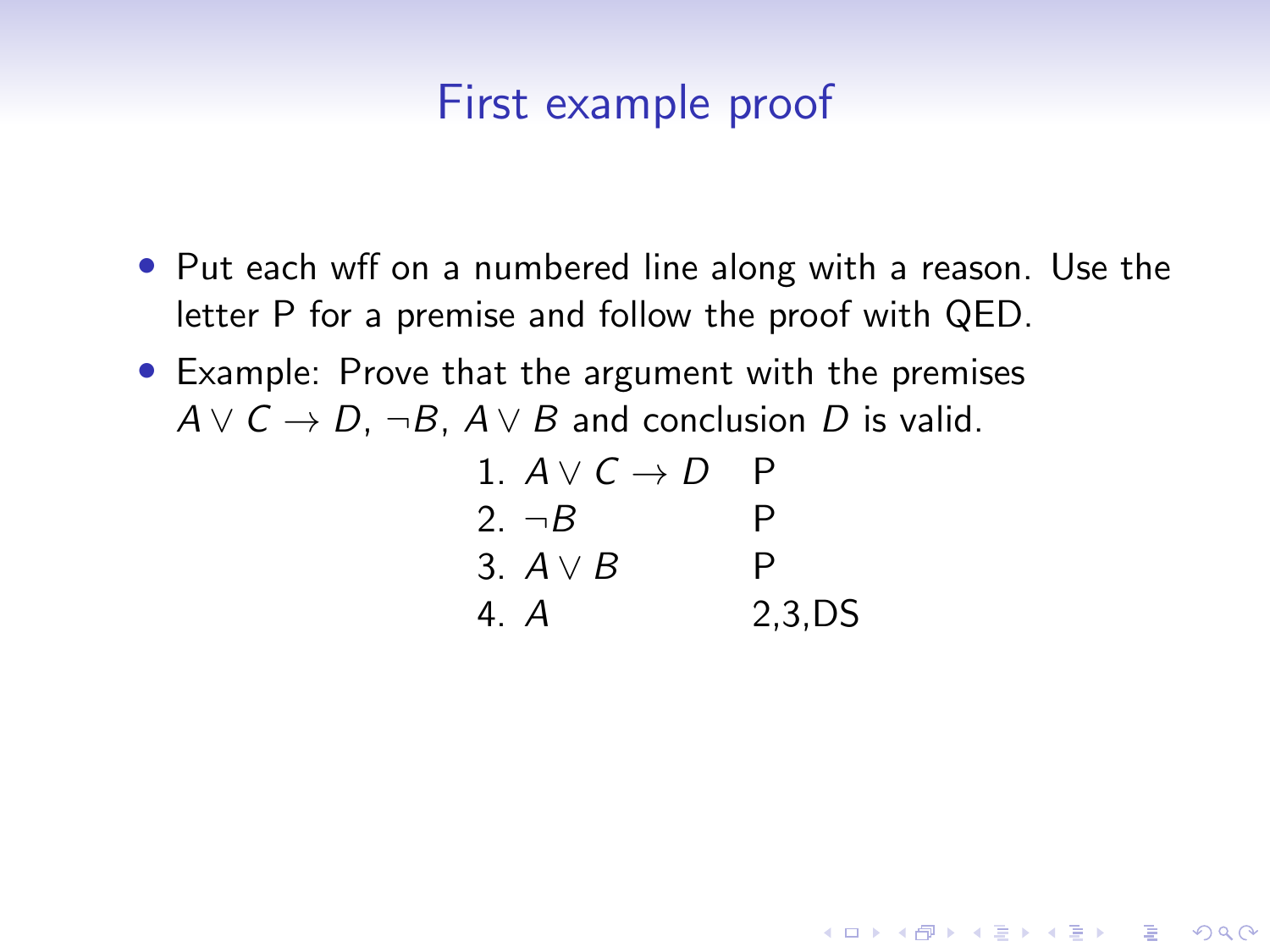- Put each wff on a numbered line along with a reason. Use the letter P for a premise and follow the proof with QED.
- Example: Prove that the argument with the premises  $A \vee C \rightarrow D$ ,  $\neg B$ ,  $A \vee B$  and conclusion D is valid.

| 1. $A \vee C \rightarrow D$ |            |
|-----------------------------|------------|
| 2. $\neg B$                 | P          |
| 3. $A \vee B$               | P          |
| 4. A                        | $2,3$ , DS |
| 5. $A \vee C$               | 4, Add     |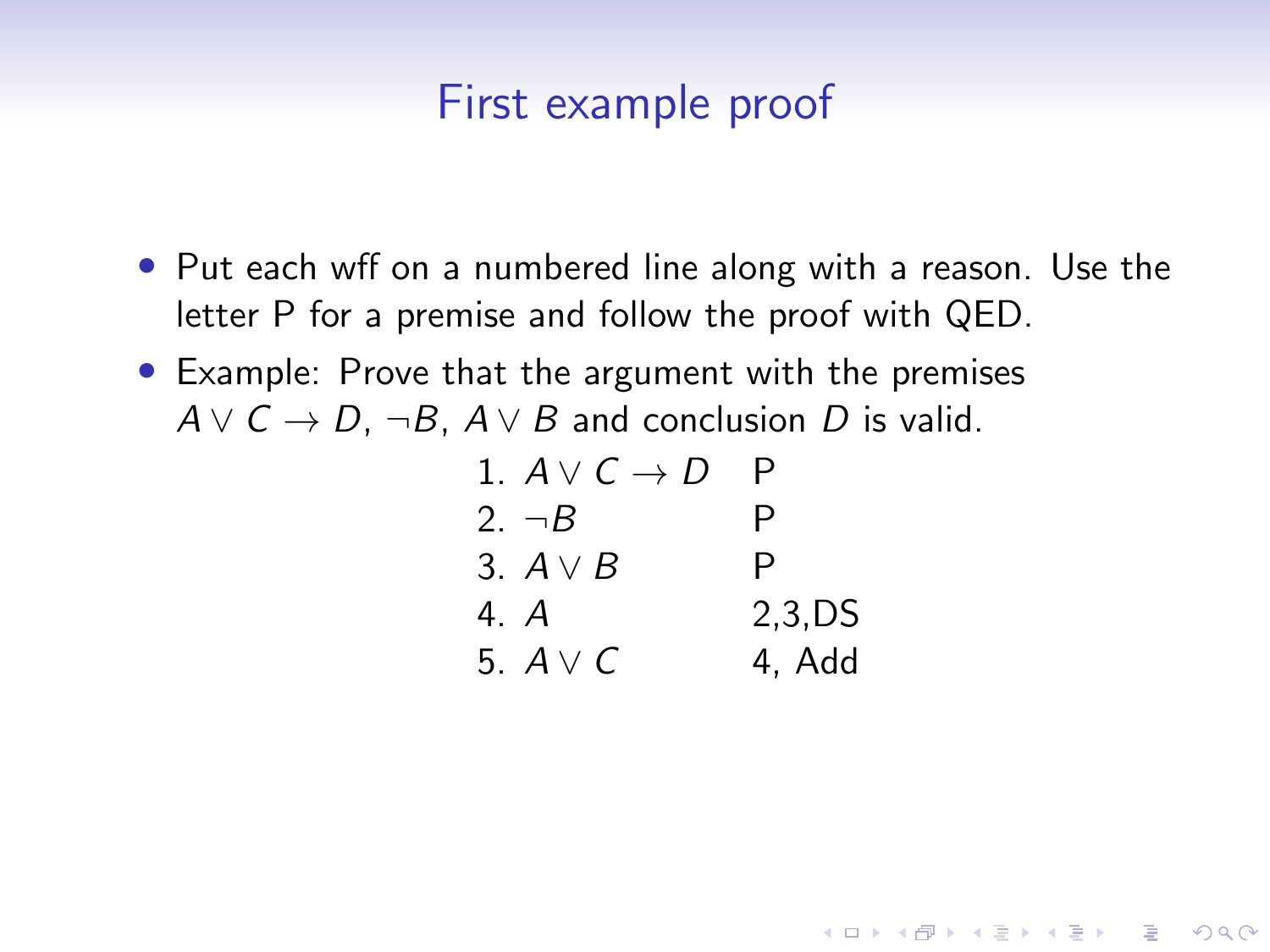- Put each wff on a numbered line along with a reason. Use the letter P for a premise and follow the proof with QED.
- Example: Prove that the argument with the premises  $A \vee C \rightarrow D$ ,  $\neg B$ ,  $A \vee B$  and conclusion D is valid.

| 1. $A \vee C \rightarrow D$ | Ρ          |
|-----------------------------|------------|
| 2. $\neg B$                 | P          |
| 3. $A \vee B$               | P          |
| 4. A                        | $2,3$ , DS |
| 5. $A \vee C$               | 4. Add     |
| 6. D                        | 1,5,MP     |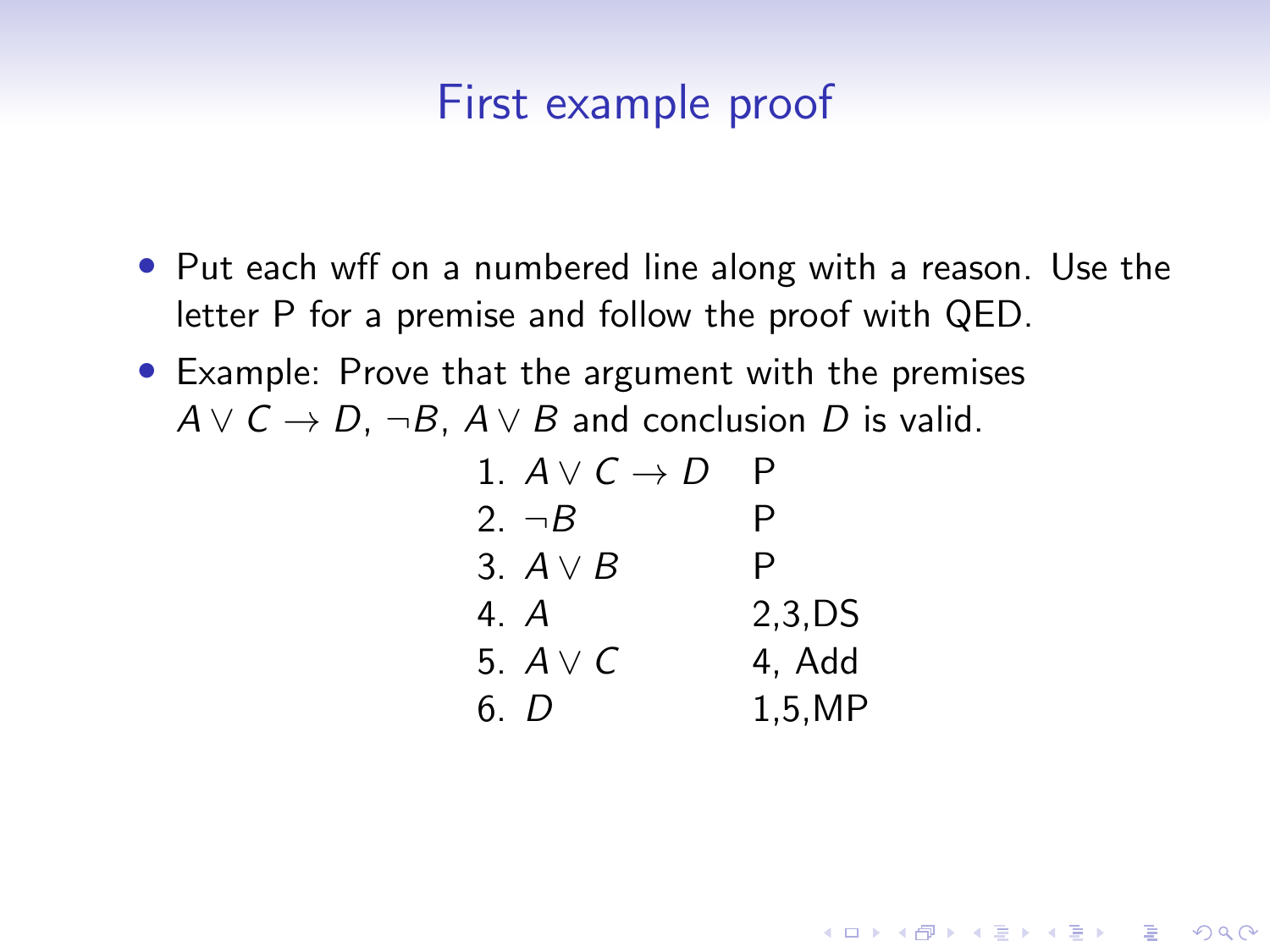- Put each wff on a numbered line along with a reason. Use the letter P for a premise and follow the proof with QED.
- Example: Prove that the argument with the premises  $A \vee C \rightarrow D$ ,  $\neg B$ ,  $A \vee B$  and conclusion D is valid.

| 1. $A \vee C \rightarrow D$ | Ρ      |
|-----------------------------|--------|
| 2. $\neg B$                 | P      |
| 3. $A \vee B$               | P      |
| 4. A                        | 2.3.DS |
| 5. $A \vee C$               | 4, Add |
| 6. D                        | 1,5,MP |
| QED                         |        |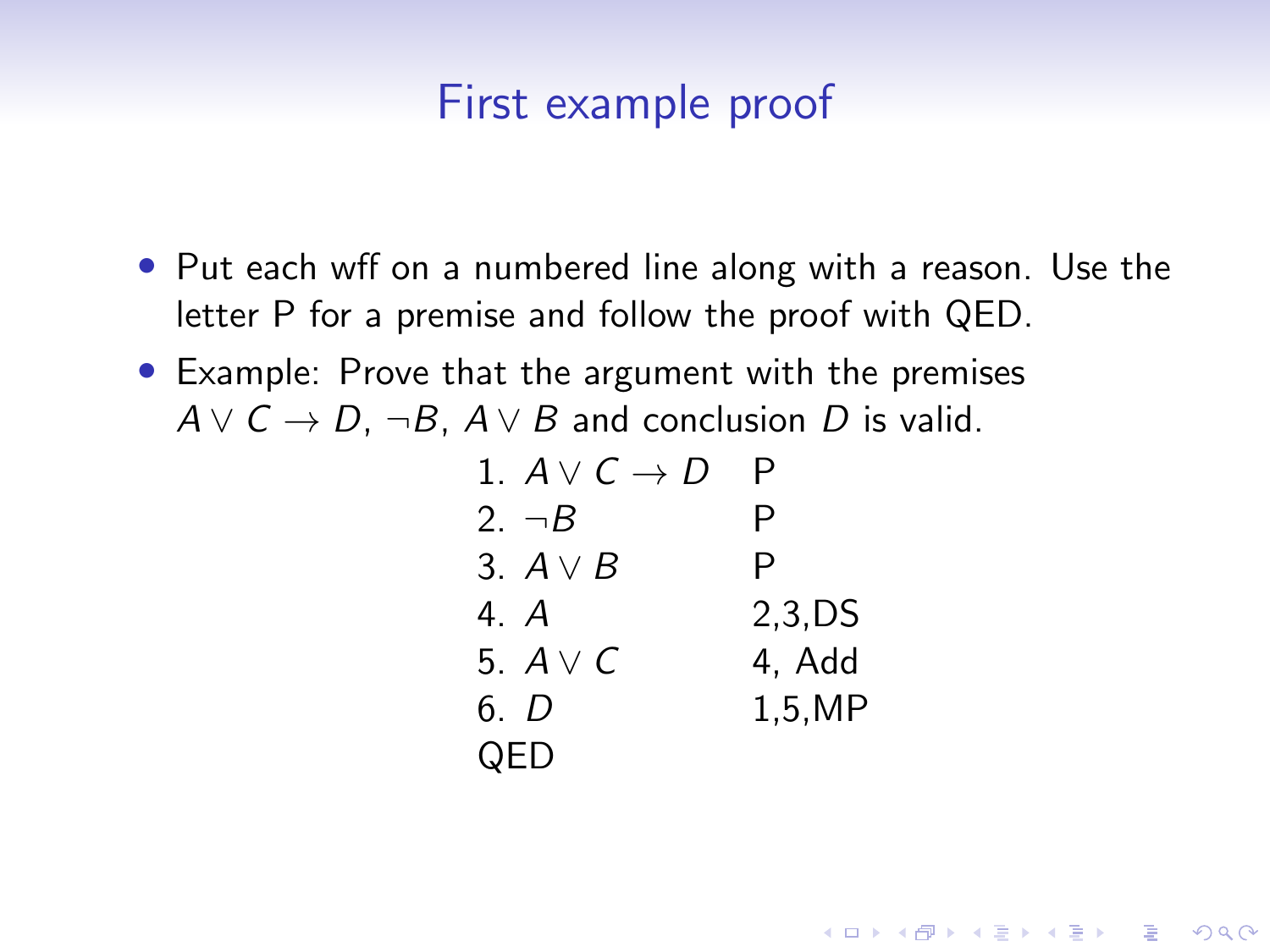# Using CP

- If a proof consists of a derivation from a premise A to a conclusion B that does not contain any uses of CP or IP, then we can apply CP to obtain a tautology  $A \rightarrow B$ . The reason we obtain a tautology is that the proof rules used in the derivation are valid arguments. So the truth of A implies the truth of B, which tells us that  $A \rightarrow B$  is a tautology.
- When using CP in this way, instead of writing  $A \rightarrow B$ , we'll write QED along with the line numbers of the derivation followed by CP.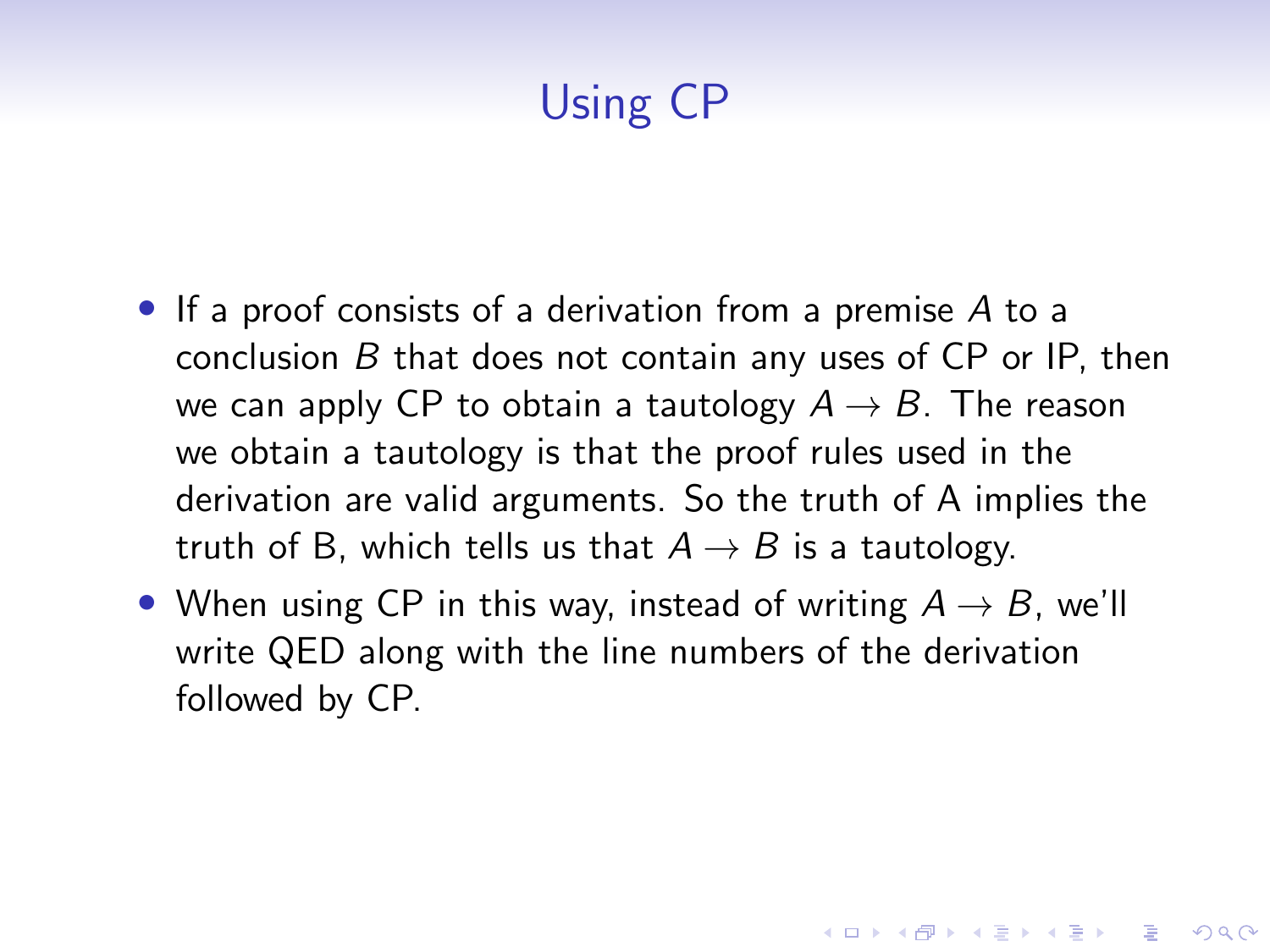Example: Prove that  $(A \lor C \to D) \land \neg B \land (A \lor B) \to D$  is a tautology.

#### 1.  $A \vee C \rightarrow D$  P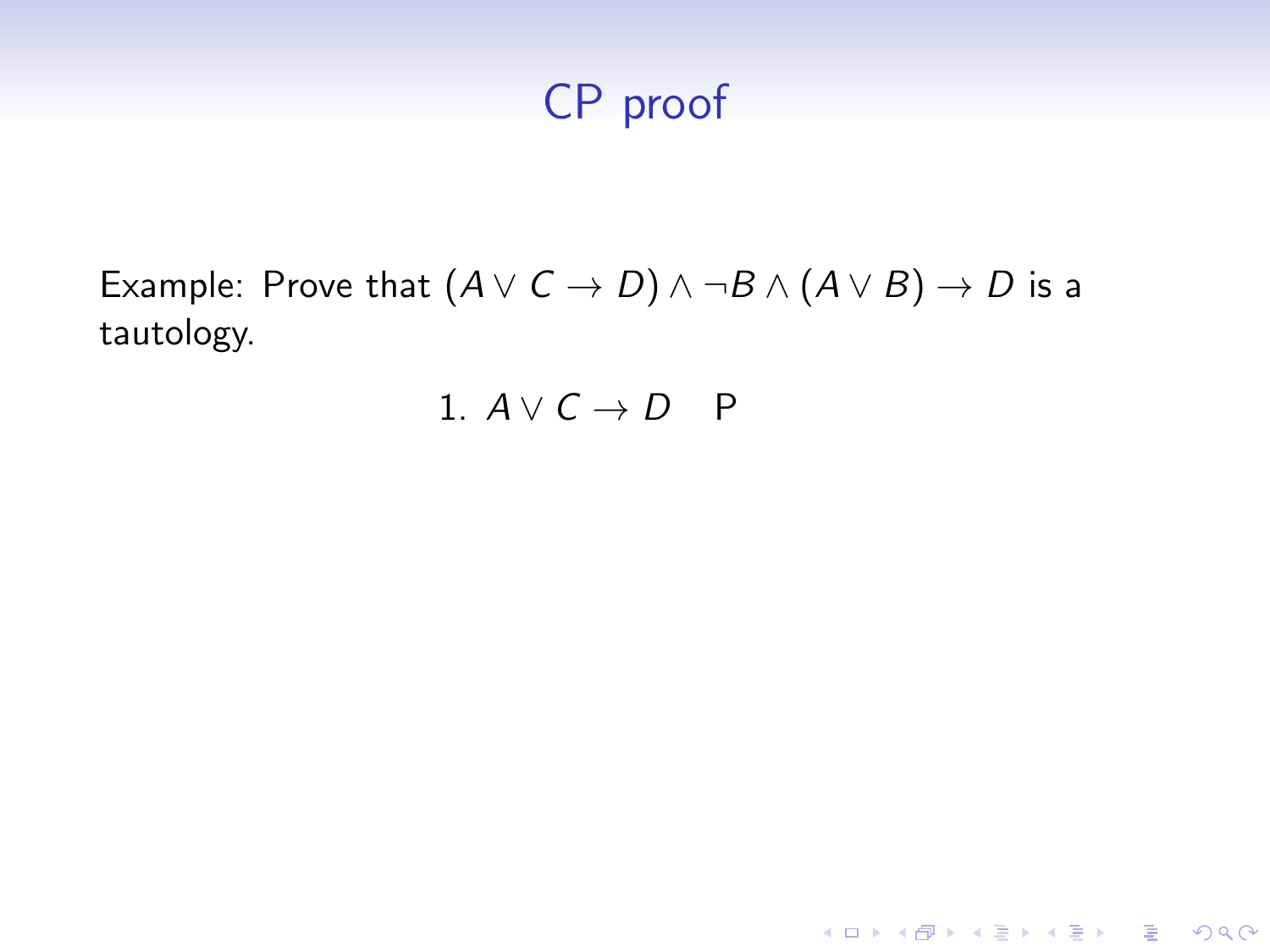Example: Prove that  $(A \lor C \to D) \land \neg B \land (A \lor B) \to D$  is a tautology.

1. 
$$
A \lor C \rightarrow D
$$
 P  
2.  $\neg B$  P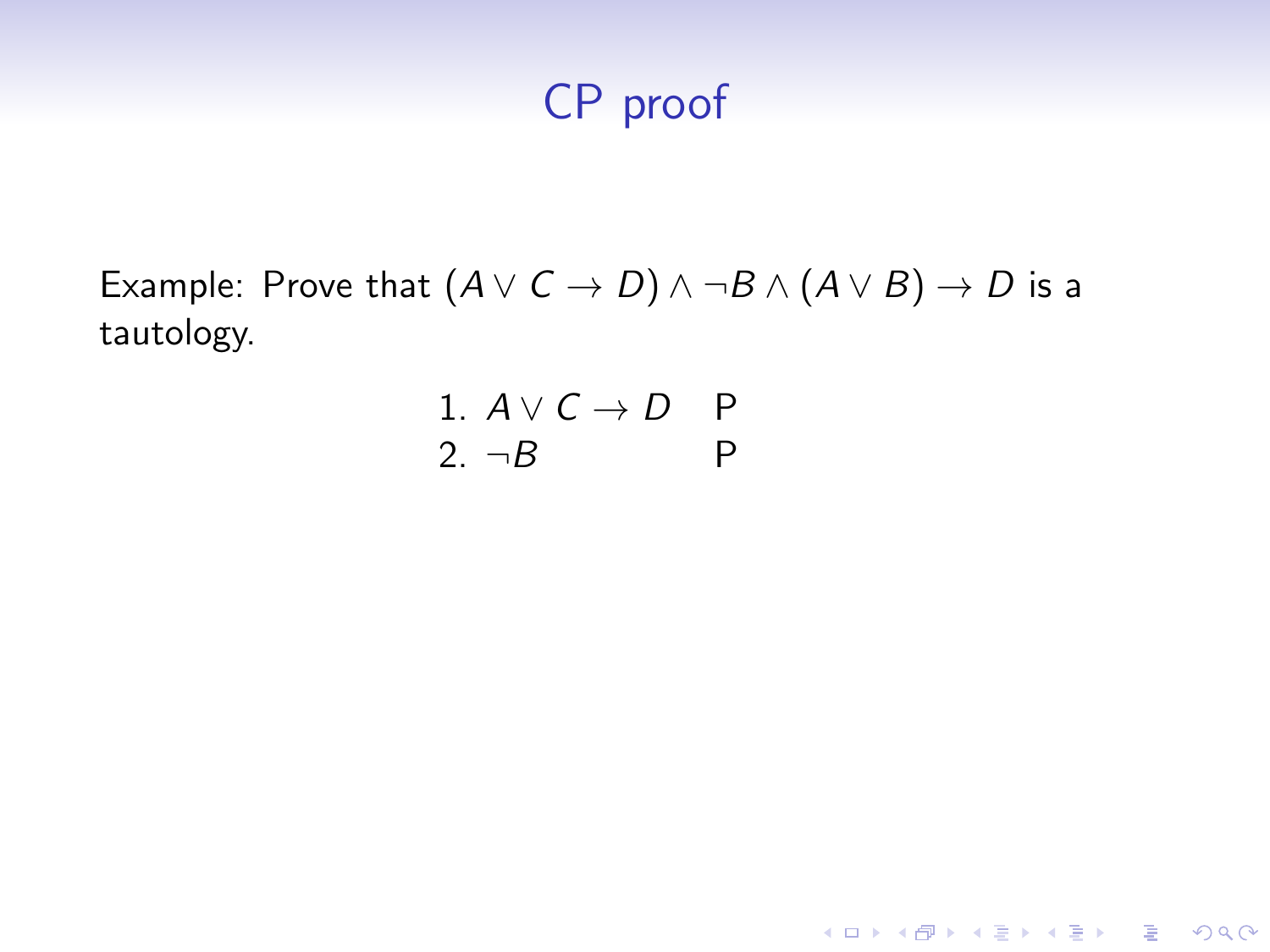Example: Prove that  $(A \lor C \to D) \land \neg B \land (A \lor B) \to D$  is a tautology.

1. 
$$
A \lor C \rightarrow D
$$
 P  
\n2.  $\neg B$  P  
\n3.  $A \lor B$  P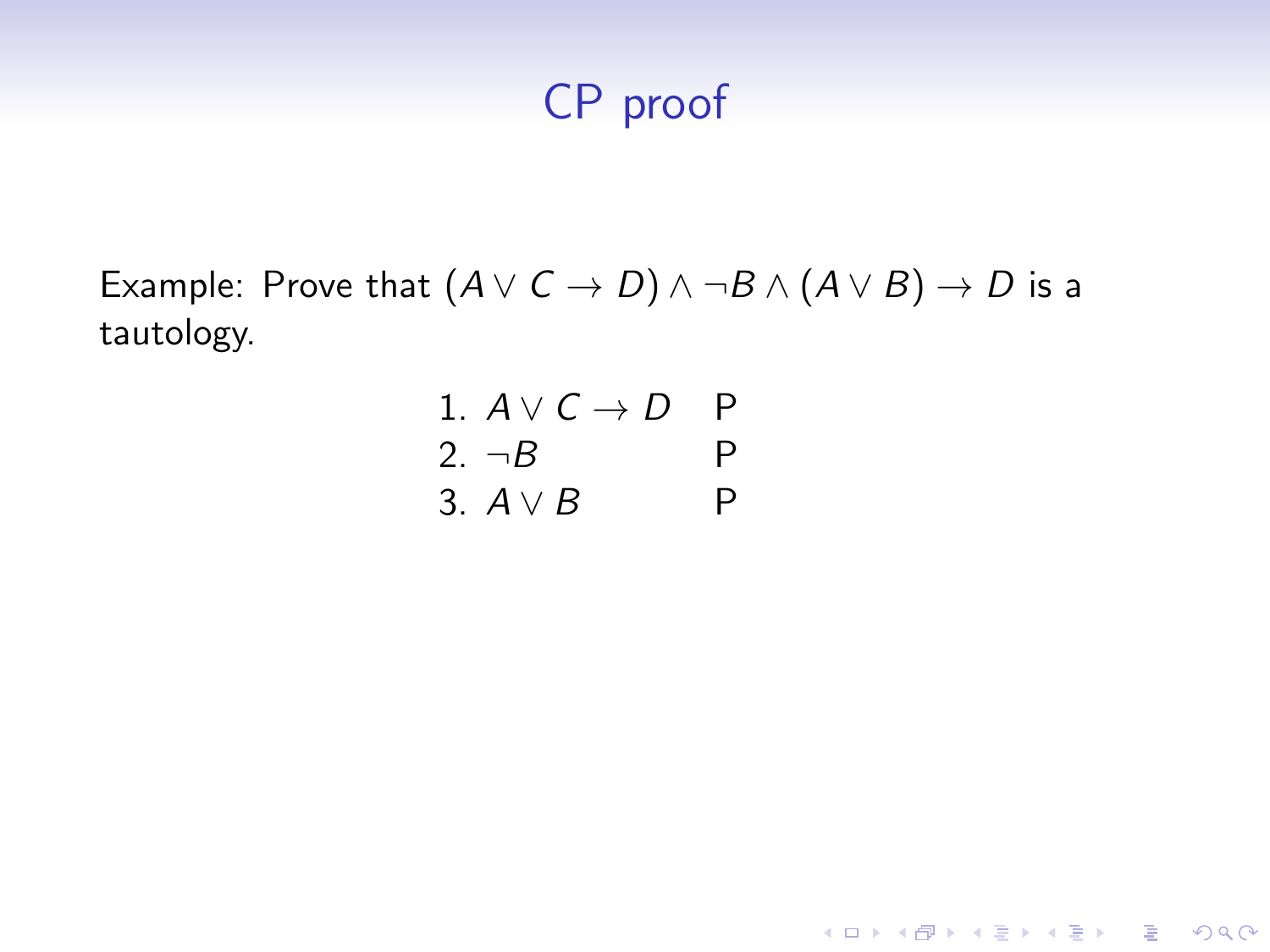Example: Prove that  $(A \lor C \to D) \land \neg B \land (A \lor B) \to D$  is a tautology.

| 1. $A \vee C \rightarrow D$ |            |
|-----------------------------|------------|
| 2. $\neg B$                 | P          |
| 3. $A \vee B$               | P          |
| 4. A                        | $2,3$ , DS |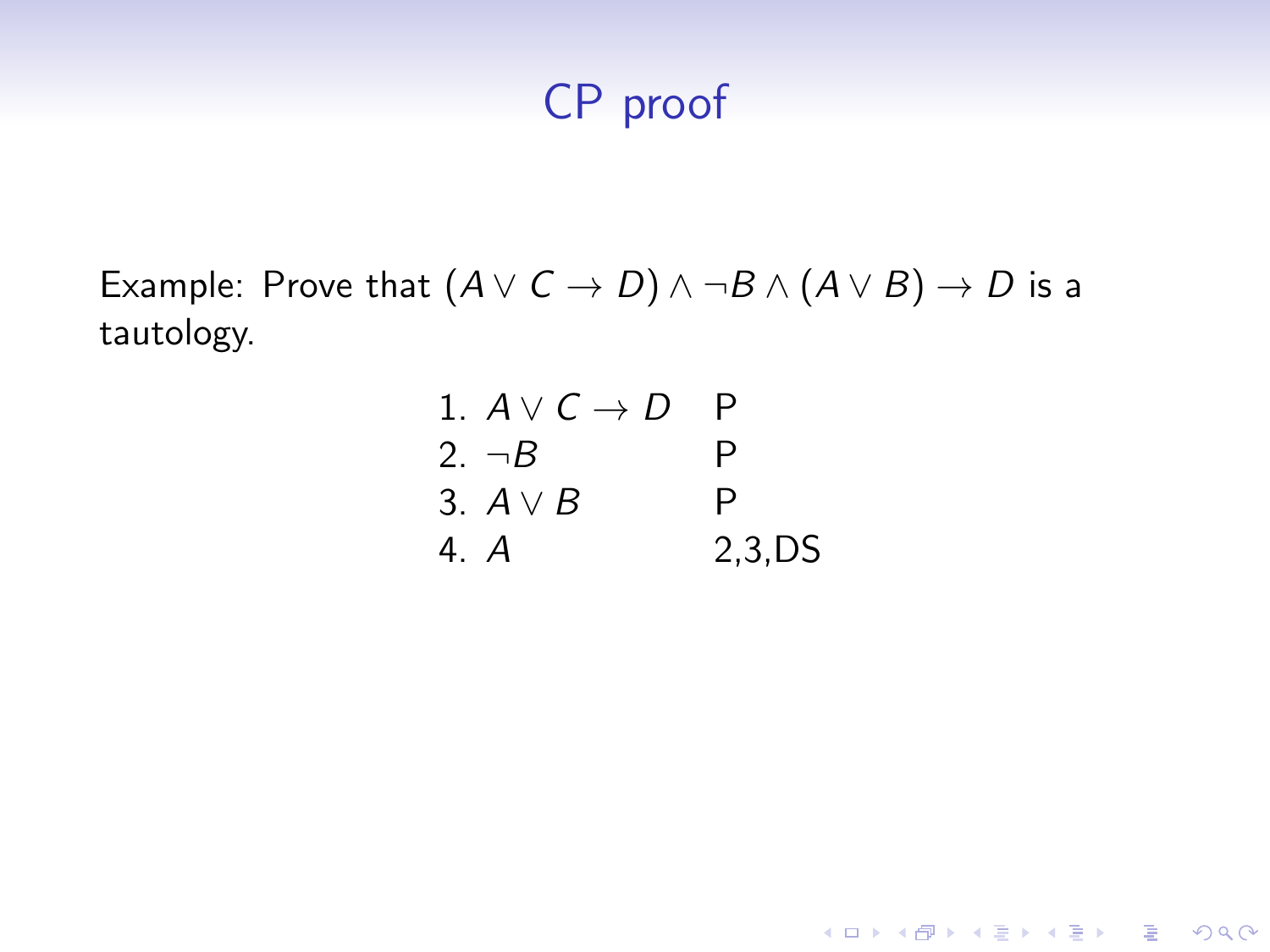Example: Prove that  $(A \lor C \to D) \land \neg B \land (A \lor B) \to D$  is a tautology.

| 1. $A \vee C \rightarrow D$ |        |
|-----------------------------|--------|
| 2. $\neg B$                 | P      |
| 3. $A \vee B$               | P      |
| 4. A                        | 2,3,DS |
| 5. $A \vee C$               | 4, Add |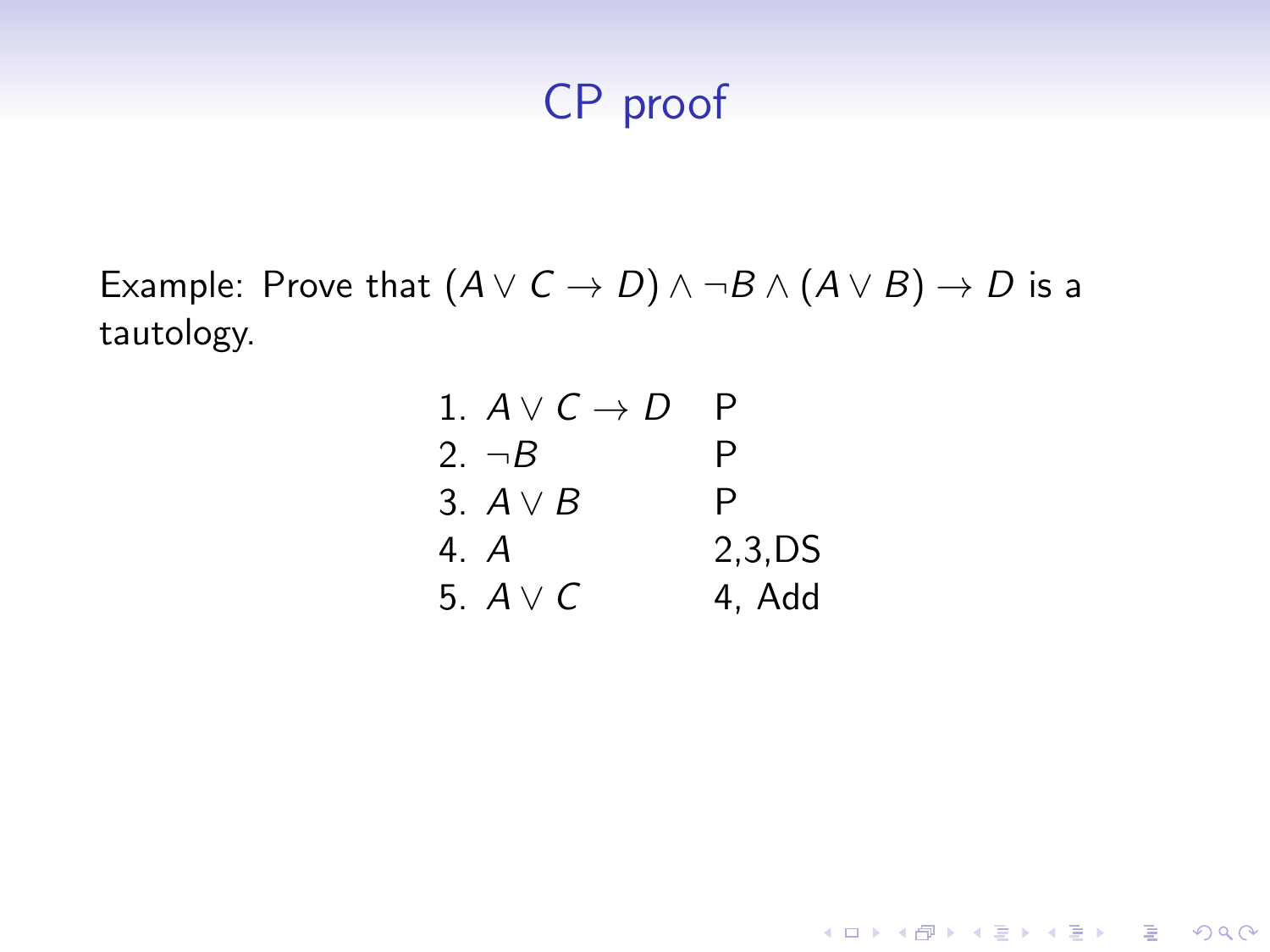Example: Prove that  $(A \lor C \to D) \land \neg B \land (A \lor B) \to D$  is a tautology.

| 1. $A \vee C \rightarrow D$ | Ρ          |
|-----------------------------|------------|
| 2. $\neg B$                 | P          |
| 3. $A \vee B$               | P          |
| 4. A                        | $2,3$ , DS |
| 5. $A \vee C$               | 4. Add     |
| 6. D                        | 1,5,MP     |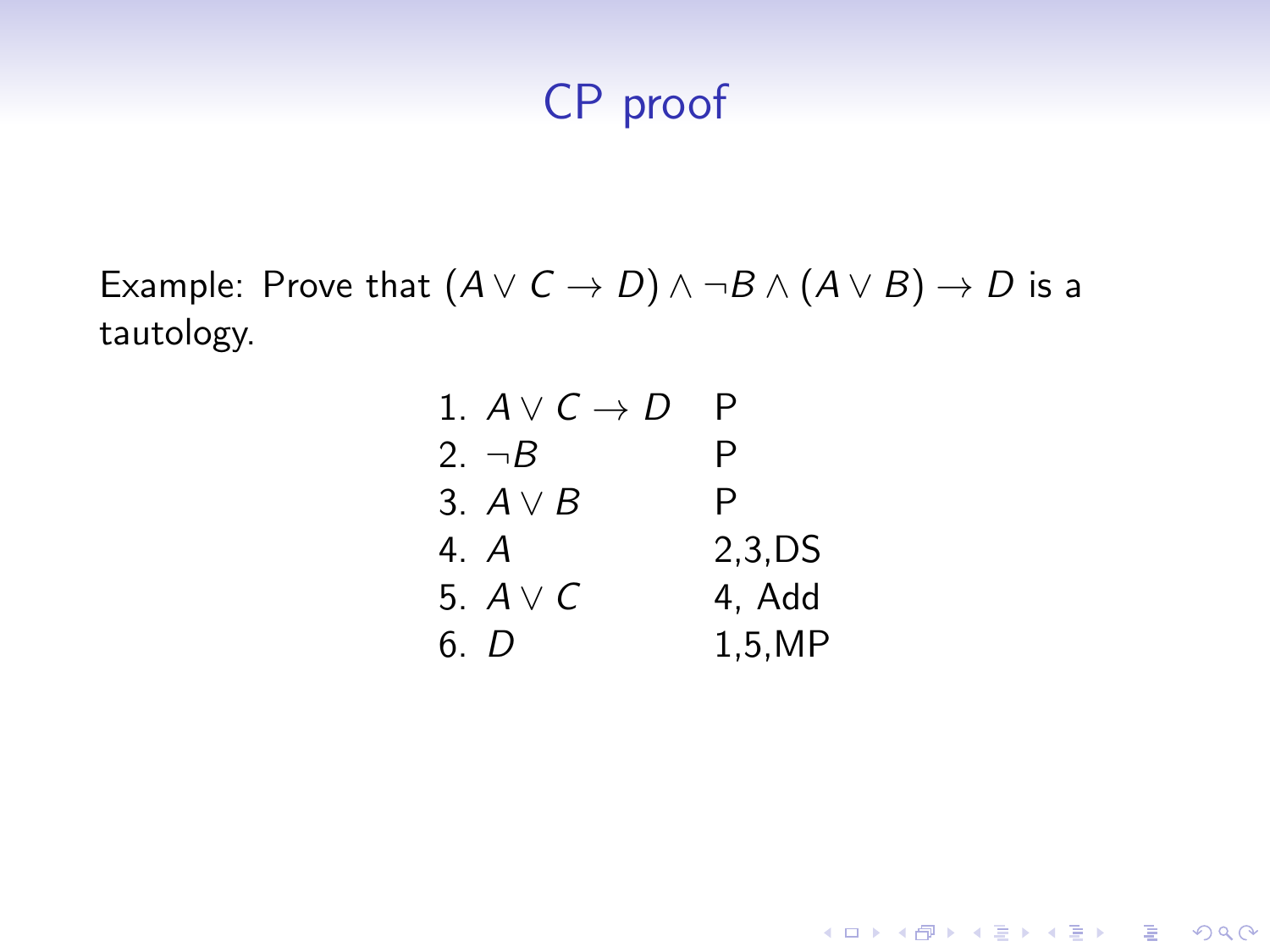Example: Prove that  $(A \lor C \to D) \land \neg B \land (A \lor B) \to D$  is a tautology.

| 1. $A \vee C \rightarrow D$ | Р           |
|-----------------------------|-------------|
| 2. $\neg B$                 | Р           |
| 3. $A \vee B$               | P           |
| 4. A                        | $2.3$ , DS  |
| 5. $A \vee C$               | 4, Add      |
| 6. D                        | 1,5,MP      |
| QED                         | $1-6$ , CP. |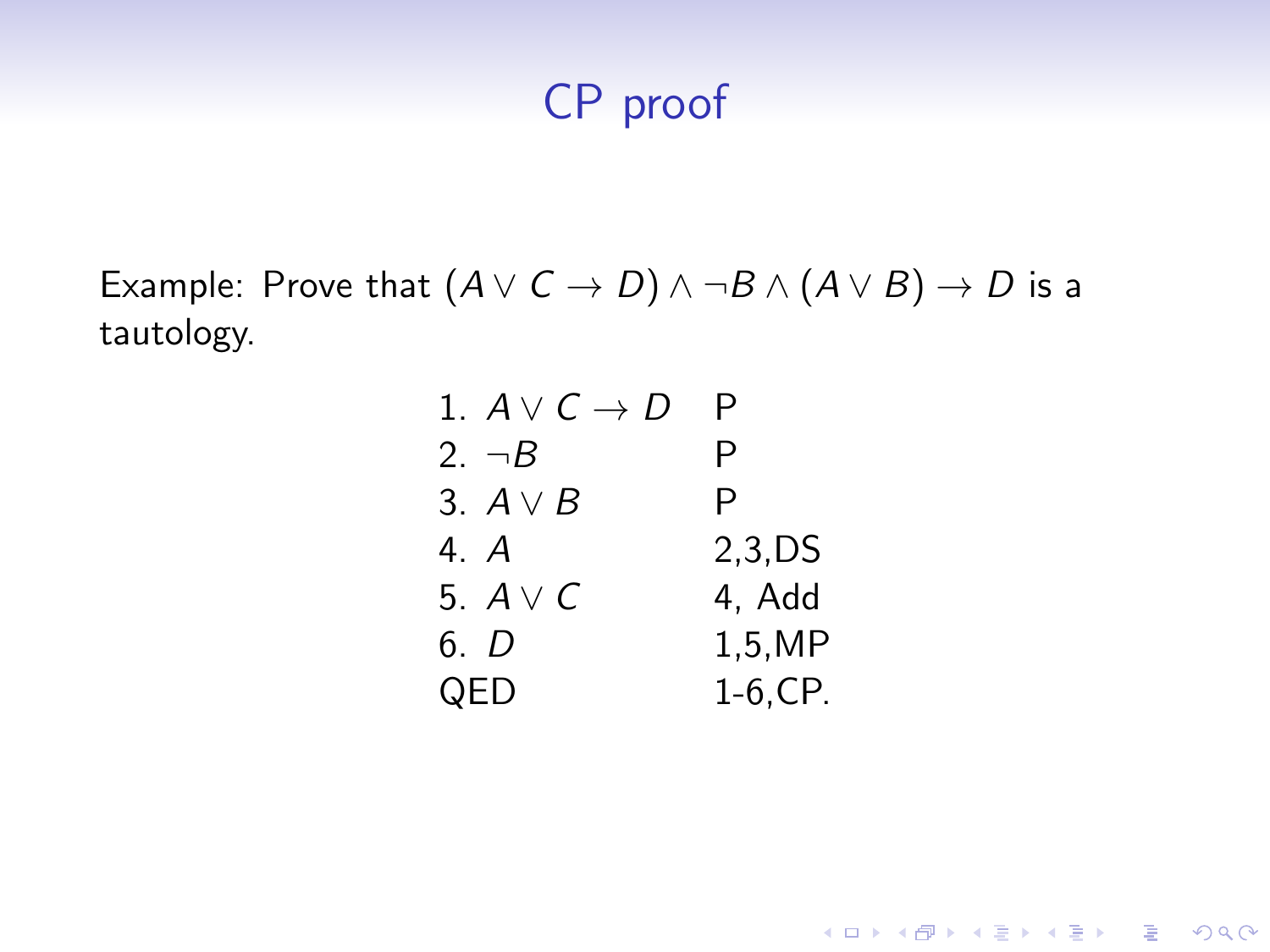Example: Prove  $(A \lor B \to C \land D) \land A \land (C \to E) \to D \land E$  is a tautology.

1.  $A \vee B \rightarrow C \wedge D$  P

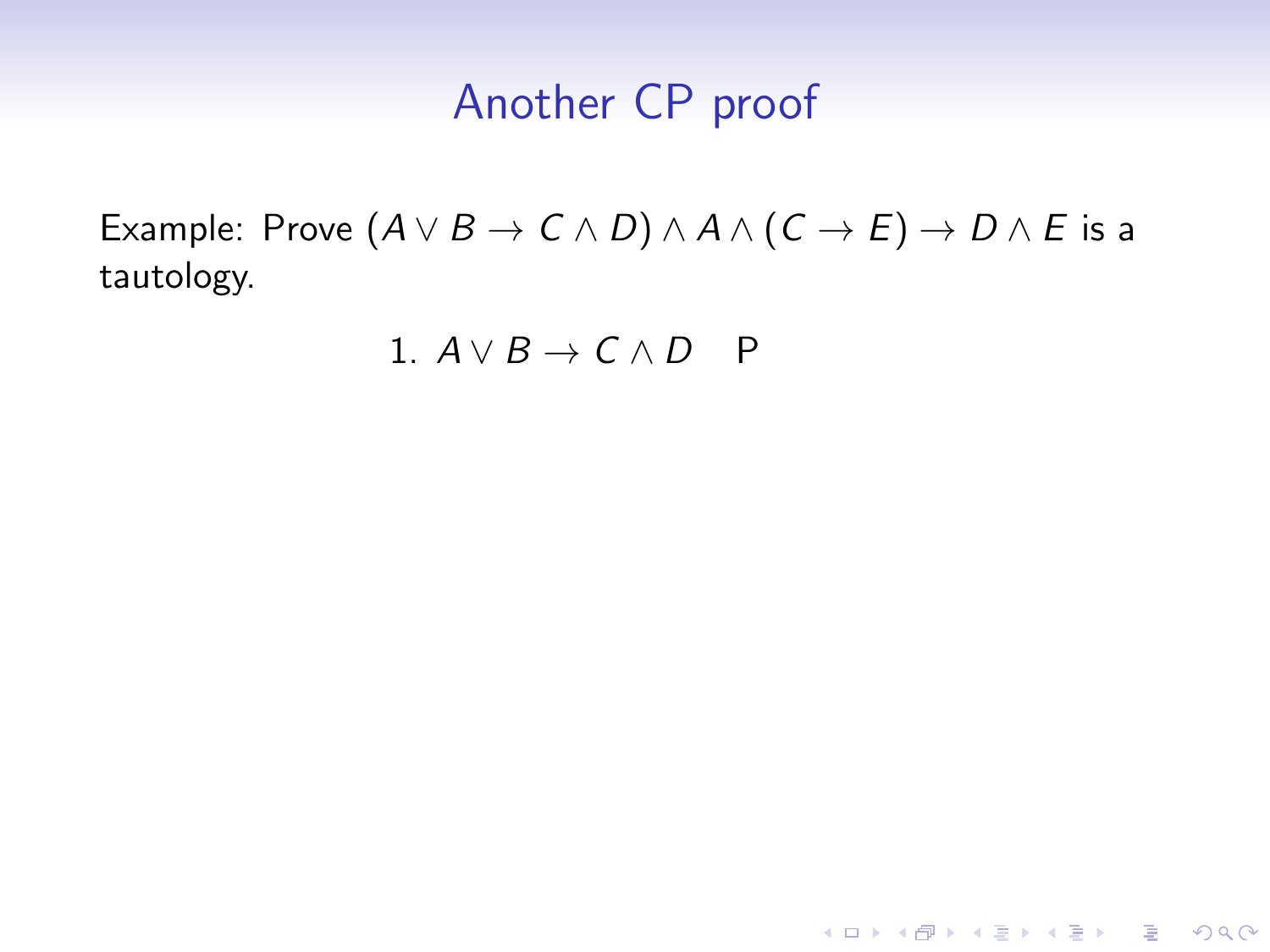Example: Prove  $(A \lor B \to C \land D) \land A \land (C \to E) \to D \land E$  is a tautology.

K ロ ▶ K @ ▶ K 할 ▶ K 할 ▶ 이 할 → 9 Q Q →

1. 
$$
A \lor B \to C \land D
$$
 P  
2. A P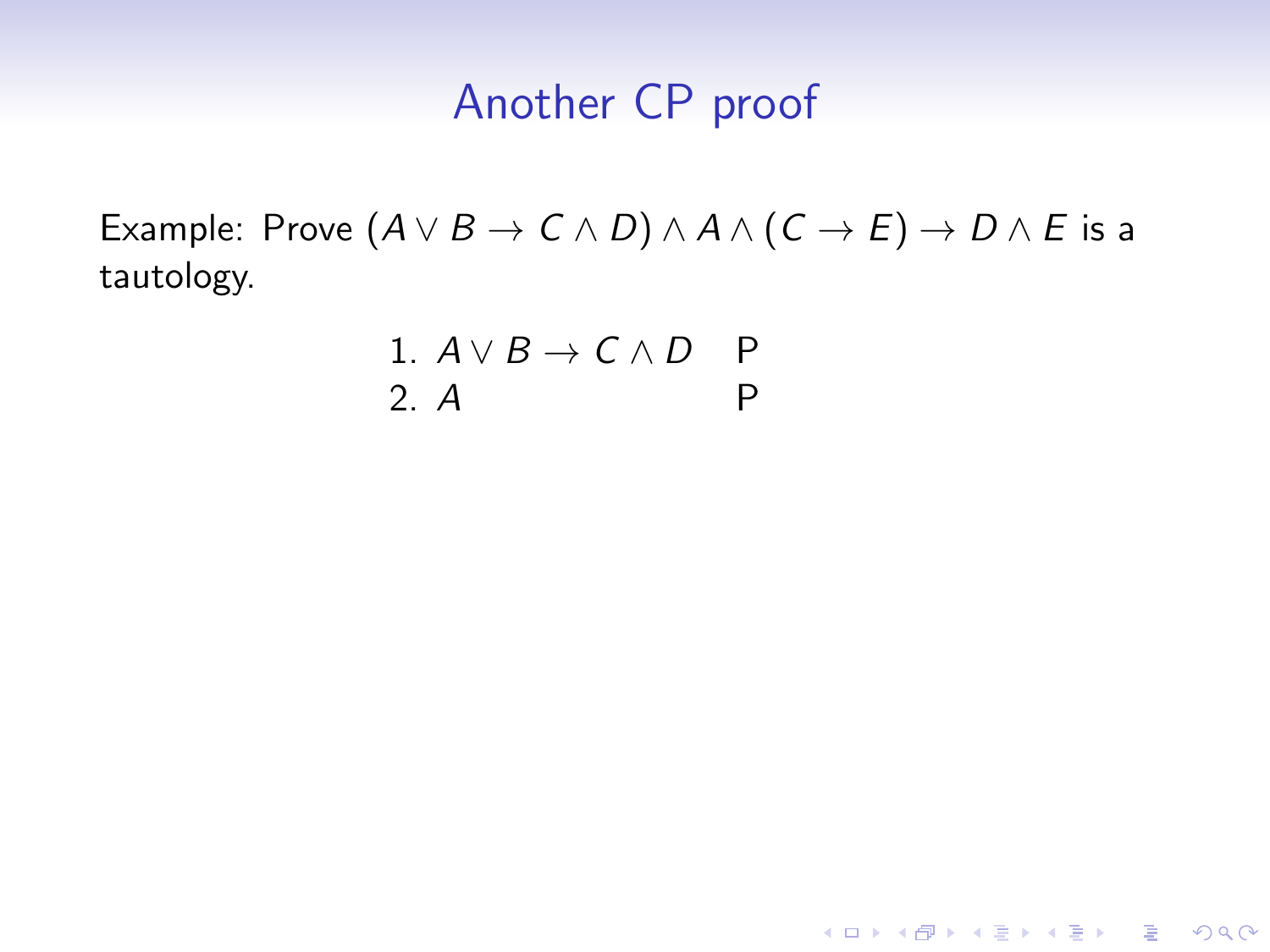Example: Prove  $(A \lor B \to C \land D) \land A \land (C \to E) \to D \land E$  is a tautology.

K ロ ▶ K 個 ▶ K 할 ▶ K 할 ▶ 이 할 → 9 Q Q →

1.  $A \vee B \rightarrow C \wedge D$  P 2. A P 3.  $C \rightarrow E$  P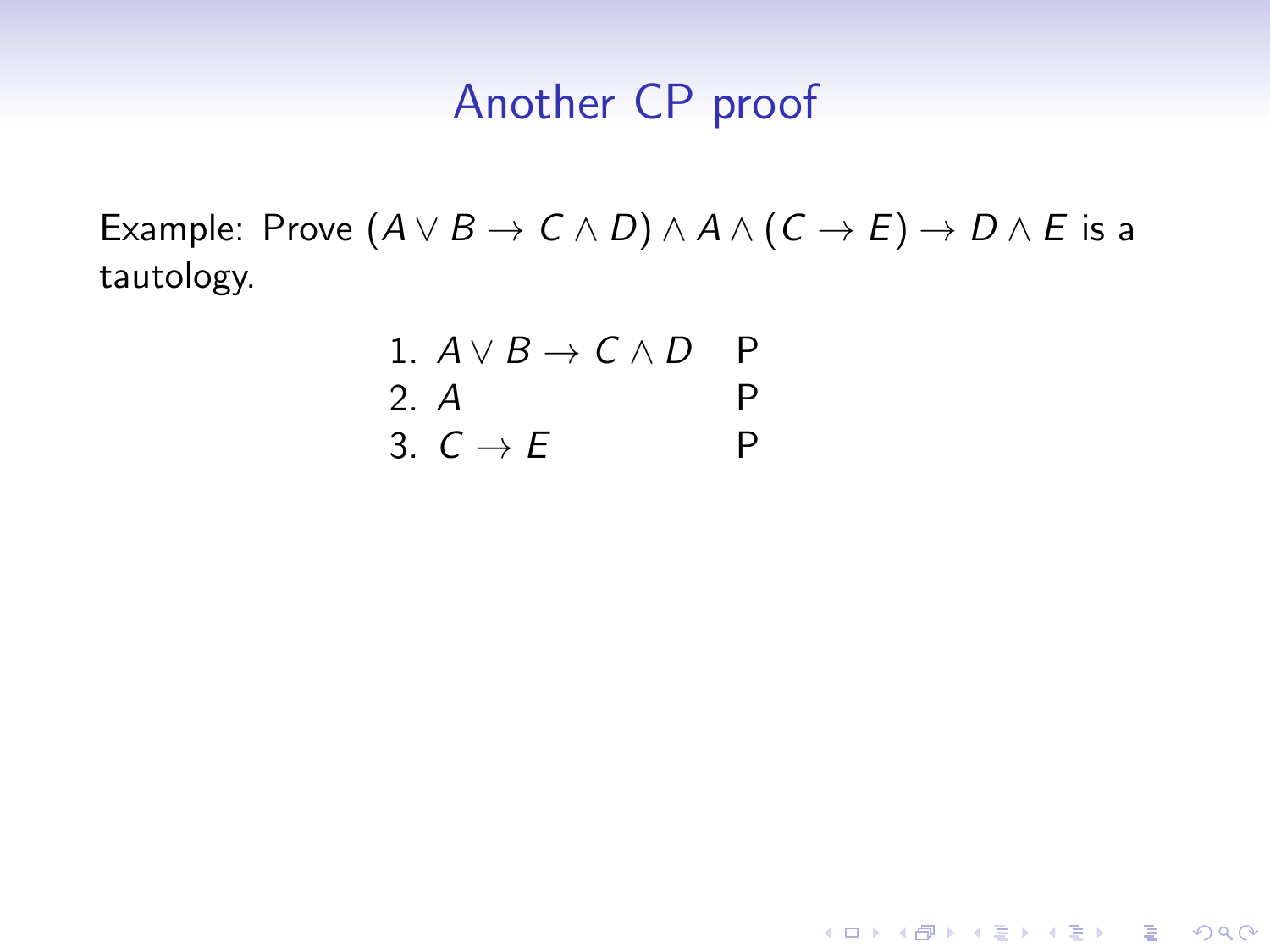Example: Prove  $(A \lor B \to C \land D) \land A \land (C \to E) \to D \land E$  is a tautology.

|      | 1. $A \vee B \rightarrow C \wedge D$ |       |
|------|--------------------------------------|-------|
| 2. A |                                      | P     |
|      | 3. $C \rightarrow E$                 | P     |
|      | 4. $A \vee B$                        | 2,Add |

K ロ ▶ K @ ▶ K 할 ▶ K 할 ▶ 이 할 → 9 Q Q →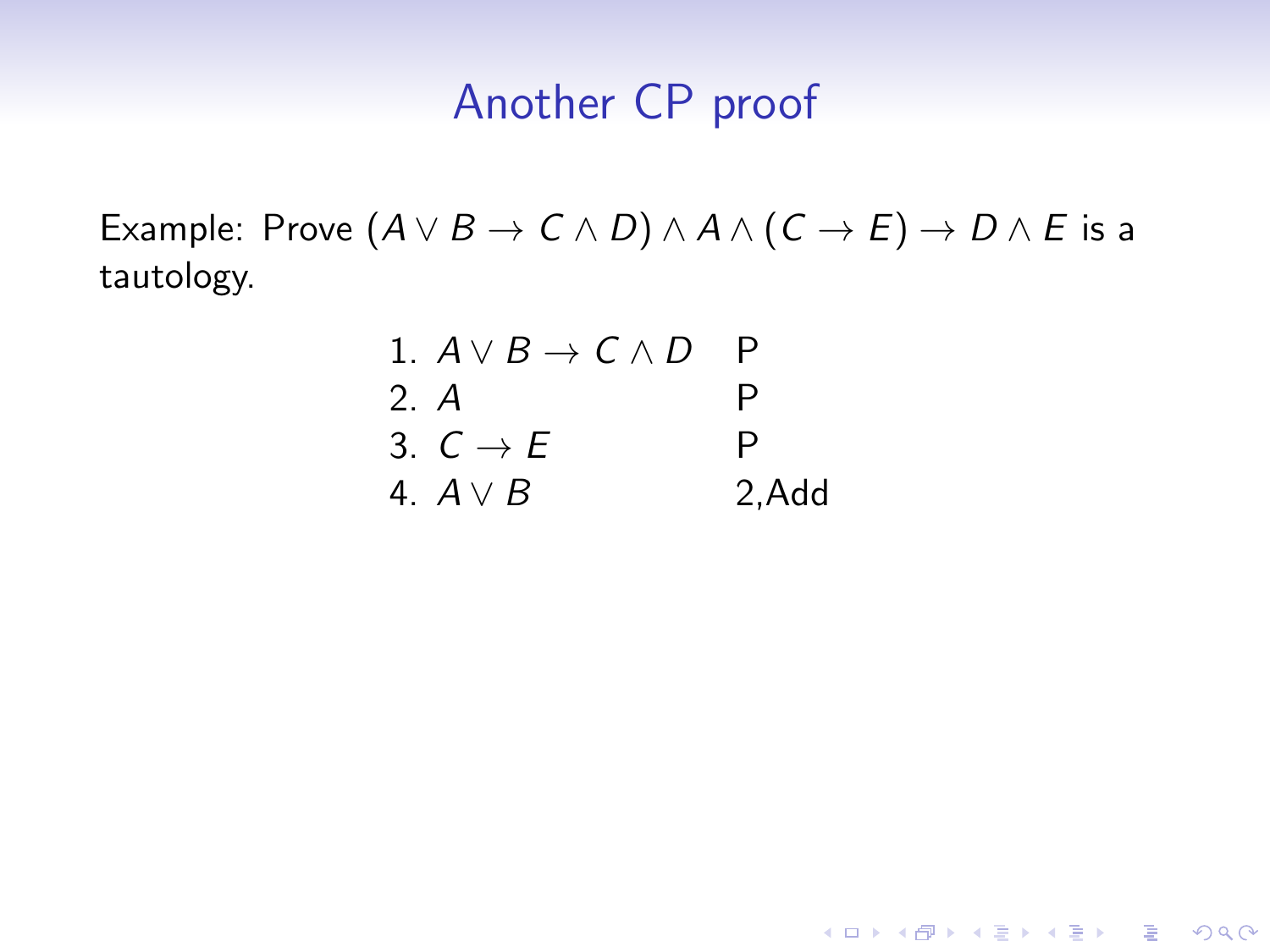Example: Prove  $(A \lor B \to C \land D) \land A \land (C \to E) \to D \land E$  is a tautology.

| 1. $A \vee B \rightarrow C \wedge D$ |         |
|--------------------------------------|---------|
| 2. A                                 | P       |
| 3. $C \rightarrow F$                 | P       |
| 4. $A \vee B$                        | 2, Add  |
| 5. $C \wedge D$                      | 1,4, MP |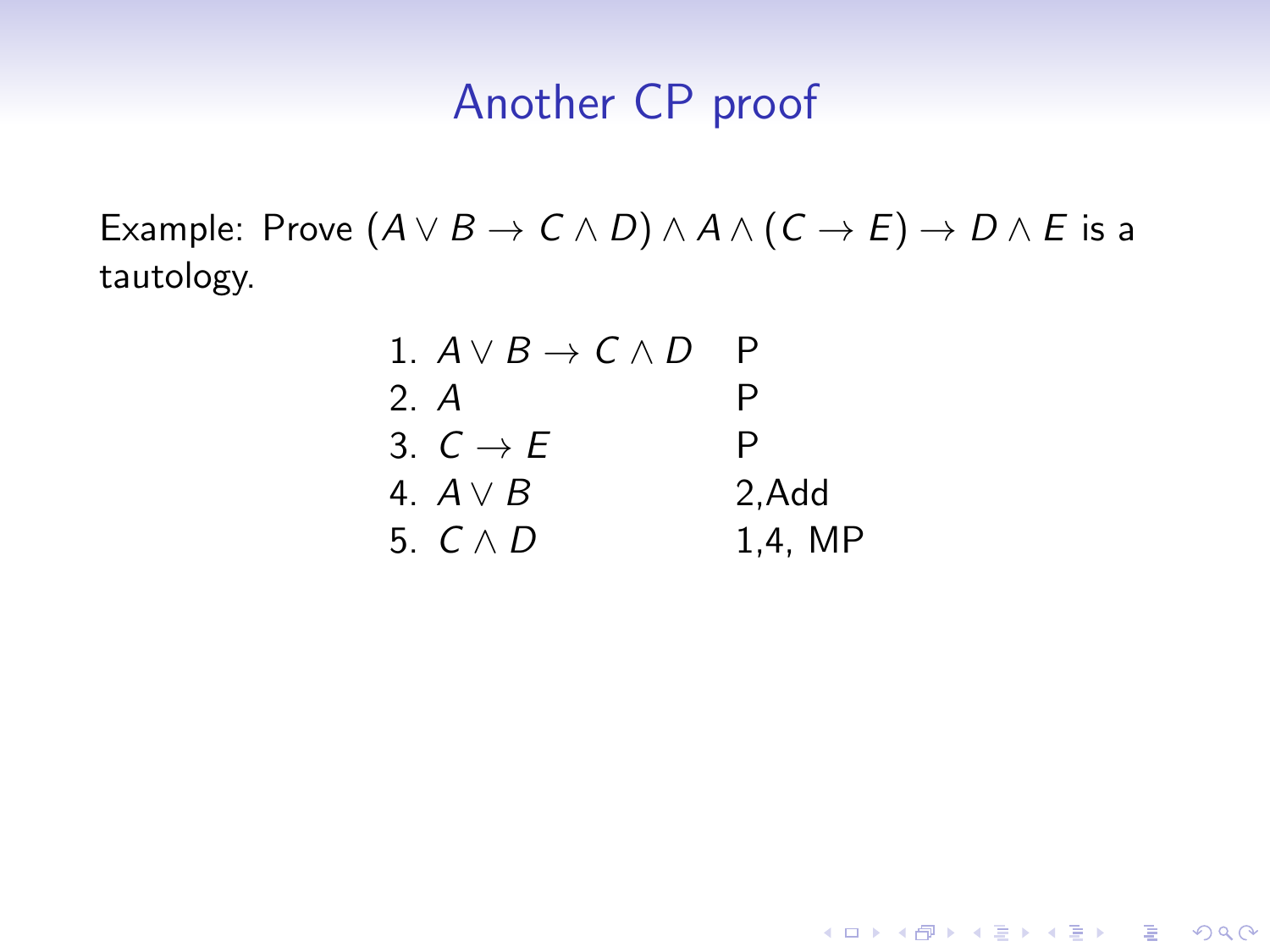Example: Prove  $(A \lor B \to C \land D) \land A \land (C \to E) \to D \land E$  is a tautology.

| 1. $A \vee B \rightarrow C \wedge D$ |         |
|--------------------------------------|---------|
| 2. A                                 | P       |
| 3. $C \rightarrow E$                 | P       |
| 4. $A \vee B$                        | 2, Add  |
| 5. $C \wedge D$                      | 1.4. MP |
| 6. C                                 | 5, Simp |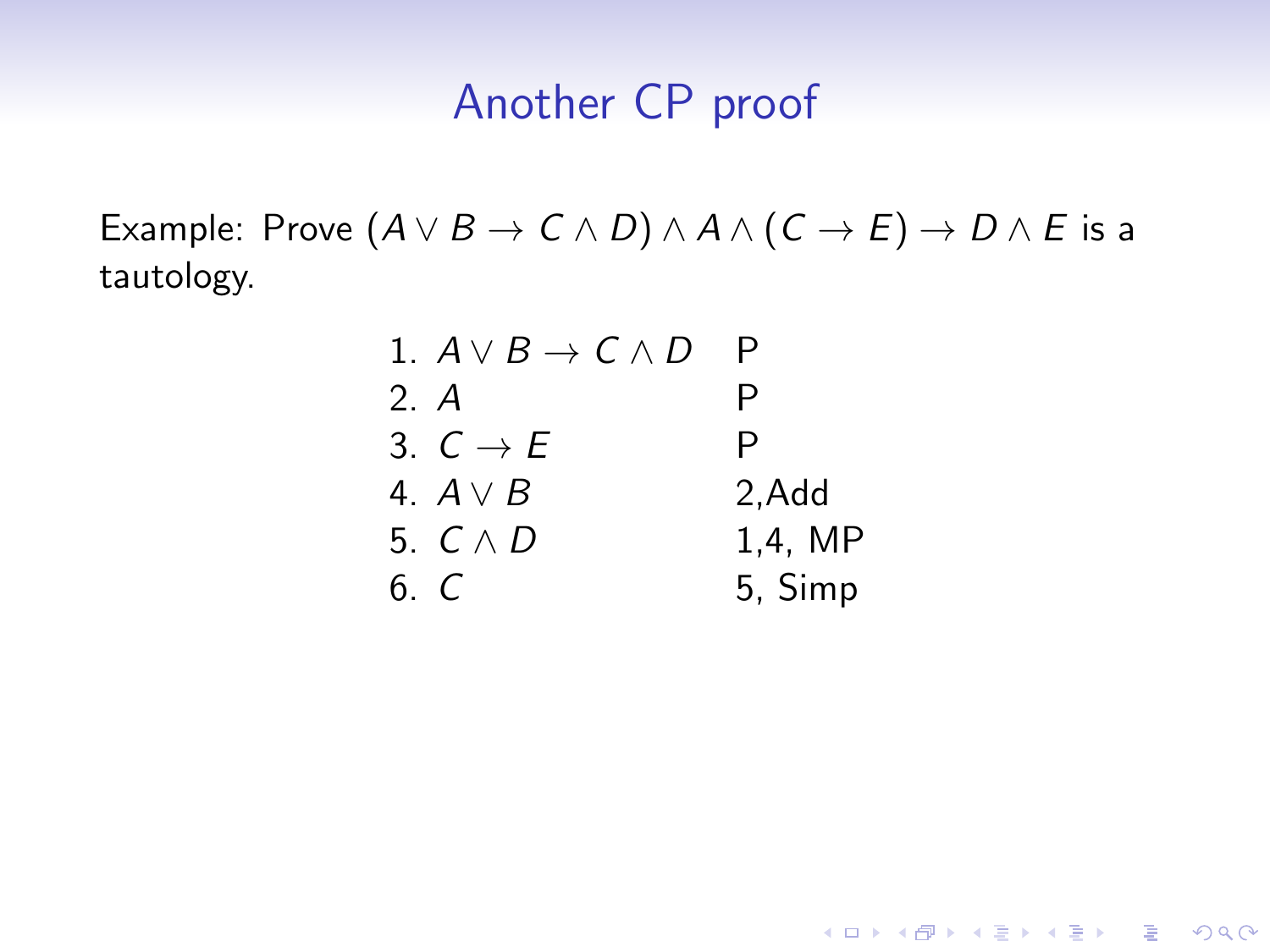Example: Prove  $(A \lor B \to C \land D) \land A \land (C \to E) \to D \land E$  is a tautology.

| 1. $A \vee B \rightarrow C \wedge D$ | P          |
|--------------------------------------|------------|
| 2. A                                 | P          |
| 3. $C \rightarrow E$                 | P          |
| 4. $A \vee B$                        | 2, Add     |
| 5. $C \wedge D$                      | $1,4$ , MP |
| 6. C                                 | 5, Simp    |
| 7. E                                 | $3,6$ , MP |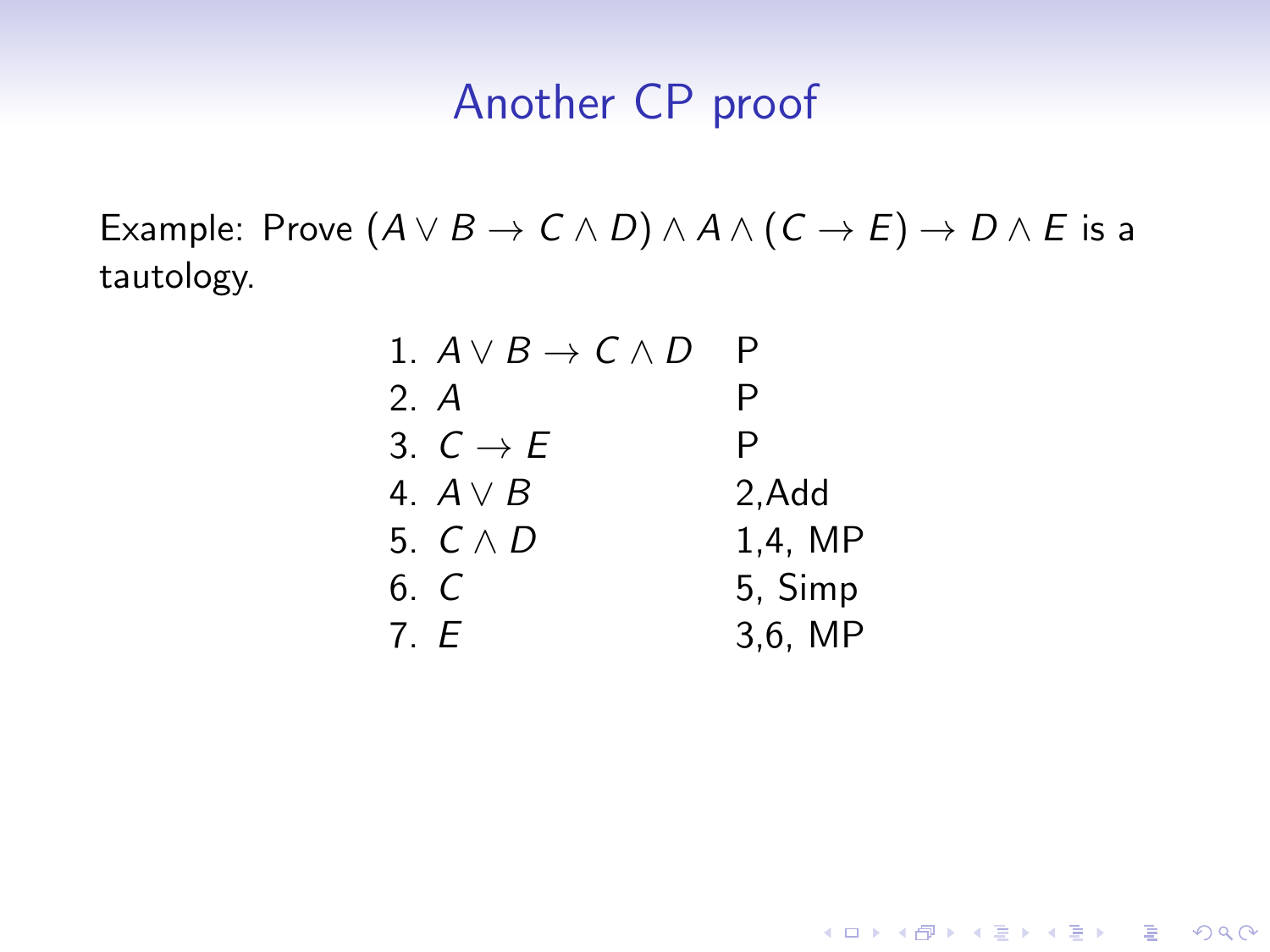Example: Prove  $(A \lor B \to C \land D) \land A \land (C \to E) \to D \land E$  is a tautology.

| 1. $A \vee B \rightarrow C \wedge D$ | Р          |
|--------------------------------------|------------|
| 2. A                                 | Р          |
| 3. $C \rightarrow E$                 | P          |
| 4. A $\vee$ B                        | 2,Add      |
| 5. $C \wedge D$                      | $1,4$ , MP |
| 6. C                                 | 5, Simp    |
| 7. E                                 | $3,6$ , MP |
| 8. D                                 | 5, Simp    |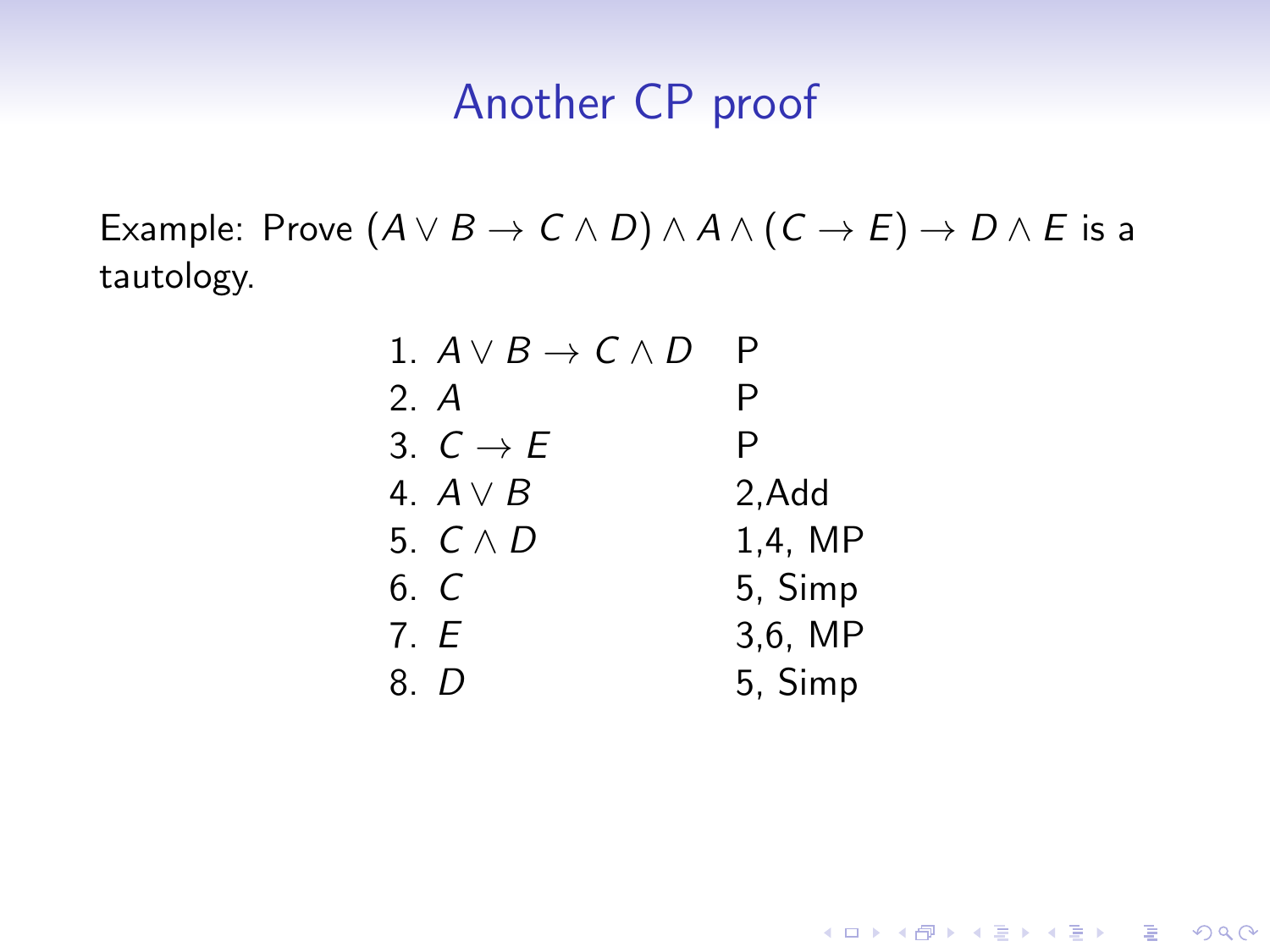Example: Prove  $(A \lor B \to C \land D) \land A \land (C \to E) \to D \land E$  is a tautology.

| 1. $A \vee B \rightarrow C \wedge D$ | P         |
|--------------------------------------|-----------|
| 2. A                                 | Ρ         |
| 3. $C \rightarrow E$                 | P         |
| 4. $A \vee B$                        | 2, Add    |
| 5. $C \wedge D$                      | 1,4, MP   |
| 6. C                                 | 5, Simp   |
| 7. E                                 | 3,6, MP   |
| 8. D                                 | 5, Simp   |
| 9. $D \wedge E$                      | 7,8, Coni |

K ロ ▶ K @ ▶ K 할 ▶ K 할 ▶ 이 할 → 9 Q Q →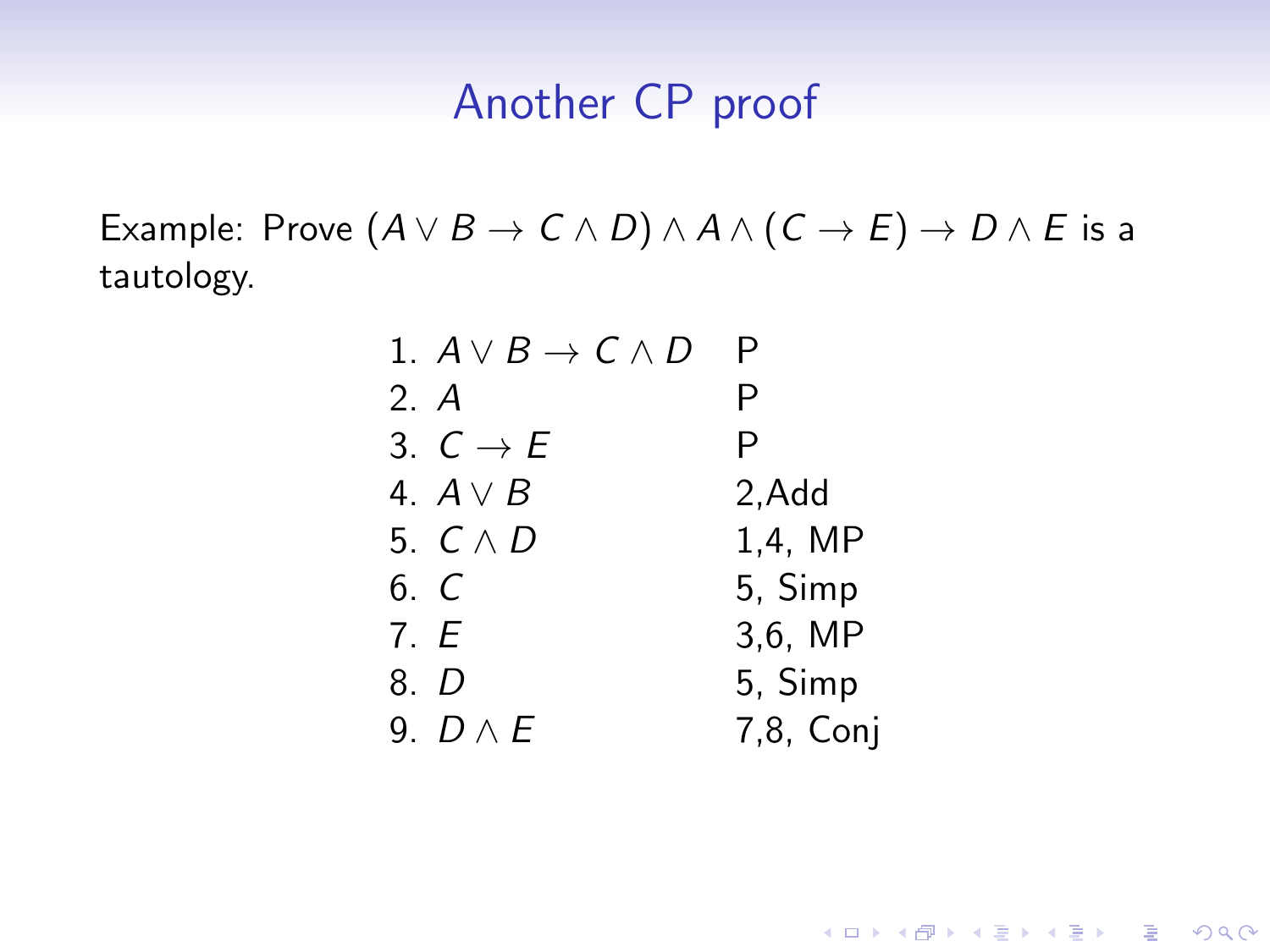Example: Prove  $(A \lor B \to C \land D) \land A \land (C \to E) \to D \land E$  is a tautology.

| 1. $A \vee B \rightarrow C \wedge D$ | P         |
|--------------------------------------|-----------|
| 2. A                                 | P         |
| 3. $C \rightarrow E$                 | P         |
| 4. A $\vee$ B                        | 2,Add     |
| 5. $C \wedge D$                      | 1,4, MP   |
| 6. C                                 | 5, Simp   |
| 7. E                                 | 3,6, MP   |
| 8. D                                 | 5, Simp   |
| 9. $D \wedge E$                      | 7,8, Conj |
| QED                                  | 1-9, CP.  |

K ロ ▶ K @ ▶ K 할 ▶ K 할 ▶ 이 할 → 9 Q Q →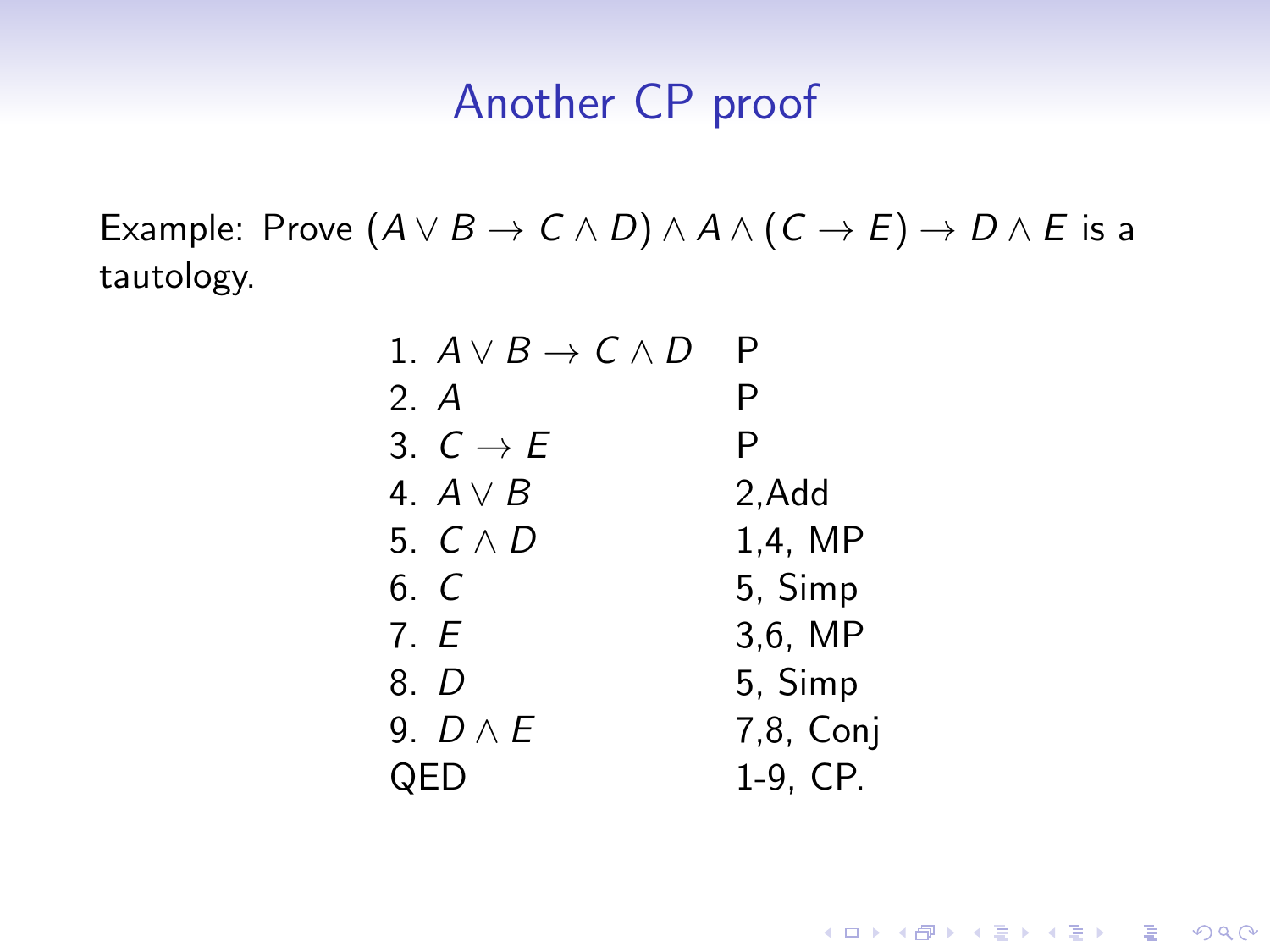# **Subproofs**

- A *subproof* is a proof that is part of another proof. It always starts with a new premise and always ends by applying CP or IP to the derivation from that premise. When this happens, the premise is discharged and the wffs from the derivation become inactive.
- Indent the statements of the subproof and write down the result of CP or IP without indentation.
- Example: We'll prove that  $(A \vee B) \rightarrow (\neg B \rightarrow A)$  is a tautology.

1. 
$$
A \vee B
$$
 P  
\n2.  $\neg B$  P [for  $\neg B \rightarrow A$ ]  
\n3. A 1,2,DS  
\n4.  $\neg B \rightarrow A$  2,3, CP  
\nQED 1,4,CP.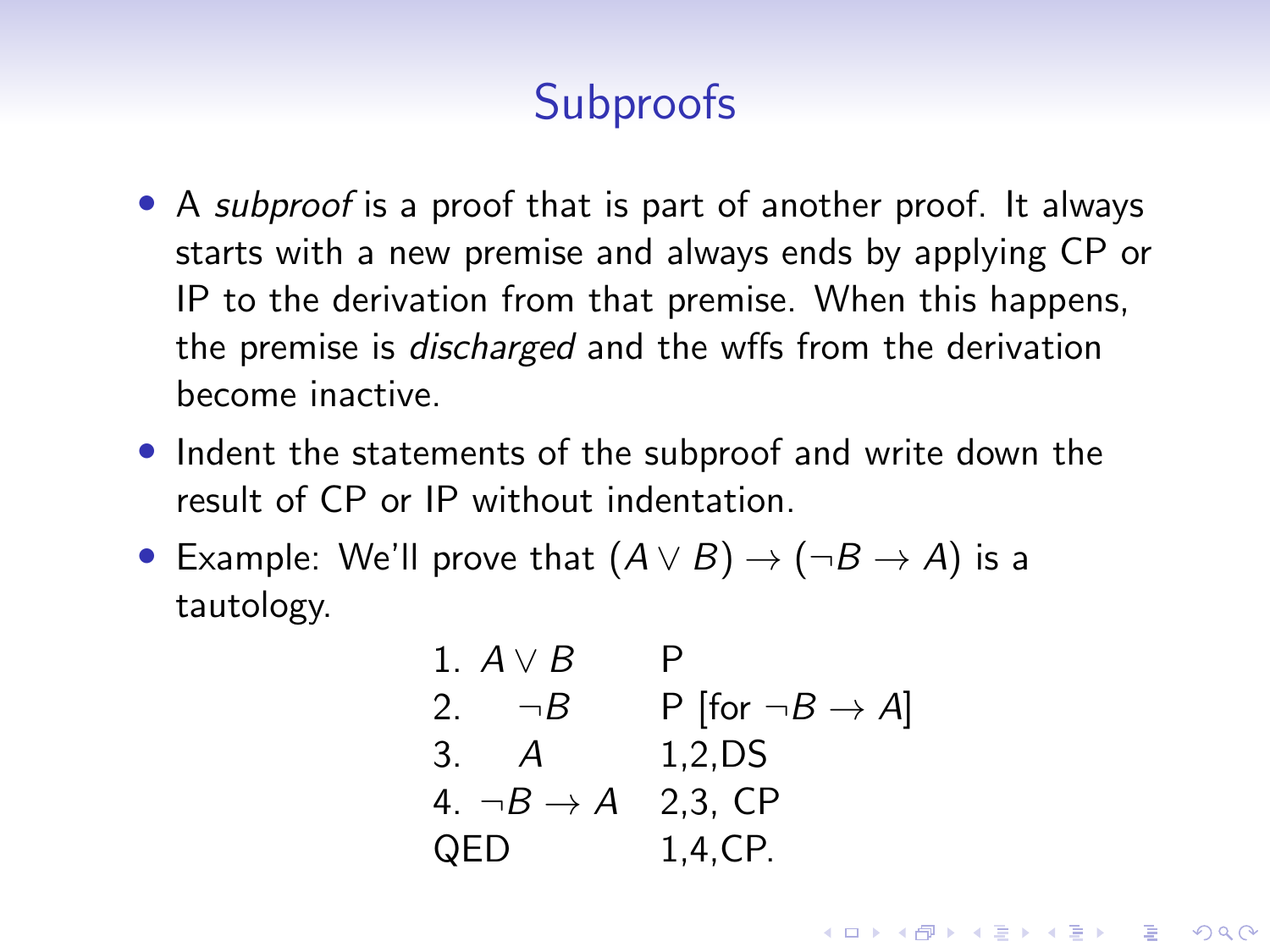Prove: 
$$
(A \lor B \to C) \to (A \to C) \land (B \to C)
$$
 is a tautology.  
1.  $A \lor B \to C$  P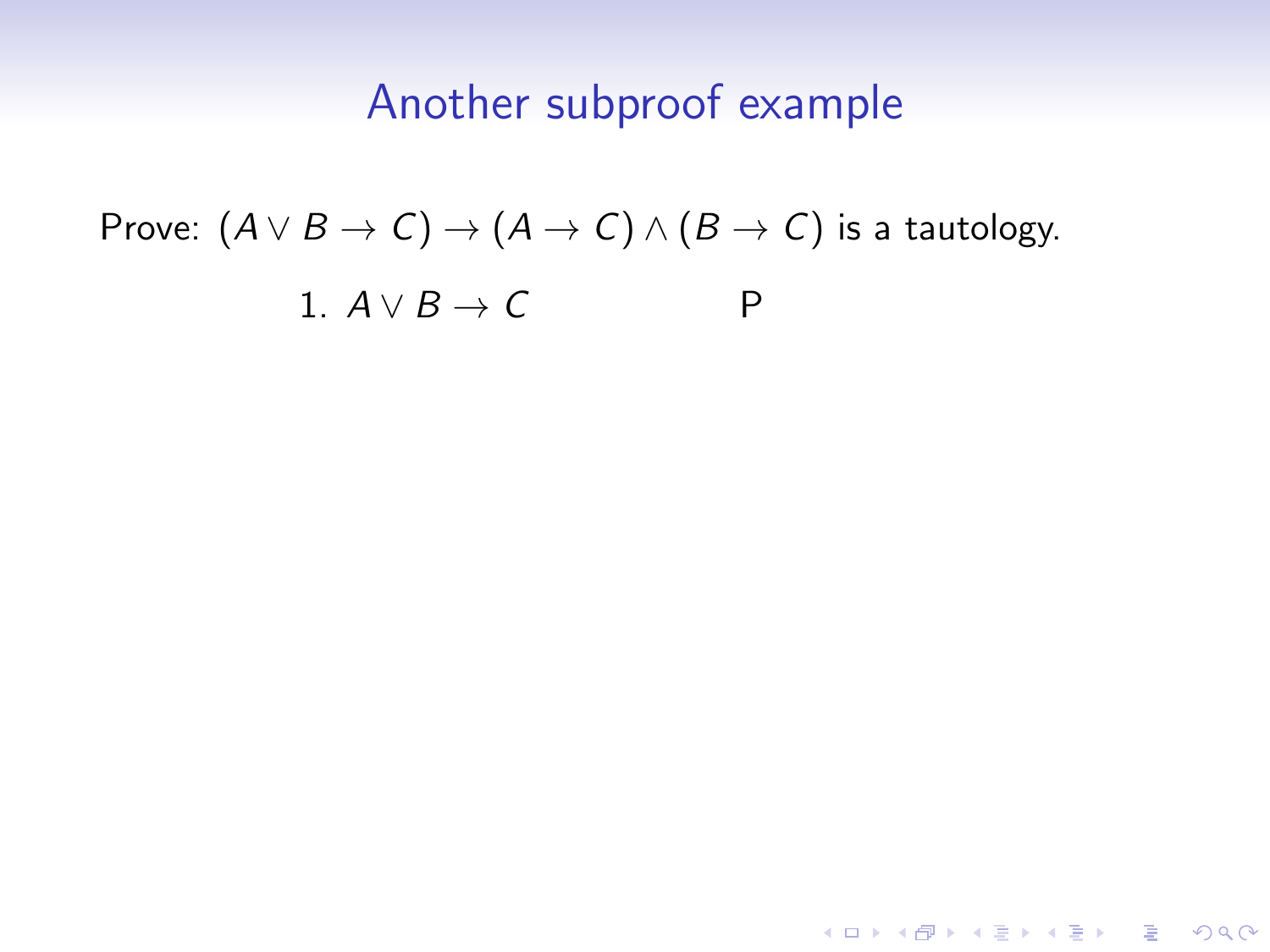Prove: 
$$
(A \lor B \to C) \to (A \to C) \land (B \to C)
$$
 is a tautology.  
\n1.  $A \lor B \to C$   
\n2. A  
\nP [for  $A \to C$ ]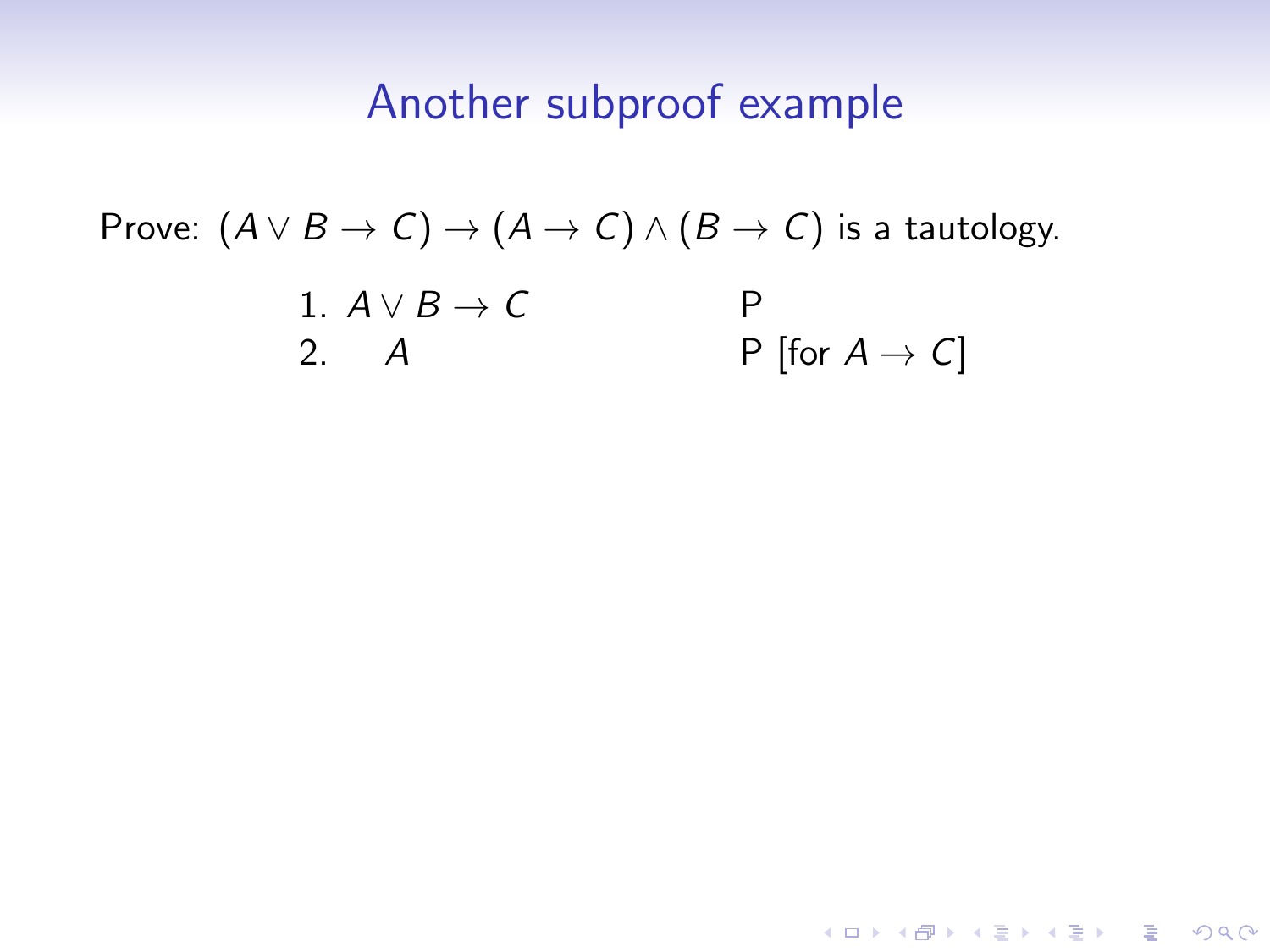**KORK ERKER ADAM ADA** 

Prove:  $(A \vee B \rightarrow C) \rightarrow (A \rightarrow C) \wedge (B \rightarrow C)$  is a tautology. 1.  $A \vee B \rightarrow C$  P 2. A P [for  $A \rightarrow C$ ] 3.  $A \vee B$  2.Add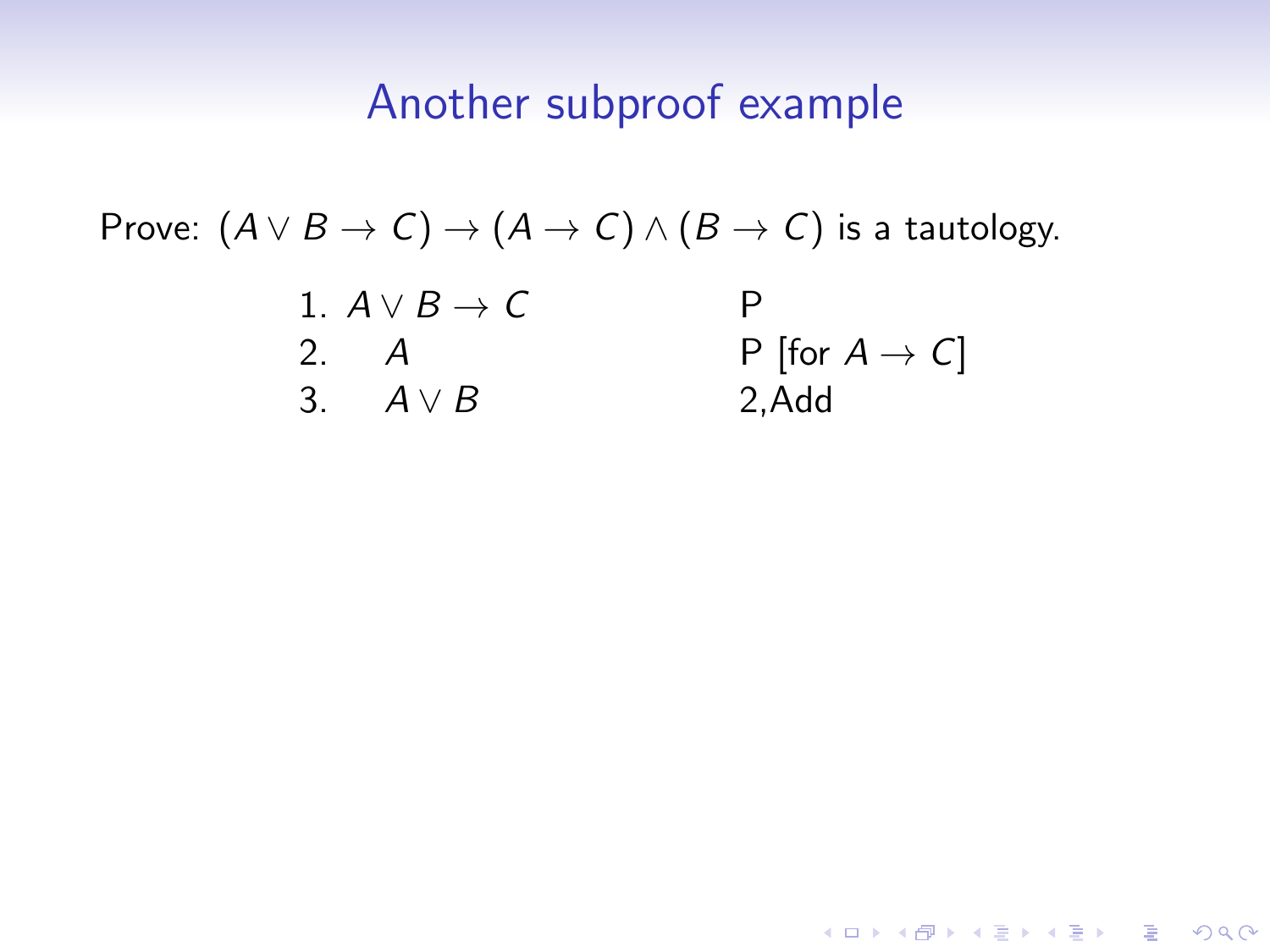Prove:  $(A \vee B \rightarrow C) \rightarrow (A \rightarrow C) \wedge (B \rightarrow C)$  is a tautology.

| 1. $A \lor B \to C$ | P                  |
|---------------------|--------------------|
| 2. $A$              | P [for $A \to C$ ] |
| 3. $A \lor B$       | 2, Add             |
| 4. $C$              | 1, 3, MP           |

KO KKOKKEKKEK E DAG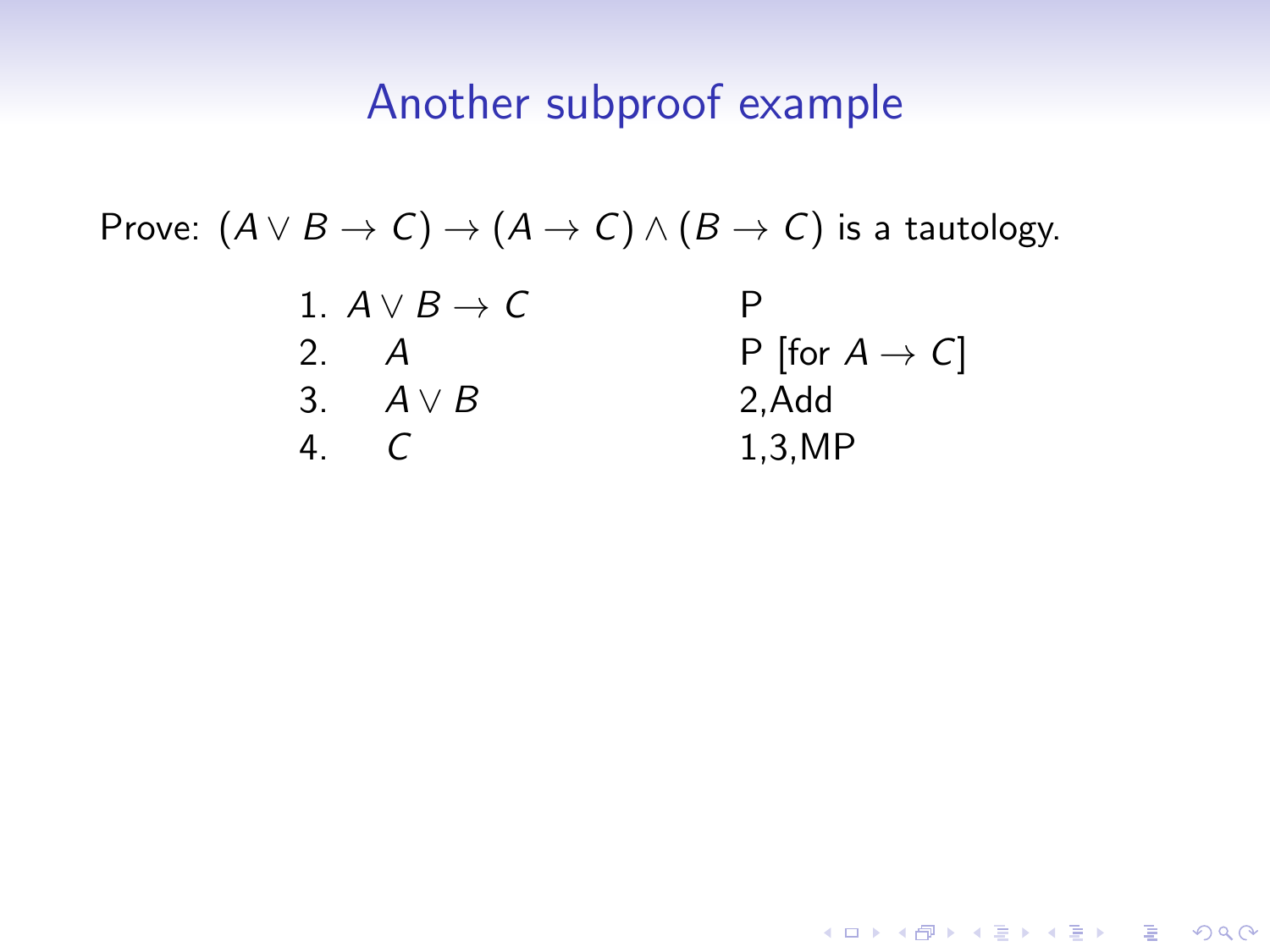Prove:  $(A \vee B \rightarrow C) \rightarrow (A \rightarrow C) \wedge (B \rightarrow C)$  is a tautology.

| 1. $A \vee B \rightarrow C$ |                            |
|-----------------------------|----------------------------|
| 2.<br>A                     | P [for $A \rightarrow C$ ] |
| 3. $A \vee B$               | 2,Add                      |
| 4.<br>$\epsilon$            | 1,3,MP                     |
| 5. $A \rightarrow C$        | $2-4, CP$                  |

KO KKOKKEKKEK E DAG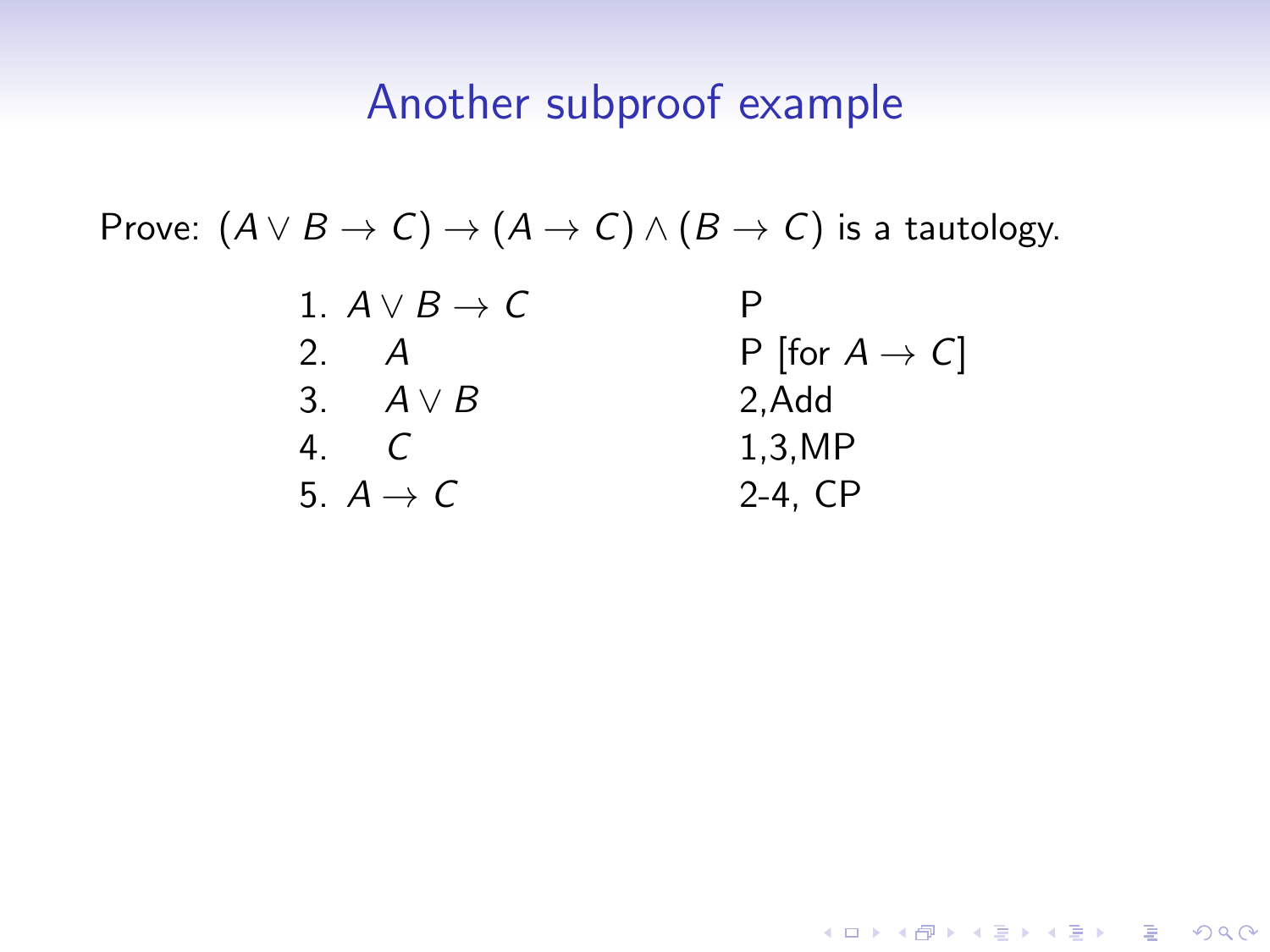Prove:  $(A \vee B \rightarrow C) \rightarrow (A \rightarrow C) \wedge (B \rightarrow C)$  is a tautology.

| 1. $A \vee B \rightarrow C$ |                            |
|-----------------------------|----------------------------|
| 2.<br>A                     | P [for $A \rightarrow C$ ] |
| 3. $A \vee B$               | 2, Add                     |
| 4<br>$\sqrt{ }$             | 1,3,MP                     |
| 5. $A \rightarrow C$        | $2-4$ , $CP$               |
| $\mathcal{B}$<br>6.         | P [for $B \to C$ ]         |

KO KKOKKEKKEK E DAG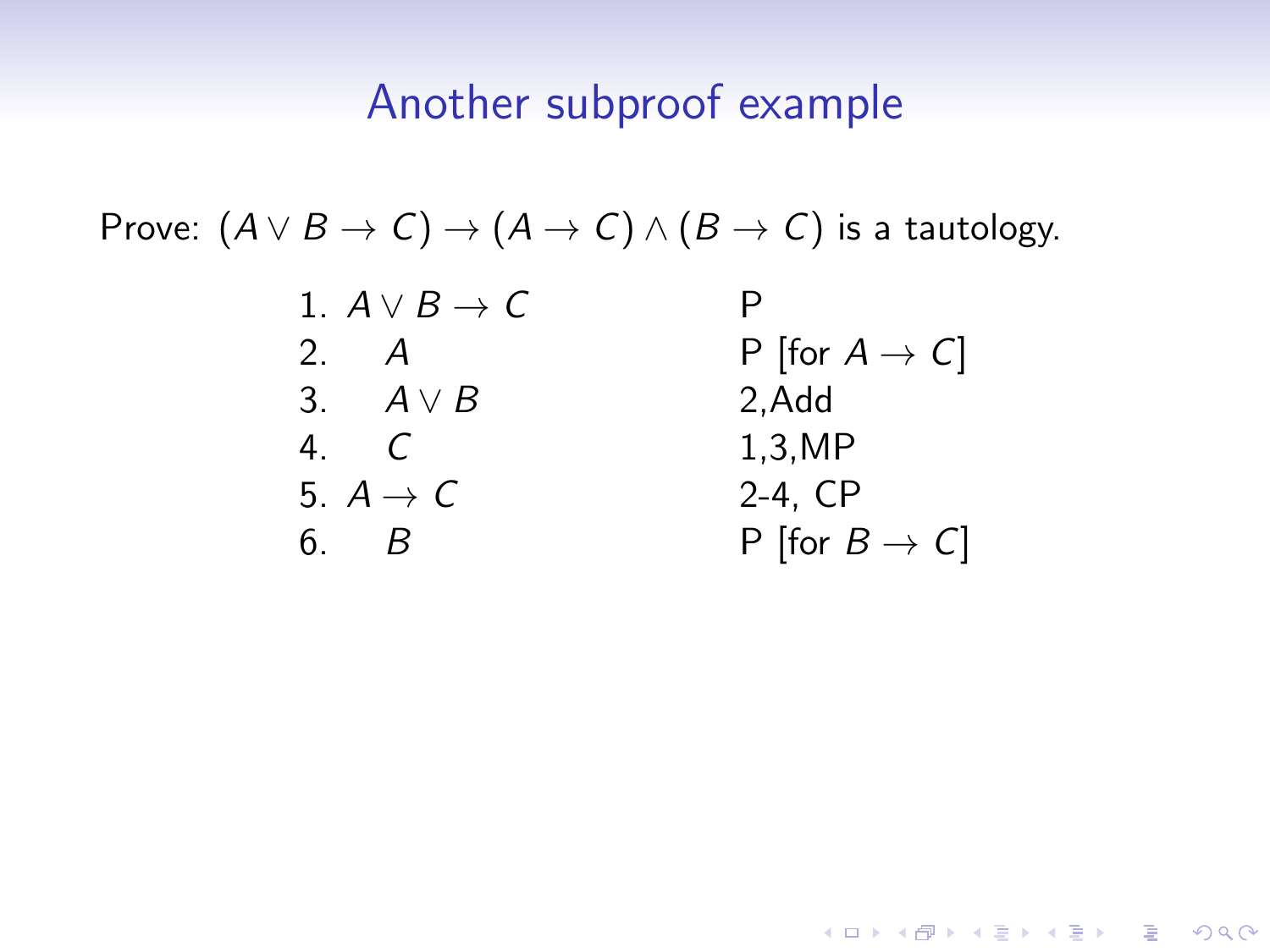Prove:  $(A \vee B \rightarrow C) \rightarrow (A \rightarrow C) \wedge (B \rightarrow C)$  is a tautology.

| 1. $A \vee B \rightarrow C$   |                            |
|-------------------------------|----------------------------|
| 2 $A$                         | P [for $A \rightarrow C$ ] |
| 3. $A \vee B$                 | 2, Add                     |
| $\overline{4}$ $\overline{C}$ | 1,3,MP                     |
| 5. $A \rightarrow C$          | $2-4$ , $CP$               |
| 6. B                          | P [for $B \to C$ ]         |
| 7. $A \vee B$                 | 6, Add                     |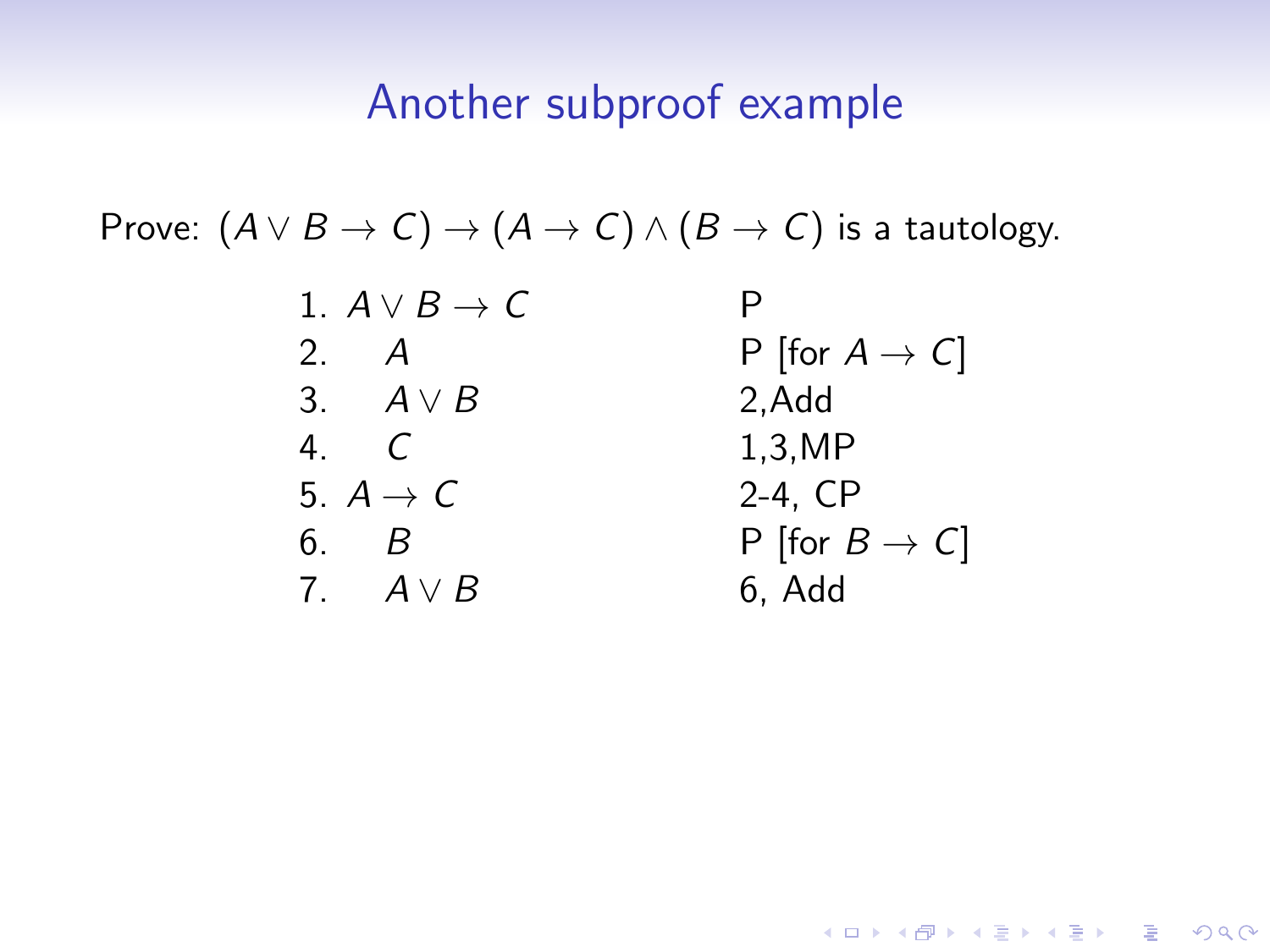Prove:  $(A \vee B \rightarrow C) \rightarrow (A \rightarrow C) \wedge (B \rightarrow C)$  is a tautology.

| 1. $A \vee B \rightarrow C$ |                            |
|-----------------------------|----------------------------|
| 2.<br>A                     | P [for $A \rightarrow C$ ] |
| 3. $A \vee B$               | 2, Add                     |
| 4. $\epsilon$               | 1,3,MP                     |
| 5. $A \rightarrow C$        | $2-4$ , $CP$               |
| ნ.<br>B                     | P [for $B \to C$ ]         |
| 7. $A \vee B$               | 6, Add                     |
| 8.                          | 1,7,MP                     |

KO KKOKKEKKEK E DAG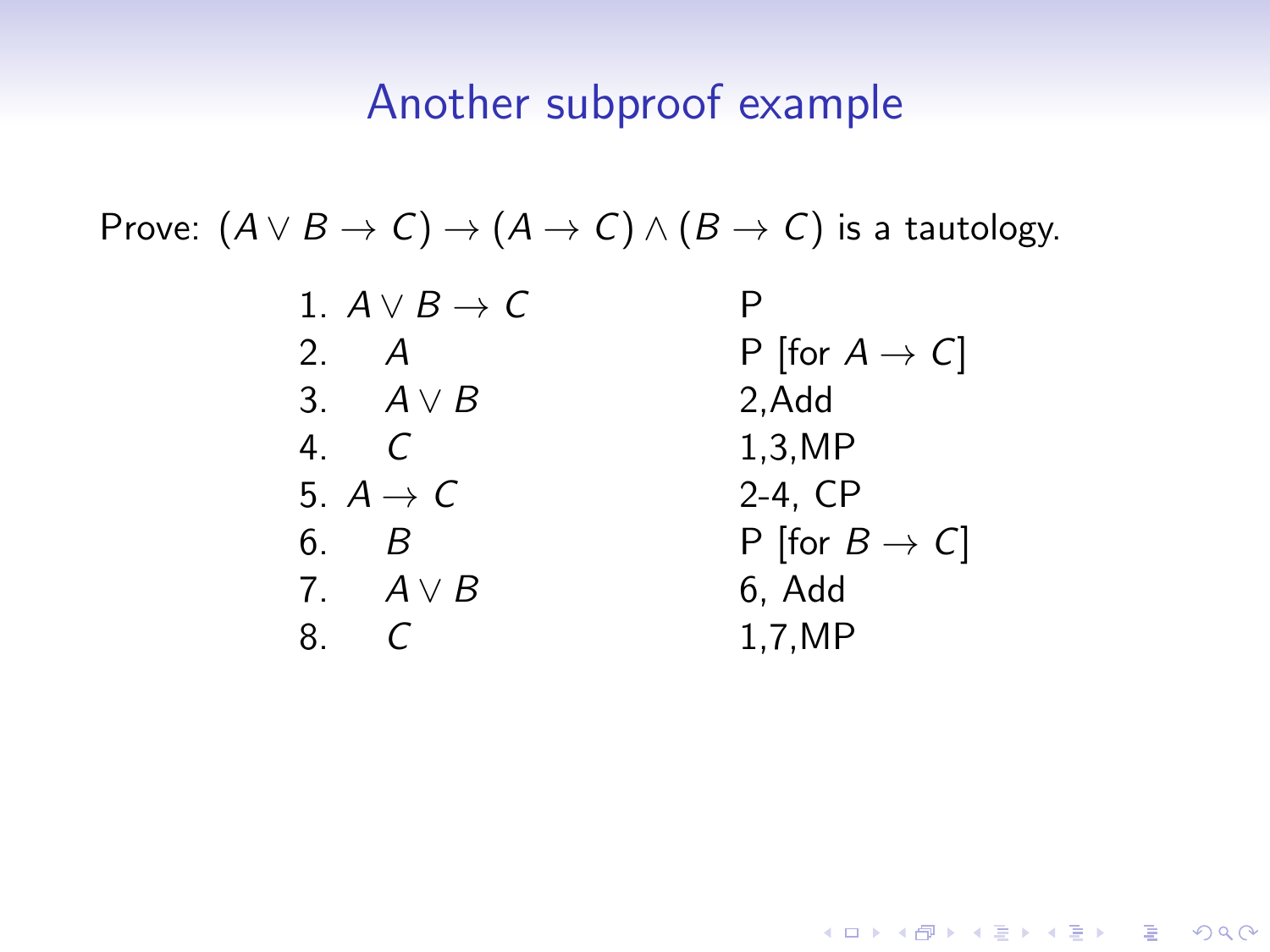Prove:  $(A \vee B \rightarrow C) \rightarrow (A \rightarrow C) \wedge (B \rightarrow C)$  is a tautology.

| 1. $A \vee B \rightarrow C$ |                            |
|-----------------------------|----------------------------|
| 2. A                        | P [for $A \rightarrow C$ ] |
| 3. $A \vee B$               | 2, Add                     |
| 4. $\mathcal{C}$            | 1,3,MP                     |
| 5. $A \rightarrow C$        | 2-4, CP                    |
| 6. B                        | P [for $B \to C$ ]         |
| 7. $A \vee B$               | 6, Add                     |
| - C<br>8.                   | 1,7,MP                     |
| 9. $B \rightarrow C$        | 6-8, CP                    |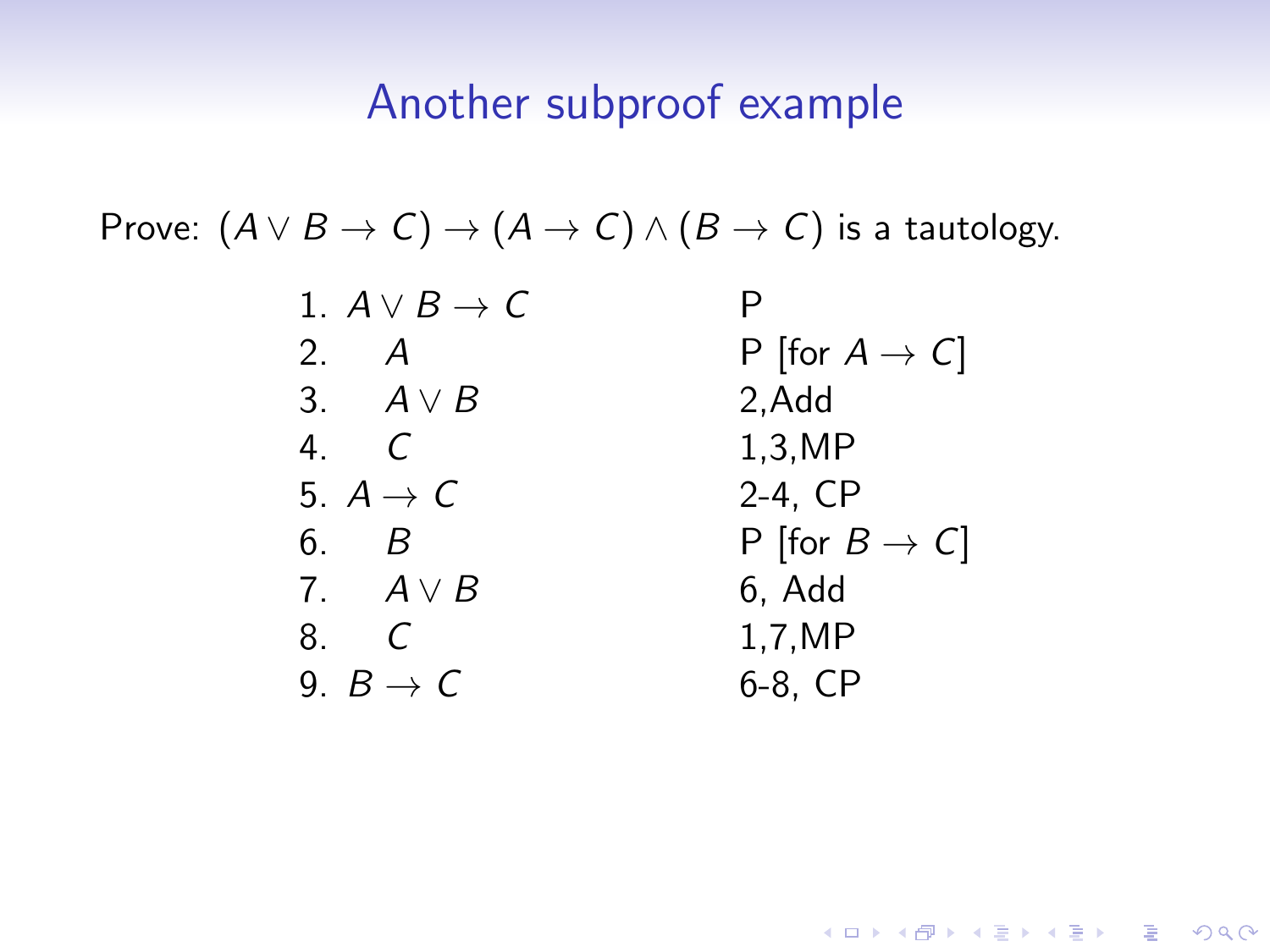Prove:  $(A \vee B \rightarrow C) \rightarrow (A \rightarrow C) \wedge (B \rightarrow C)$  is a tautology.

| 1. $A \vee B \rightarrow C$                               |                            |
|-----------------------------------------------------------|----------------------------|
| 2.<br>A                                                   | P [for $A \rightarrow C$ ] |
| 3. $A \vee B$                                             | 2, Add                     |
| 4. $\epsilon$                                             | 1,3,MP                     |
| 5. $A \rightarrow C$                                      | 2-4, CP                    |
| 6. B                                                      | P [for $B \to C$ ]         |
| 7. $A \vee B$                                             | 6, Add                     |
| 8. C                                                      | 1,7,MP                     |
| 9. $B \rightarrow C$                                      | 6-8, CP                    |
| 10. $(A \rightarrow C) \land (B \rightarrow C)$ 5,9, Conj |                            |

KO KKOKKEKKEK E DAG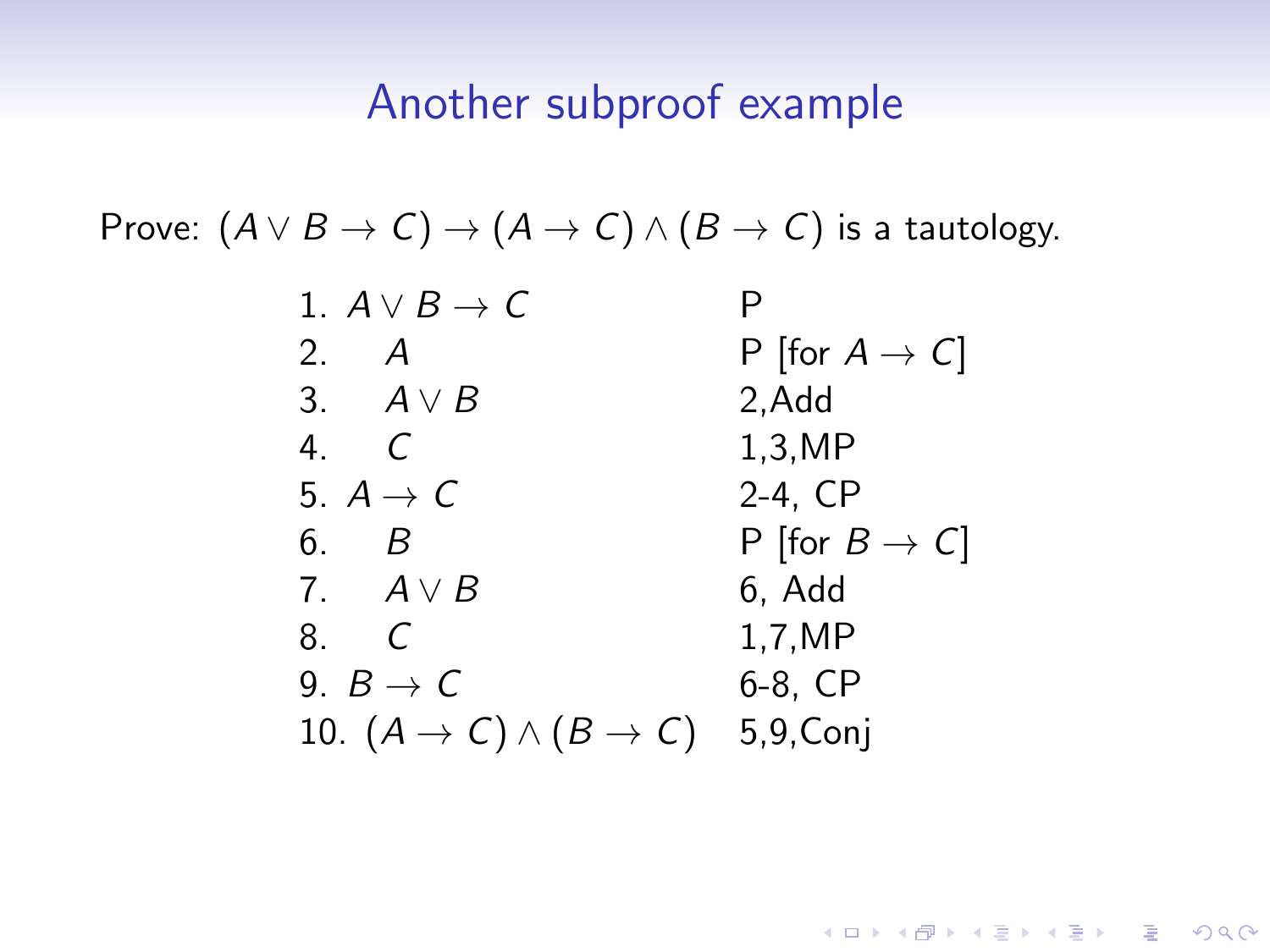Prove:  $(A \vee B \rightarrow C) \rightarrow (A \rightarrow C) \wedge (B \rightarrow C)$  is a tautology.

| 1. $A \vee B \rightarrow C$                               | P                          |
|-----------------------------------------------------------|----------------------------|
| 2.<br>A                                                   | P [for $A \rightarrow C$ ] |
| 3. $A \vee B$                                             | 2, Add                     |
| 4. $\epsilon$                                             | 1,3,MP                     |
| 5. $A \rightarrow C$                                      | 2-4, CP                    |
| 6. B                                                      | P [for $B \to C$ ]         |
| 7. $A \vee B$                                             | 6, Add                     |
| 8. C                                                      | 1,7,MP                     |
| 9. $B \rightarrow C$                                      | 6-8, CP                    |
| 10. $(A \rightarrow C) \land (B \rightarrow C)$ 5,9, Conj |                            |
| QED                                                       | 1,5,9-10,CP.               |

KO KKOKKEKKEK E DAG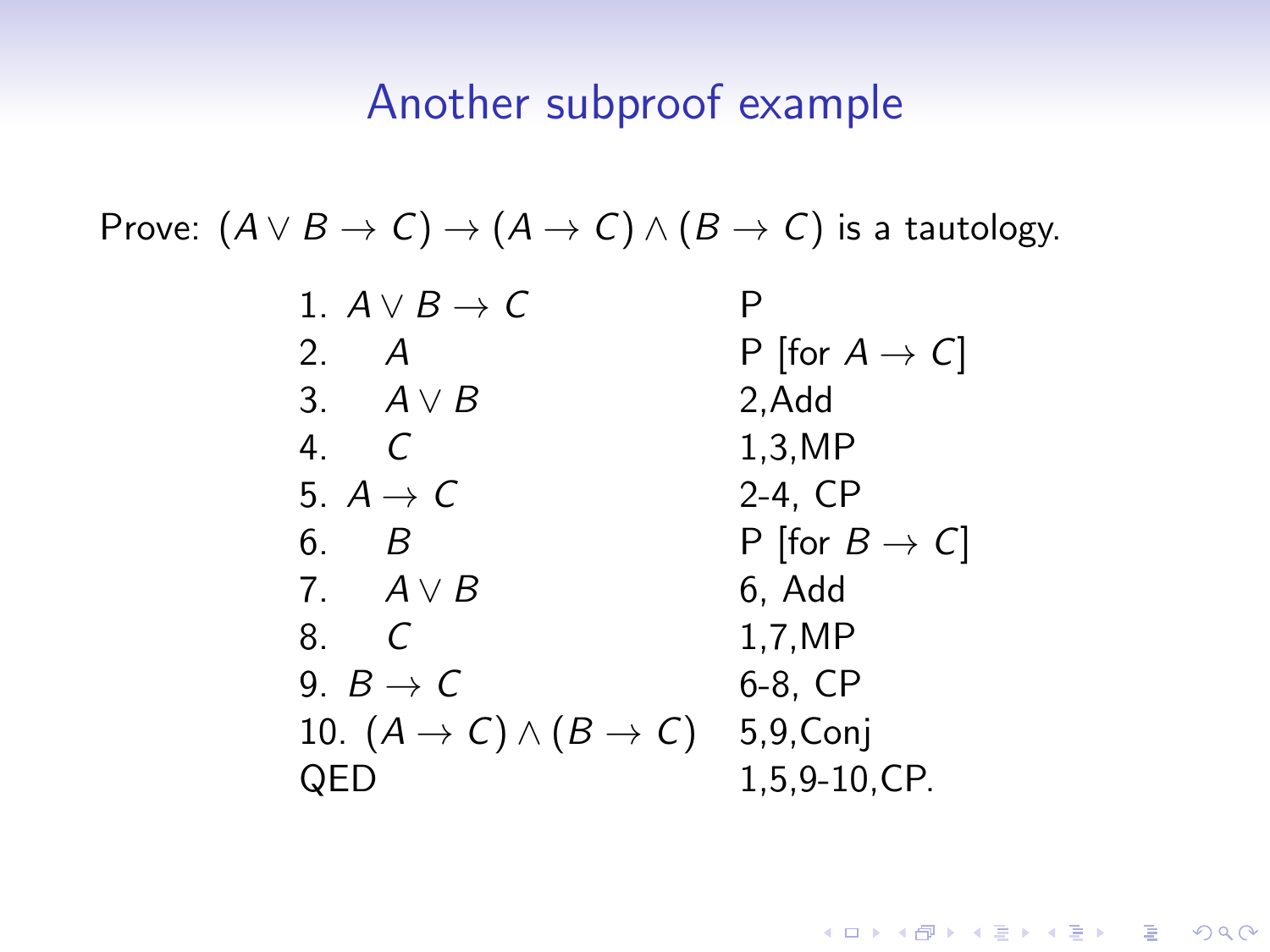• If a proof consists of a derivation from a premise  $\neg A$  to the conclusion False, then we could apply CP to obtain  $\neg A \rightarrow$ False. But we also know that  $A \equiv \neg A \rightarrow$  False. So the result of the derivation is A. This is the IP rule.

• Example: We'll prove the tautology  $\neg(A \land \neg A)$ .

1.  $\neg\neg(A \land \neg A)$  P [for  $\neg(A \land \neg A)$ ]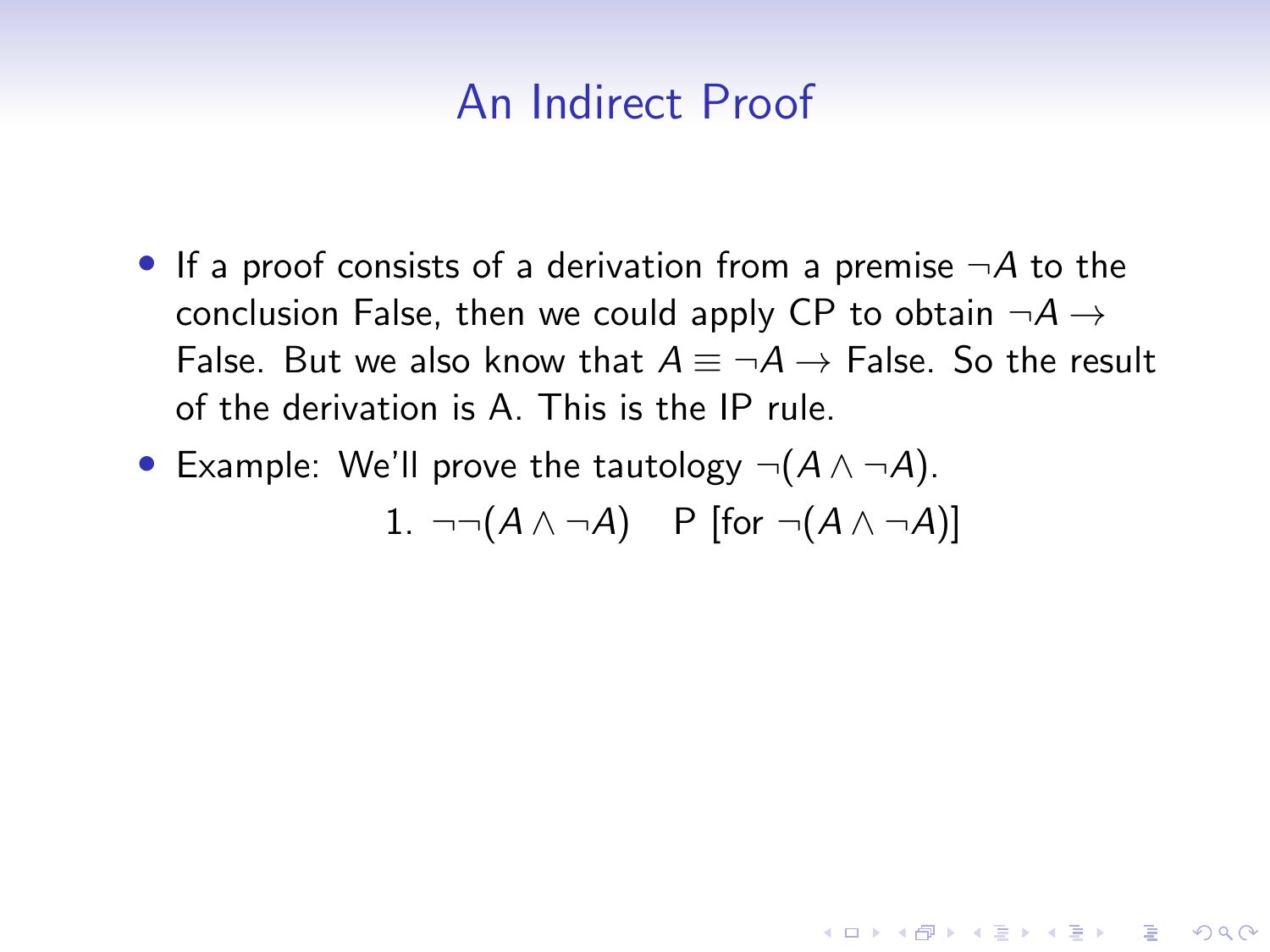• If a proof consists of a derivation from a premise  $\neg A$  to the conclusion False, then we could apply CP to obtain  $\neg A \rightarrow$ False. But we also know that  $A \equiv \neg A \rightarrow$  False. So the result of the derivation is A. This is the IP rule.

• Example: We'll prove the tautology  $\neg(A \land \neg A)$ .

1. 
$$
\neg\neg(A \land \neg A)
$$
 P [for  $\neg(A \land \neg A)$ ]  
2.  $A \land \neg A$  1, DN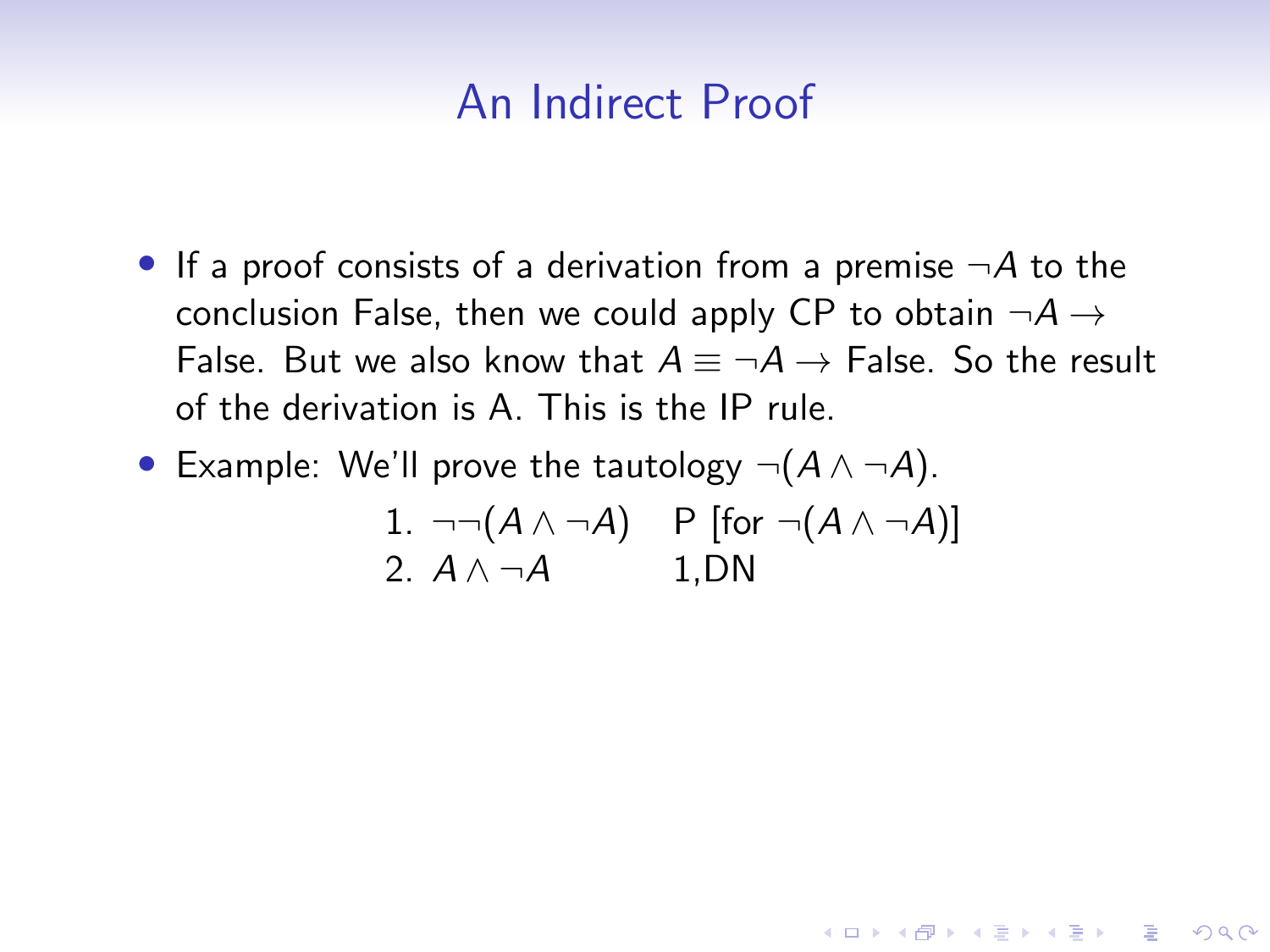- If a proof consists of a derivation from a premise  $\neg A$  to the conclusion False, then we could apply CP to obtain  $\neg A \rightarrow$ False. But we also know that  $A \equiv \neg A \rightarrow$  False. So the result of the derivation is A. This is the IP rule.
- Example: We'll prove the tautology  $\neg(A \land \neg A)$ .

1. 
$$
\neg \neg (A \land \neg A)
$$
 P [for  $\neg (A \land \neg A)$ ]  
2.  $A \land \neg A$  1, DN  
3. A 2, Simp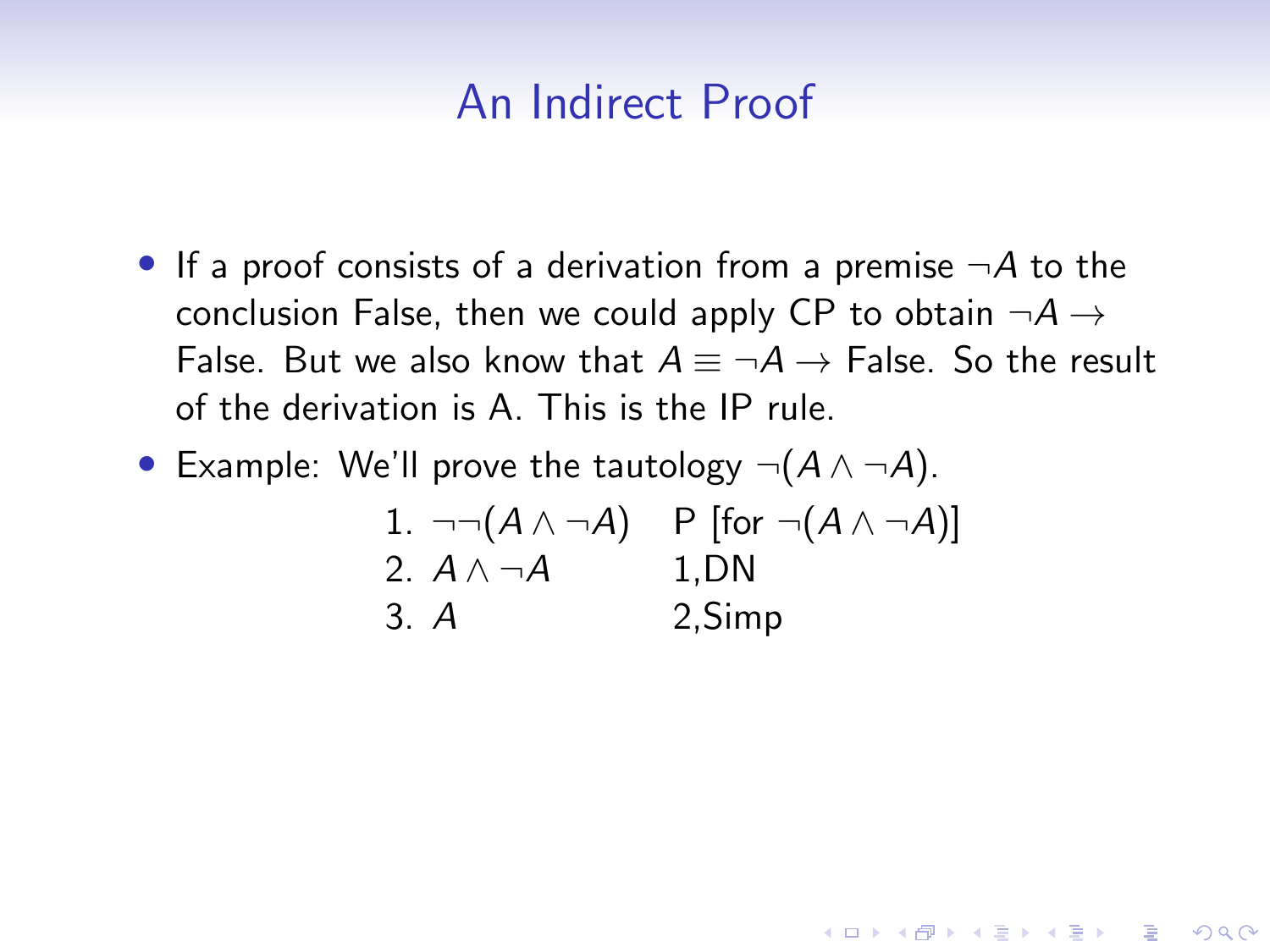- If a proof consists of a derivation from a premise  $\neg A$  to the conclusion False, then we could apply CP to obtain  $\neg A \rightarrow$ False. But we also know that  $A \equiv \neg A \rightarrow$  False. So the result of the derivation is A. This is the IP rule.
- Example: We'll prove the tautology  $\neg(A \land \neg A)$ .

| 1. $\neg\neg(A \wedge \neg A)$ | P [for $\neg(A \land \neg A)$ ] |
|--------------------------------|---------------------------------|
| 2. $A \wedge \neg A$           | 1.DN                            |
| 3. A                           | 2, Simp                         |
| 4. $\neg A$                    | 2, Simp                         |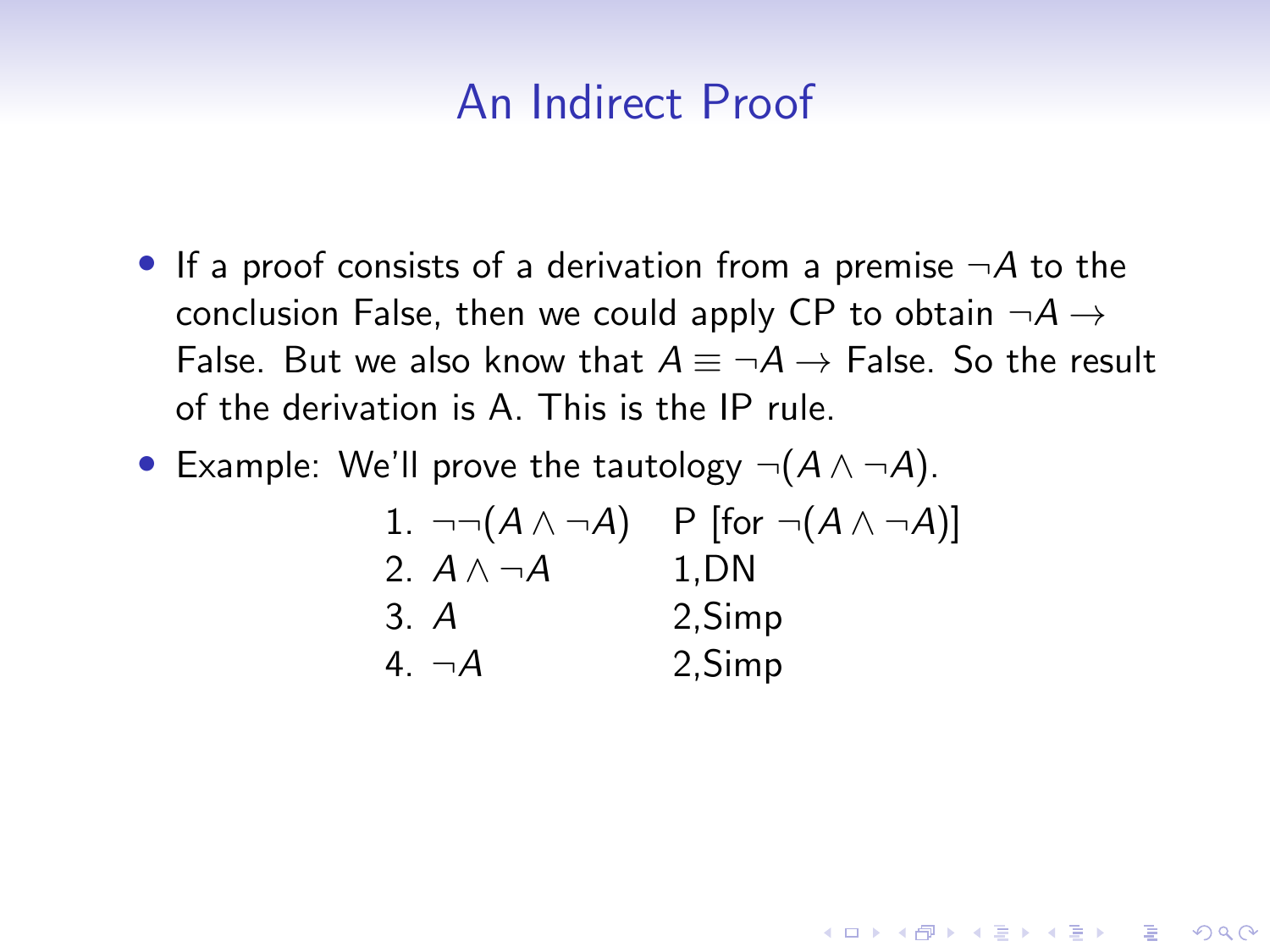- If a proof consists of a derivation from a premise  $\neg A$  to the conclusion False, then we could apply CP to obtain  $\neg A \rightarrow$ False. But we also know that  $A \equiv \neg A \rightarrow$  False. So the result of the derivation is A. This is the IP rule.
- Example: We'll prove the tautology  $\neg(A \land \neg A)$ .

| 1. $\neg\neg(A \wedge \neg A)$ | P [for $\neg(A \land \neg A)$ ] |
|--------------------------------|---------------------------------|
| 2. $A \wedge \neg A$           | 1.DN                            |
| 3. A                           | 2, Simp                         |
| 4. $\neg A$                    | 2, Simp                         |
| 5. False                       | 3,4, Contr                      |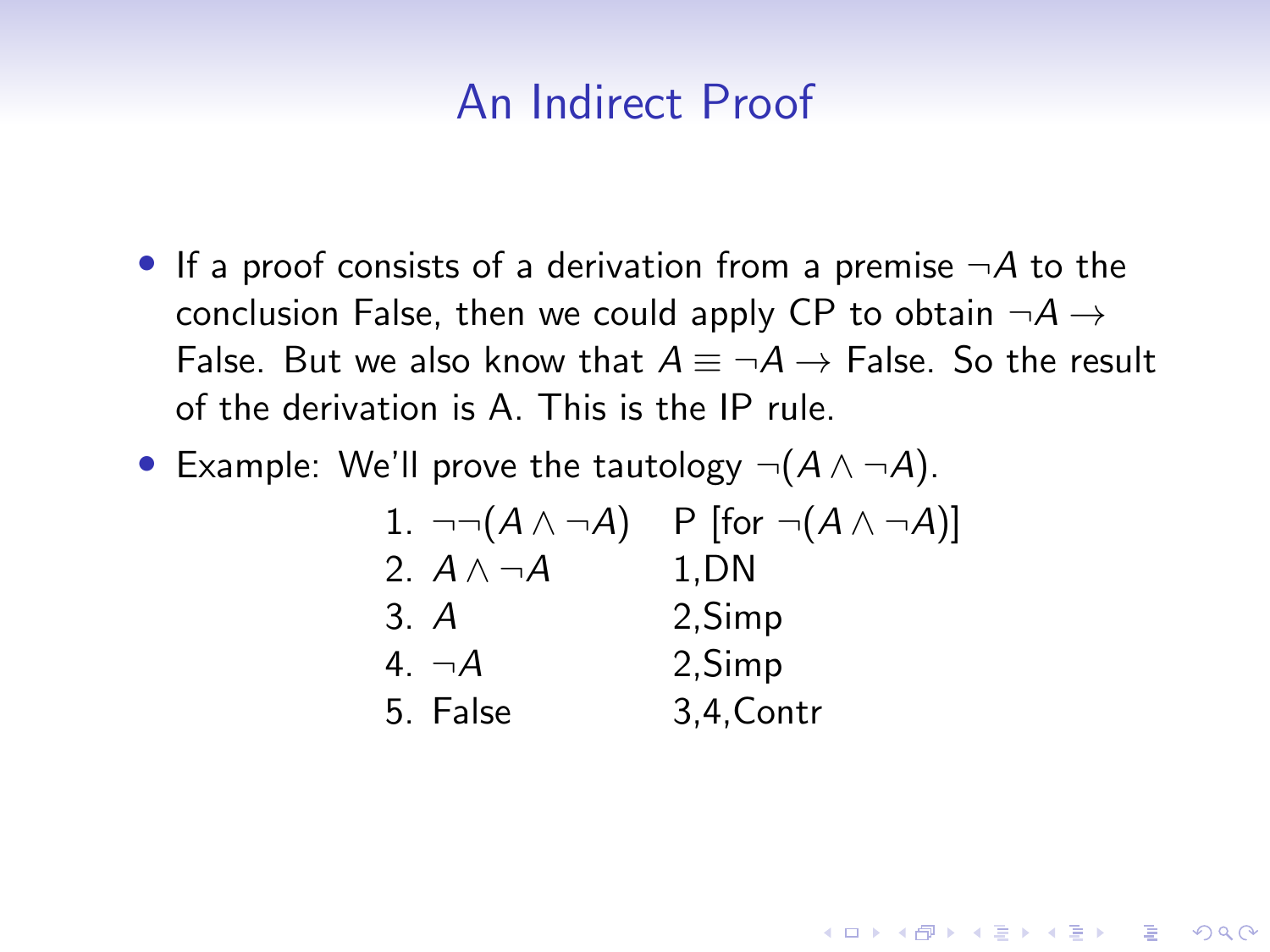- If a proof consists of a derivation from a premise  $\neg A$  to the conclusion False, then we could apply CP to obtain  $\neg A \rightarrow$ False. But we also know that  $A \equiv \neg A \rightarrow$  False. So the result of the derivation is A. This is the IP rule.
- Example: We'll prove the tautology  $\neg(A \land \neg A)$ .

| 1. $\neg\neg(A \wedge \neg A)$ | P [for $\neg(A \land \neg A)$ ] |
|--------------------------------|---------------------------------|
| 2. $A \wedge \neg A$           | 1.DN                            |
| 3. A                           | 2,Simp                          |
| 4. $\neg A$                    | 2,Simp                          |
| 5. False                       | 3,4, Contr                      |
| QED                            | $1-5$ , IP.                     |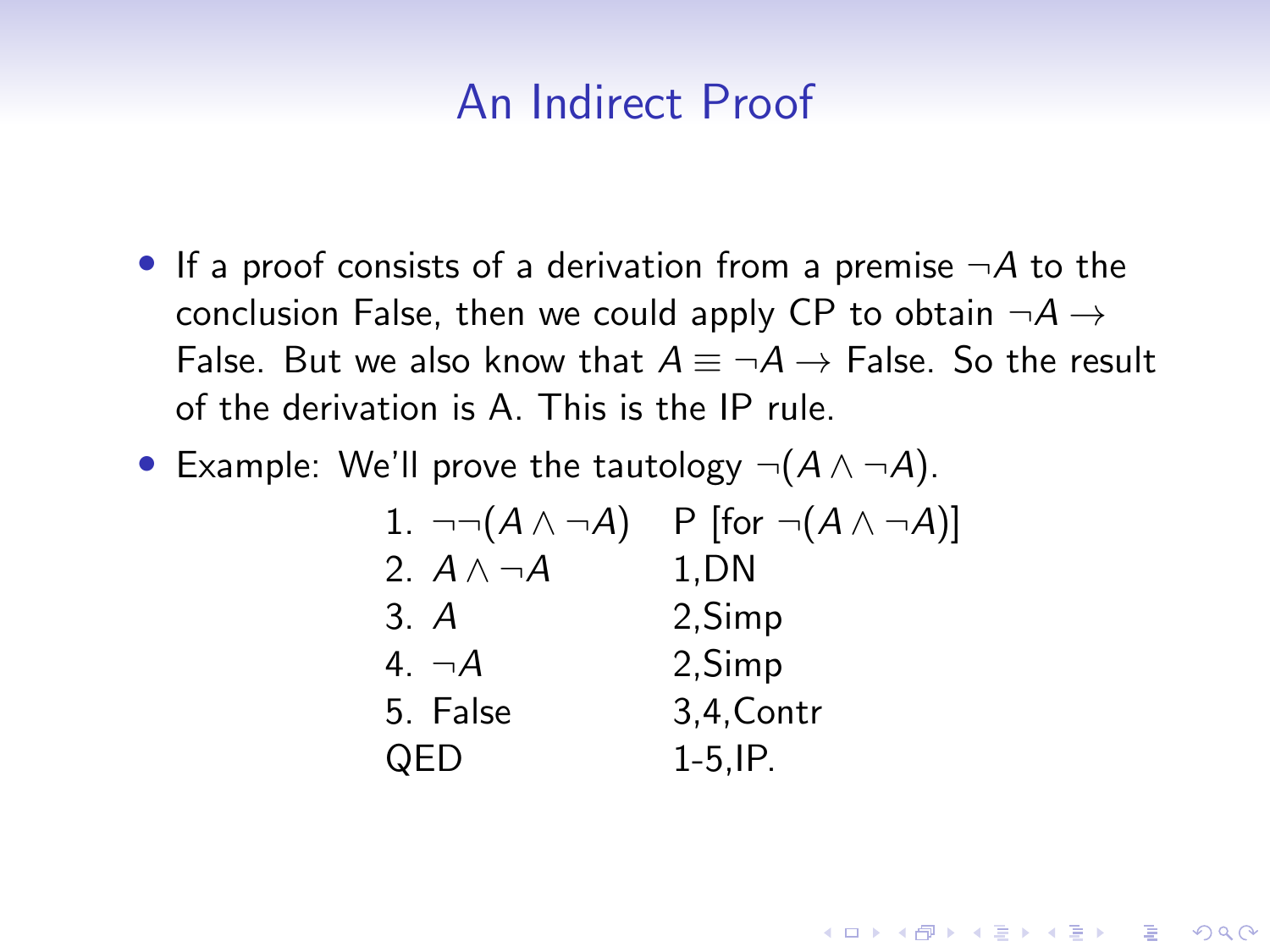# IP proofs

- IP is most often used in a subproof setting when proving a conditional of the form  $V \rightarrow W$ . Start with V as a premise for a CP proof. Then start an IP subproof with premise  $\neg W$ . When a contradiction is reached, we obtain W by IP. Then CP gives the result  $V \to W$ .
- As with CP subproofs, the result of IP is written with no indentation.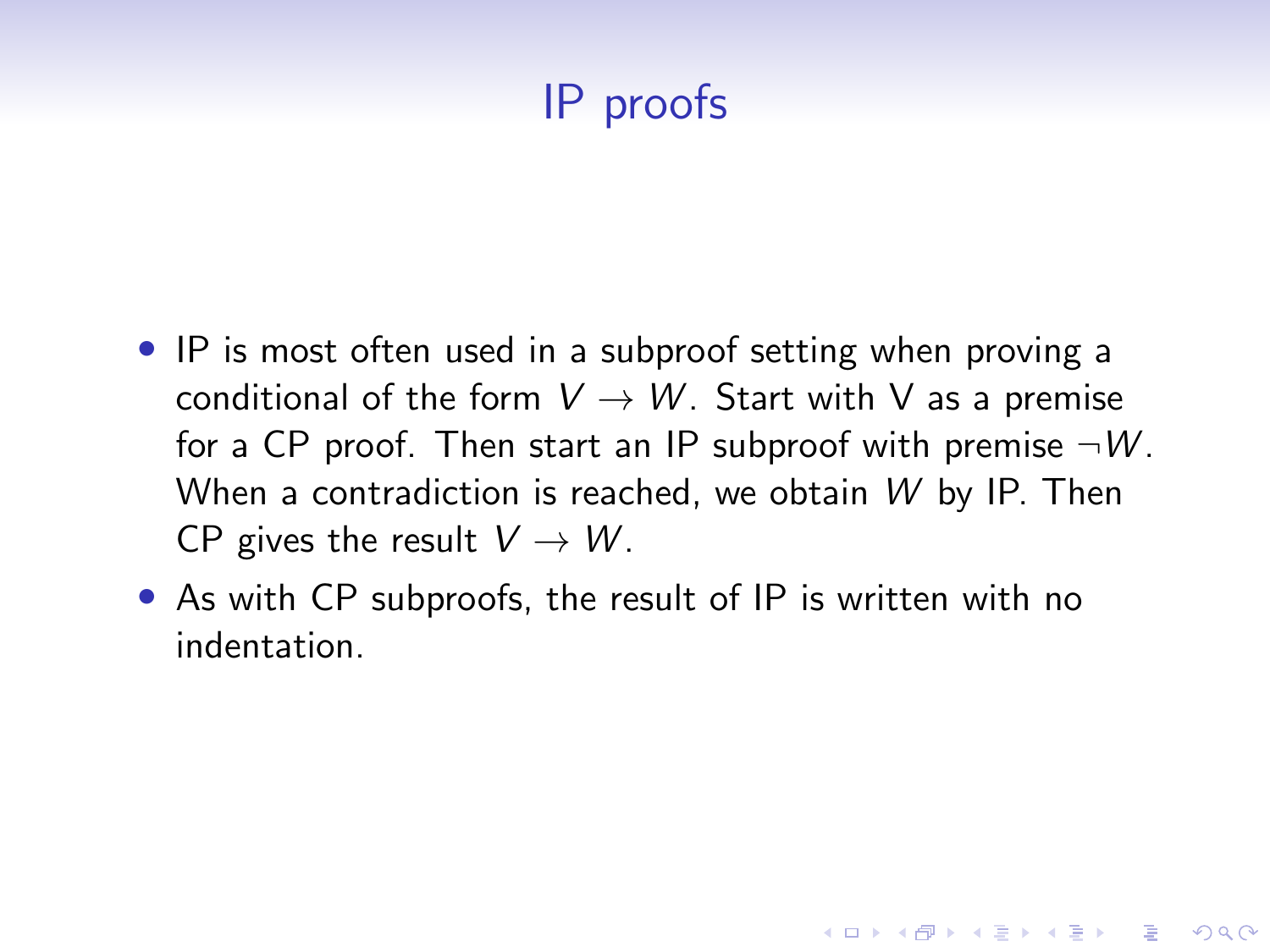K ロ ▶ K @ ▶ K 할 ▶ K 할 ▶ | 할 | ⊙Q @

# Prove the tautology:  $(A \rightarrow B) \land (A \lor B) \rightarrow B$ . 1.  $A \rightarrow B$  P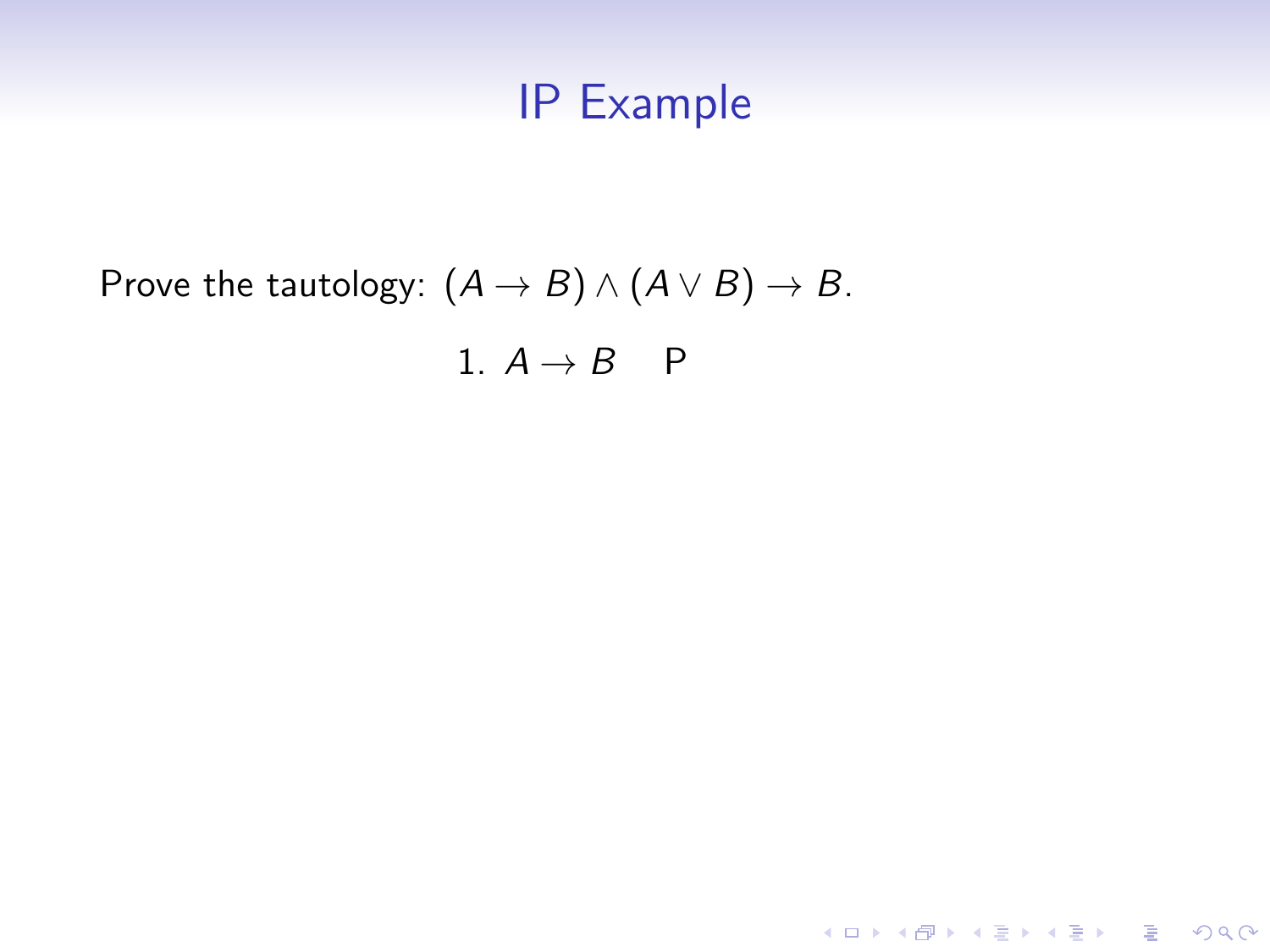**Kロトメ部トメミトメミト ミニのRC** 

Prove the tautology:  $(A \rightarrow B) \land (A \lor B) \rightarrow B$ .

1. 
$$
A \rightarrow B
$$
 P  
2.  $A \lor B$  P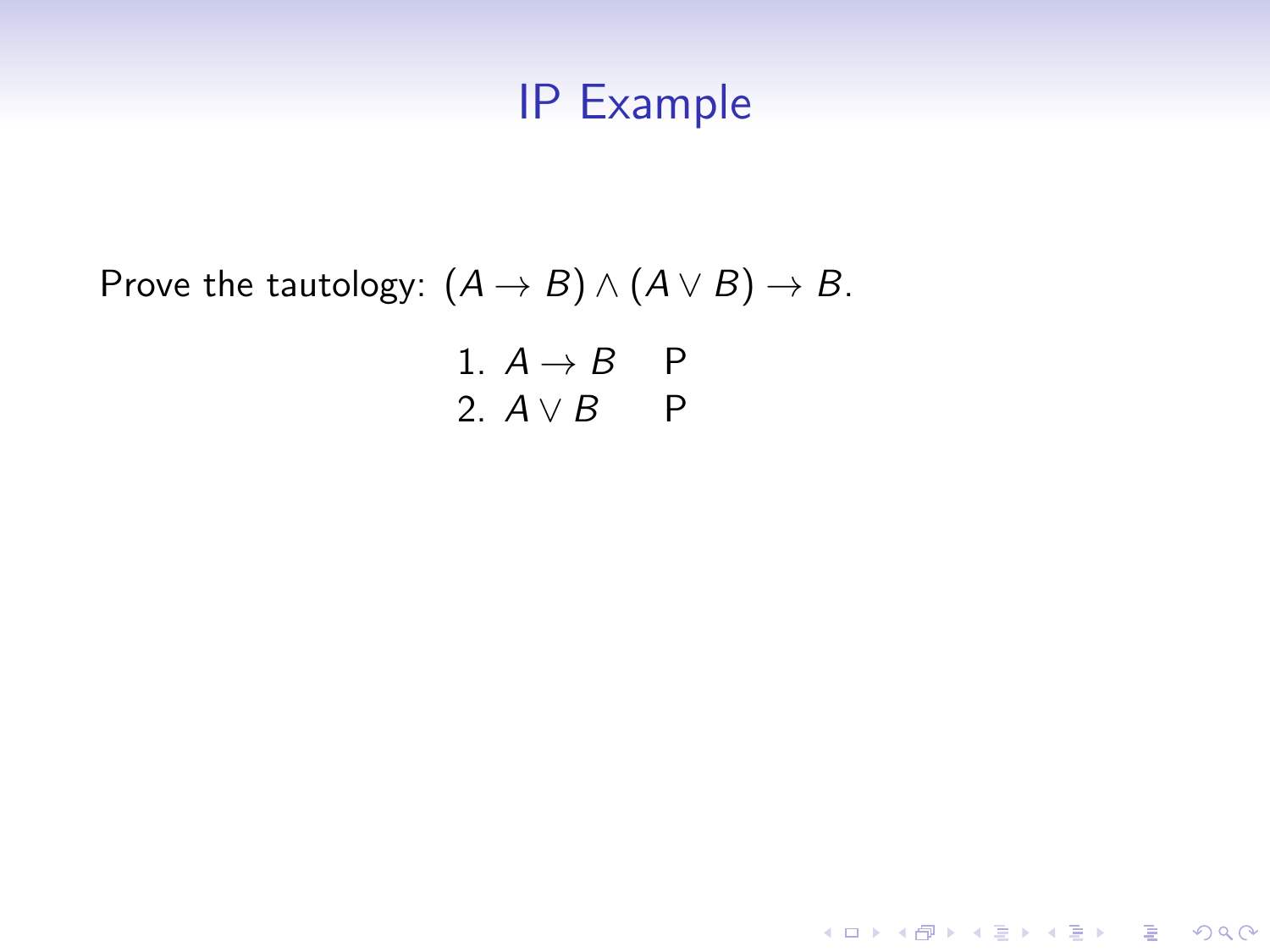Prove the tautology:  $(A \rightarrow B) \land (A \lor B) \rightarrow B$ .

1. 
$$
A \rightarrow B
$$
 P  
2.  $A \lor B$  P  
3.  $\neg B$  P [for B]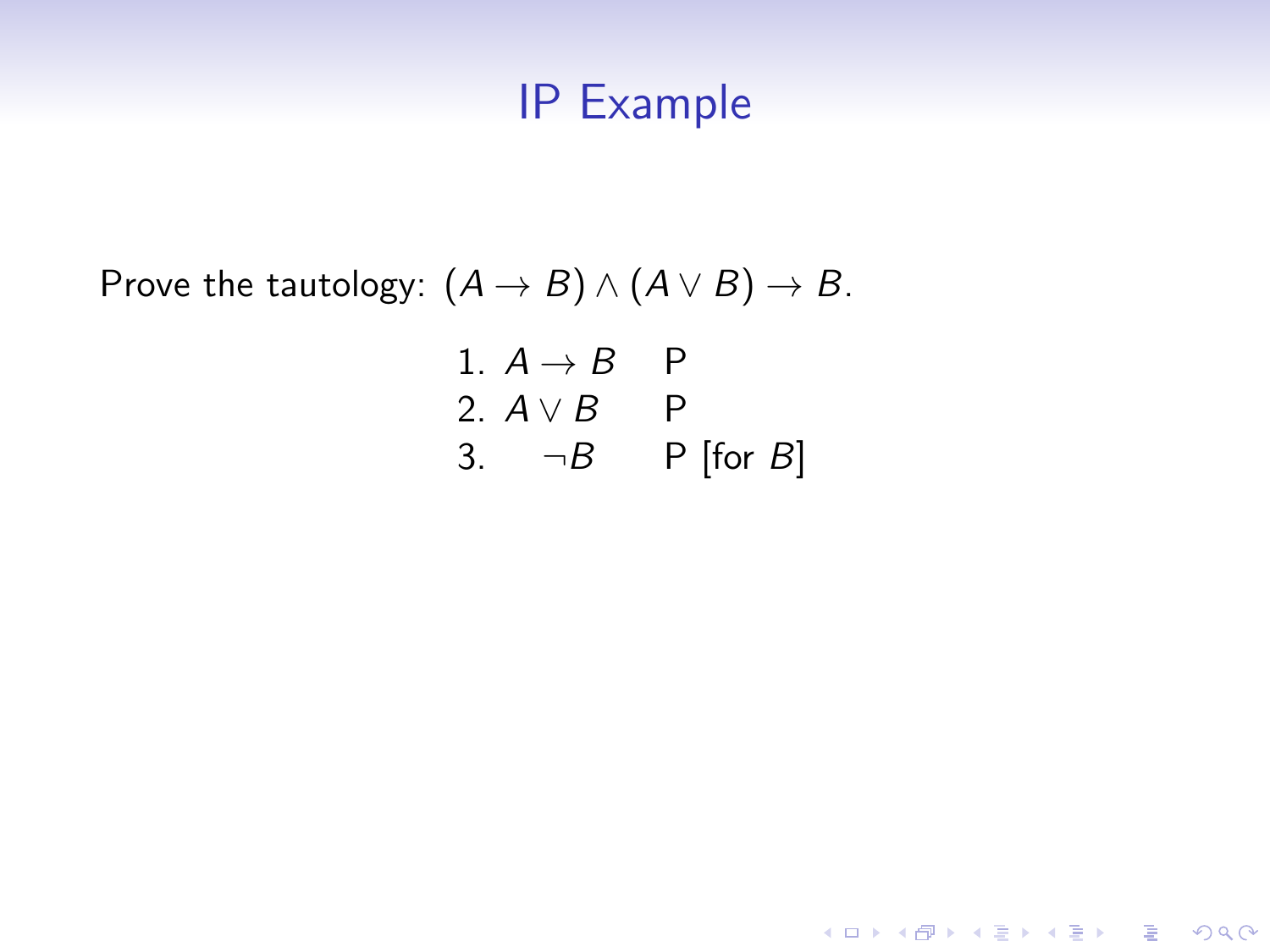Prove the tautology:  $(A \rightarrow B) \land (A \lor B) \rightarrow B$ .

|    | 1. $A \rightarrow B$ | P              |
|----|----------------------|----------------|
|    | 2. $A \vee B$        | P              |
|    | 3. $\neg B$          | $P$ [for $B$ ] |
| 4. | $\boldsymbol{A}$     | 2,3,DS         |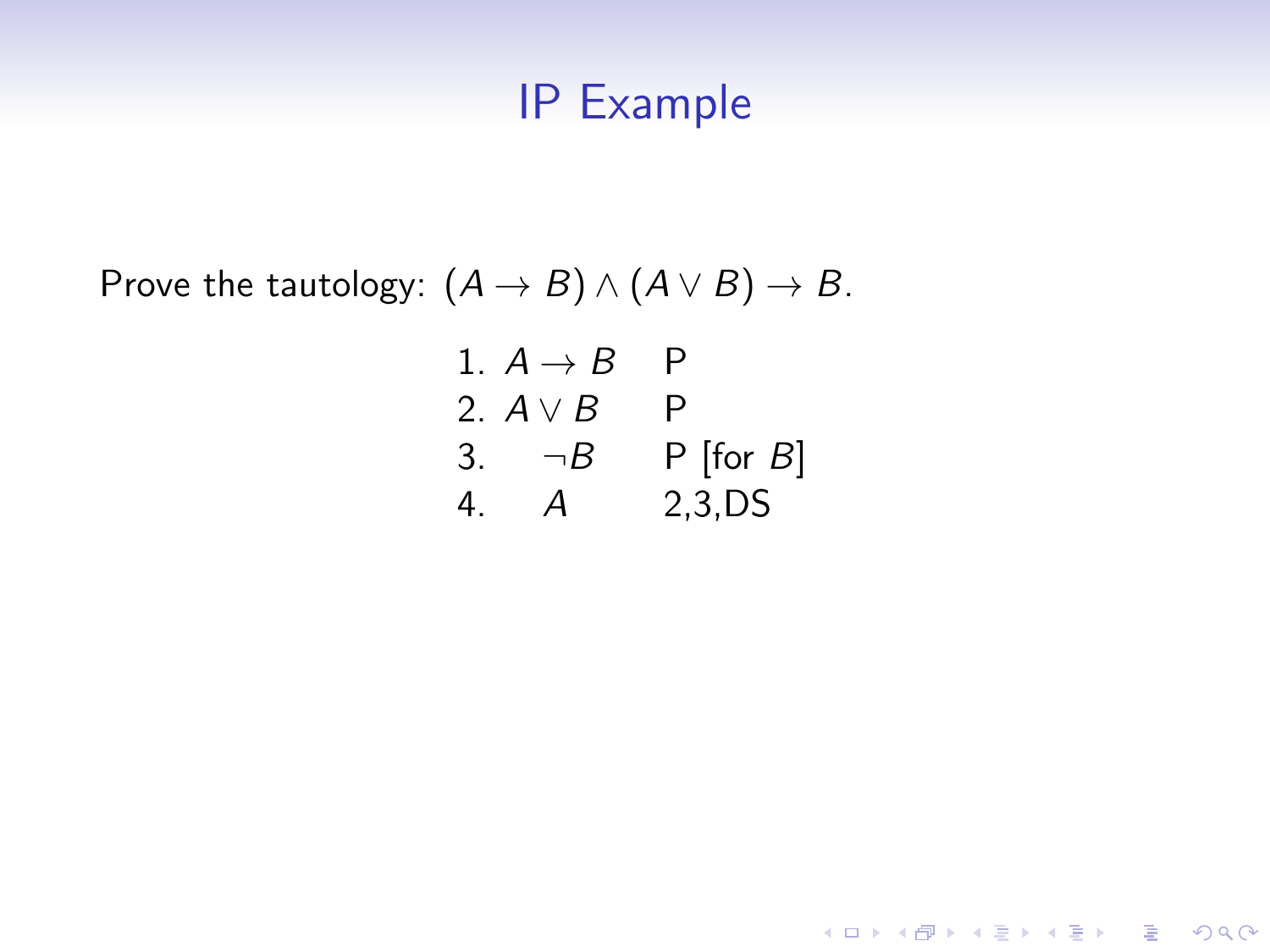Prove the tautology:  $(A \rightarrow B) \land (A \lor B) \rightarrow B$ .

|    | 1. $A \rightarrow B$ | P              |
|----|----------------------|----------------|
|    | 2. A v B             | P              |
| 3. | $\neg B$             | $P$ [for $B$ ] |
| 4. | А                    | $2,3$ , DS     |
| 5. | R                    | 1,4,MP         |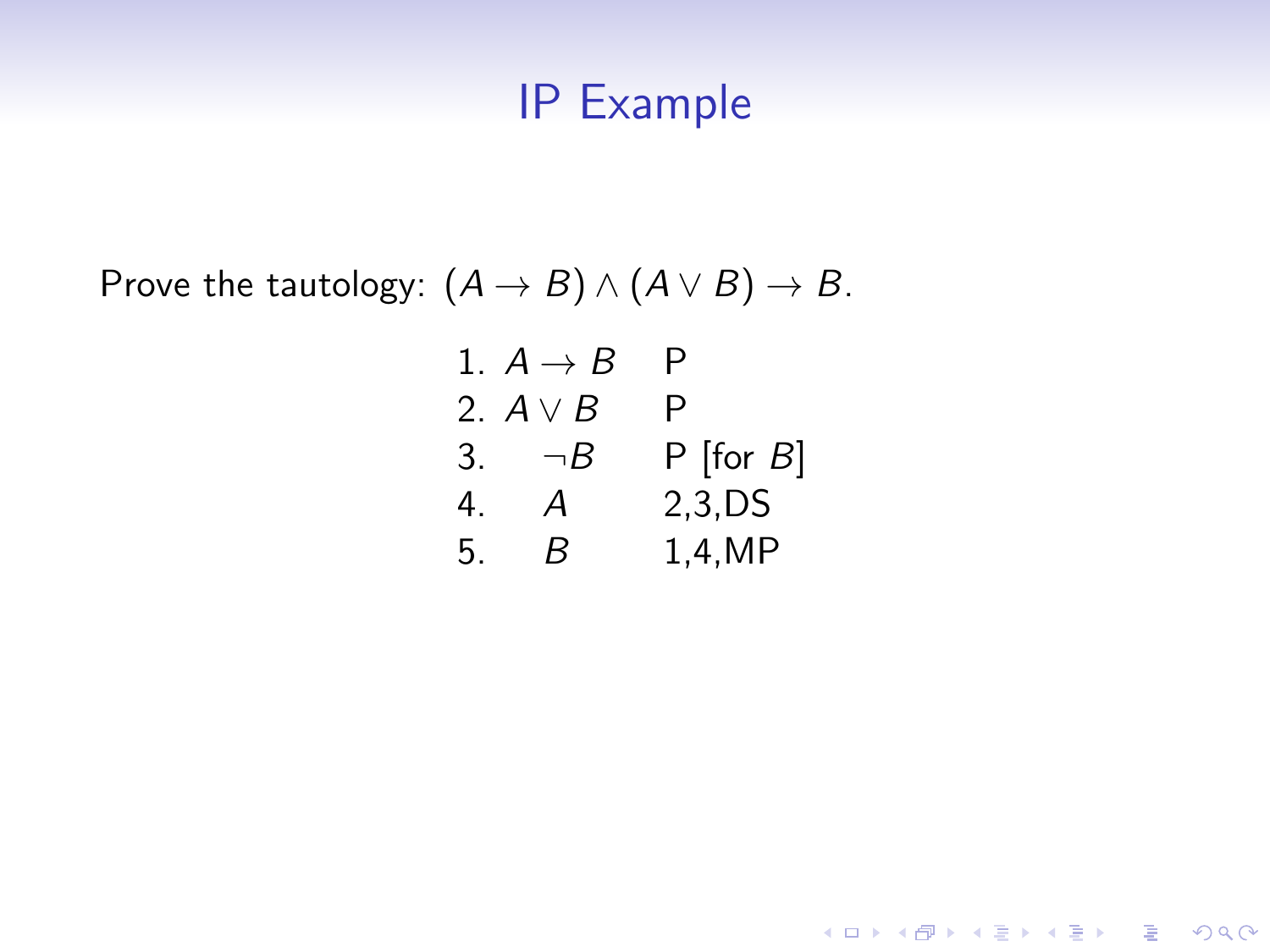Prove the tautology:  $(A \rightarrow B) \land (A \lor B) \rightarrow B$ .

|    | 1. $A \rightarrow B$ | Р              |
|----|----------------------|----------------|
|    | 2. $A \vee B$        | P              |
| 3. | $\neg B$             | $P$ [for $B$ ] |
| 4. | A                    | $2,3$ , DS     |
| 5. | R                    | 1,4,MP         |
| ნ. | False                | 3,5, Contr     |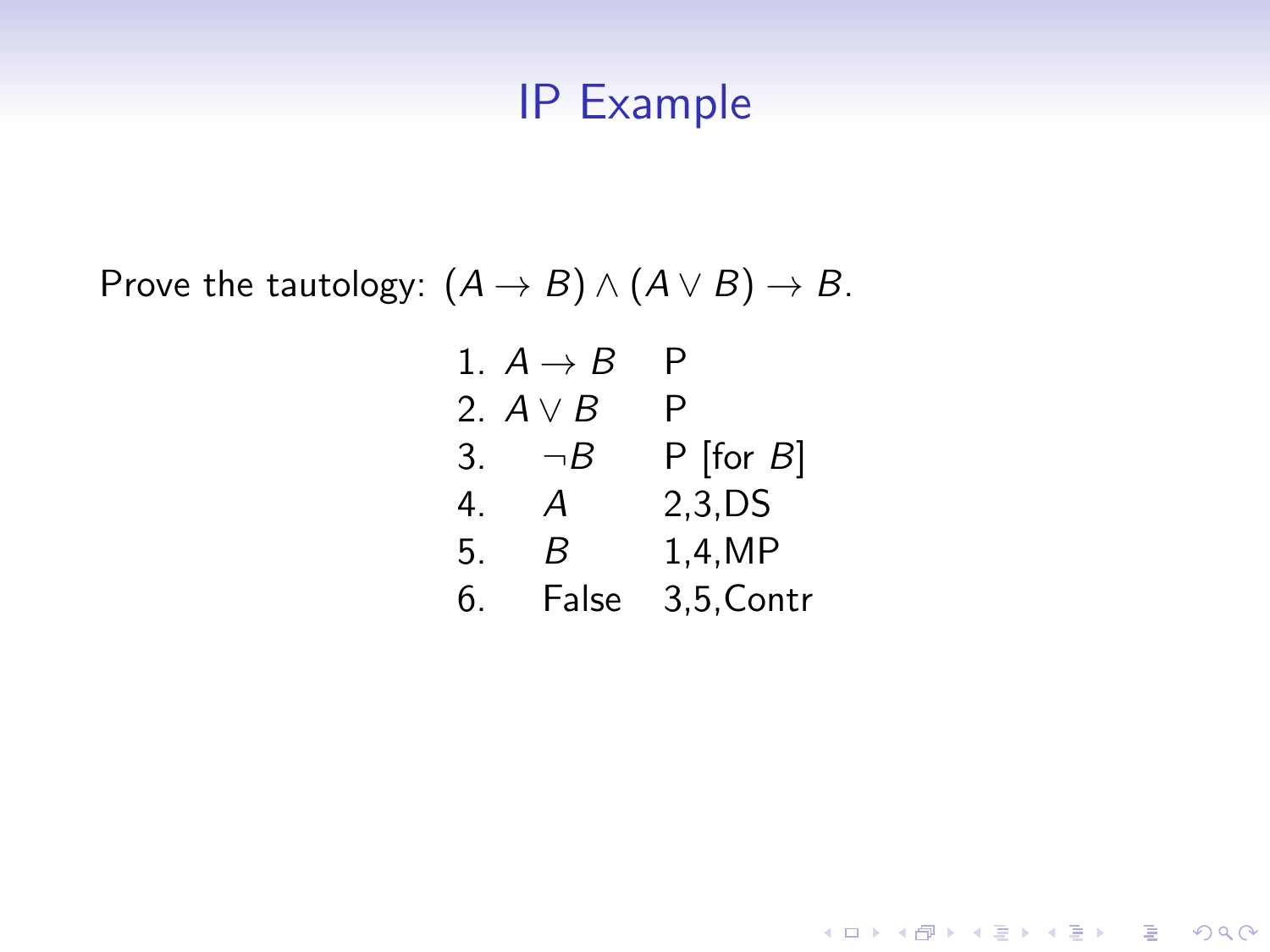Prove the tautology:  $(A \rightarrow B) \land (A \lor B) \rightarrow B$ .

|     | 1. $A \rightarrow B$ | Р              |
|-----|----------------------|----------------|
|     | 2. $A \vee B$        | P              |
|     | 3. $\neg B$          | $P$ [for $B$ ] |
| 4.  | A                    | 2,3,DS         |
| 5.  | R                    | 1,4,MP         |
| 6.  | False                | 3,5, Contr     |
| 7 R |                      | $3-6$ , IP     |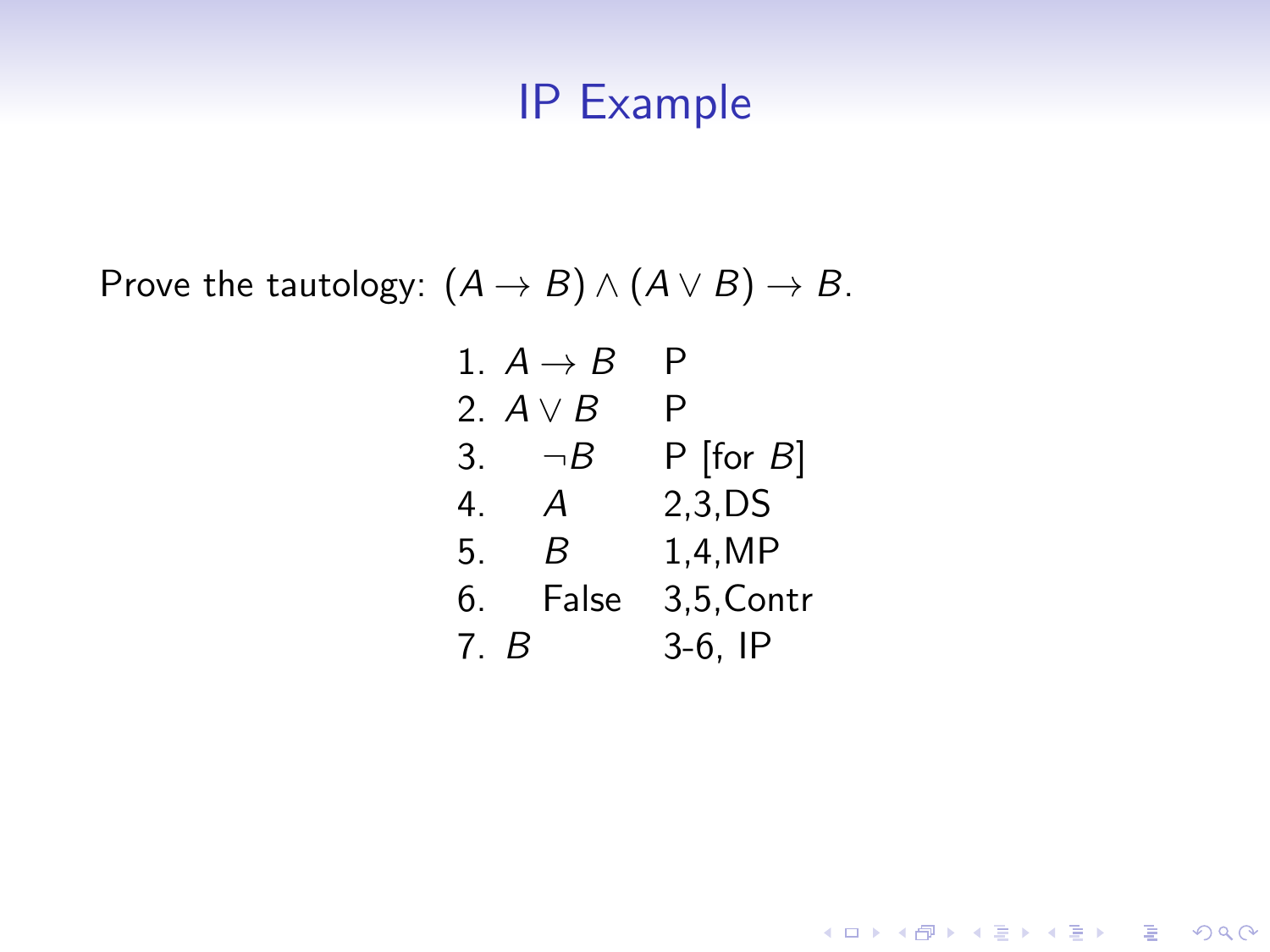Prove the tautology:  $(A \rightarrow B) \land (A \lor B) \rightarrow B$ .

|      | 1. $A \rightarrow B$ | Р              |
|------|----------------------|----------------|
|      | 2. $A \vee B$        | Ρ              |
|      | 3. $\neg B$          | $P$ [for $B$ ] |
| 4.   | $\overline{A}$       | 2,3,DS         |
| 5.   | B.                   | 1,4,MP         |
| 6.   | False                | 3,5, Contr     |
| 7. B |                      | $3-6$ , IP     |
| QED  |                      | $1-2, 7, CP.$  |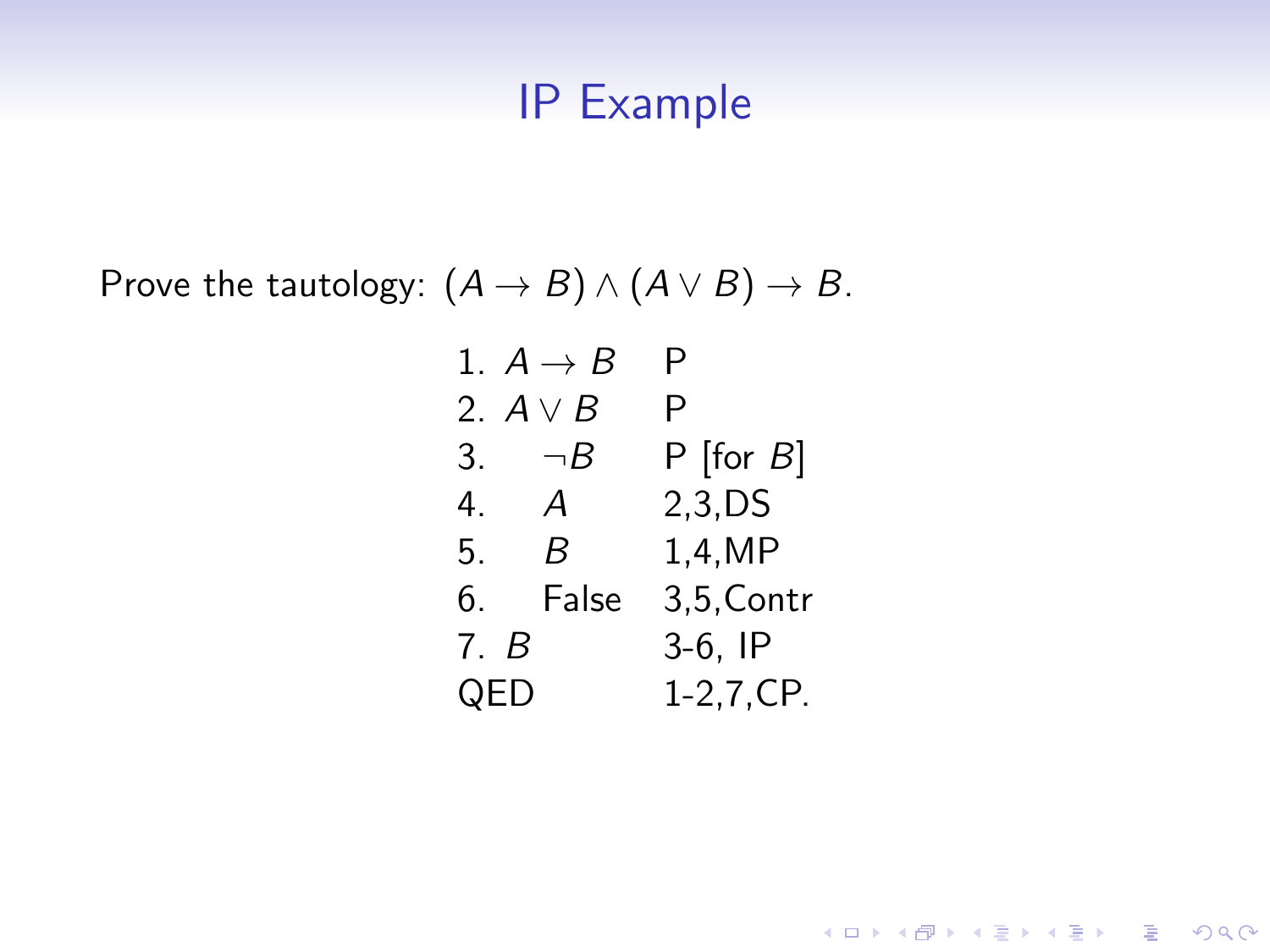K ロ ▶ K @ ▶ K 할 ▶ K 할 ▶ | 할 | © 9 Q @

We'll prove the converse of  $(A \vee B) \rightarrow (\neg B \rightarrow A)$ . Proof of  $(\neg B \rightarrow A) \rightarrow (A \vee B).$ 

$$
1. \neg B \to A \qquad P
$$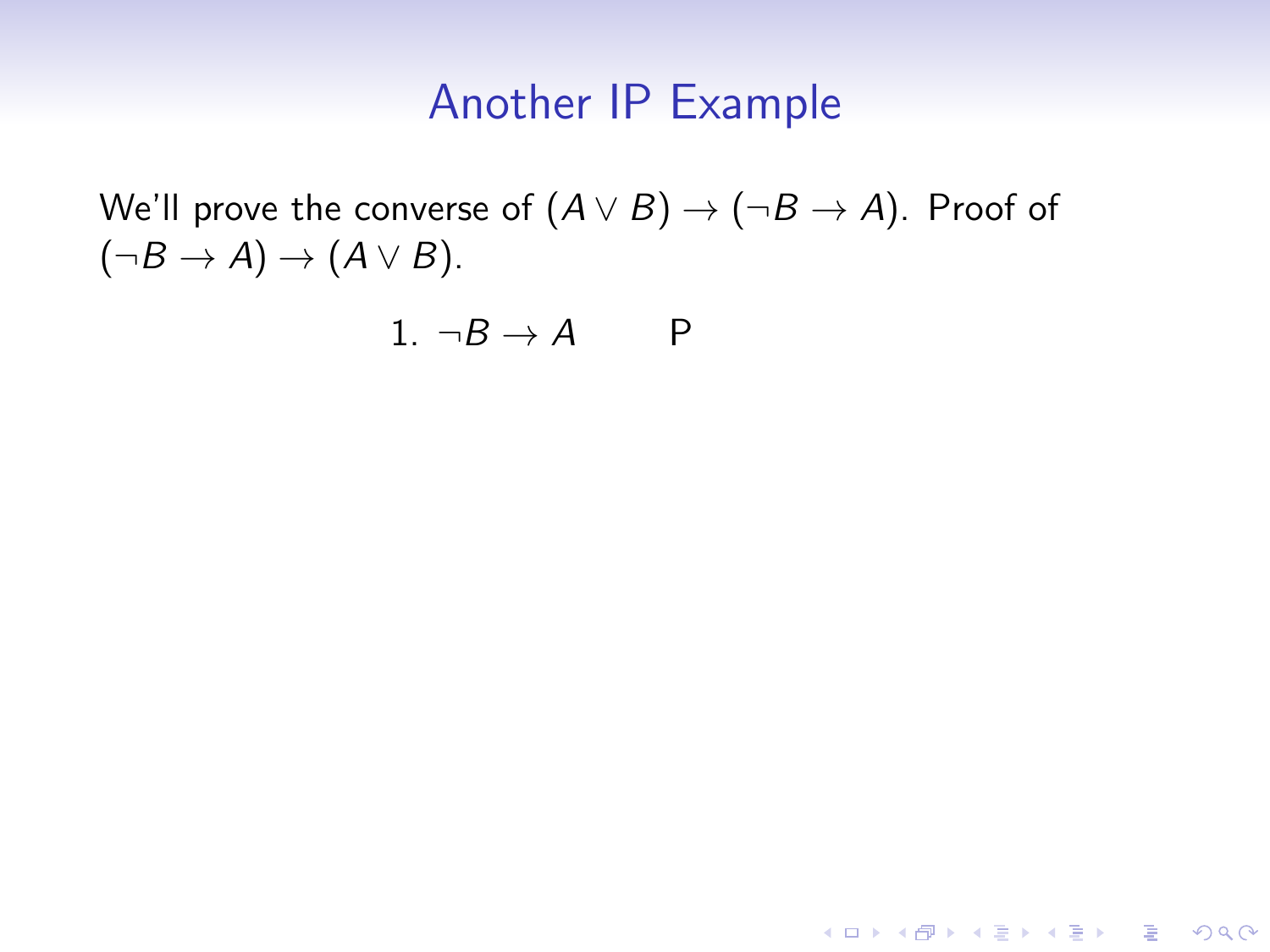We'll prove the converse of  $(A \vee B) \rightarrow (\neg B \rightarrow A)$ . Proof of  $(\neg B \rightarrow A) \rightarrow (A \vee B).$ 

1. 
$$
\neg B \rightarrow A
$$
 P  
2.  $\neg (A \lor B)$  P [for  $A \lor B$ ]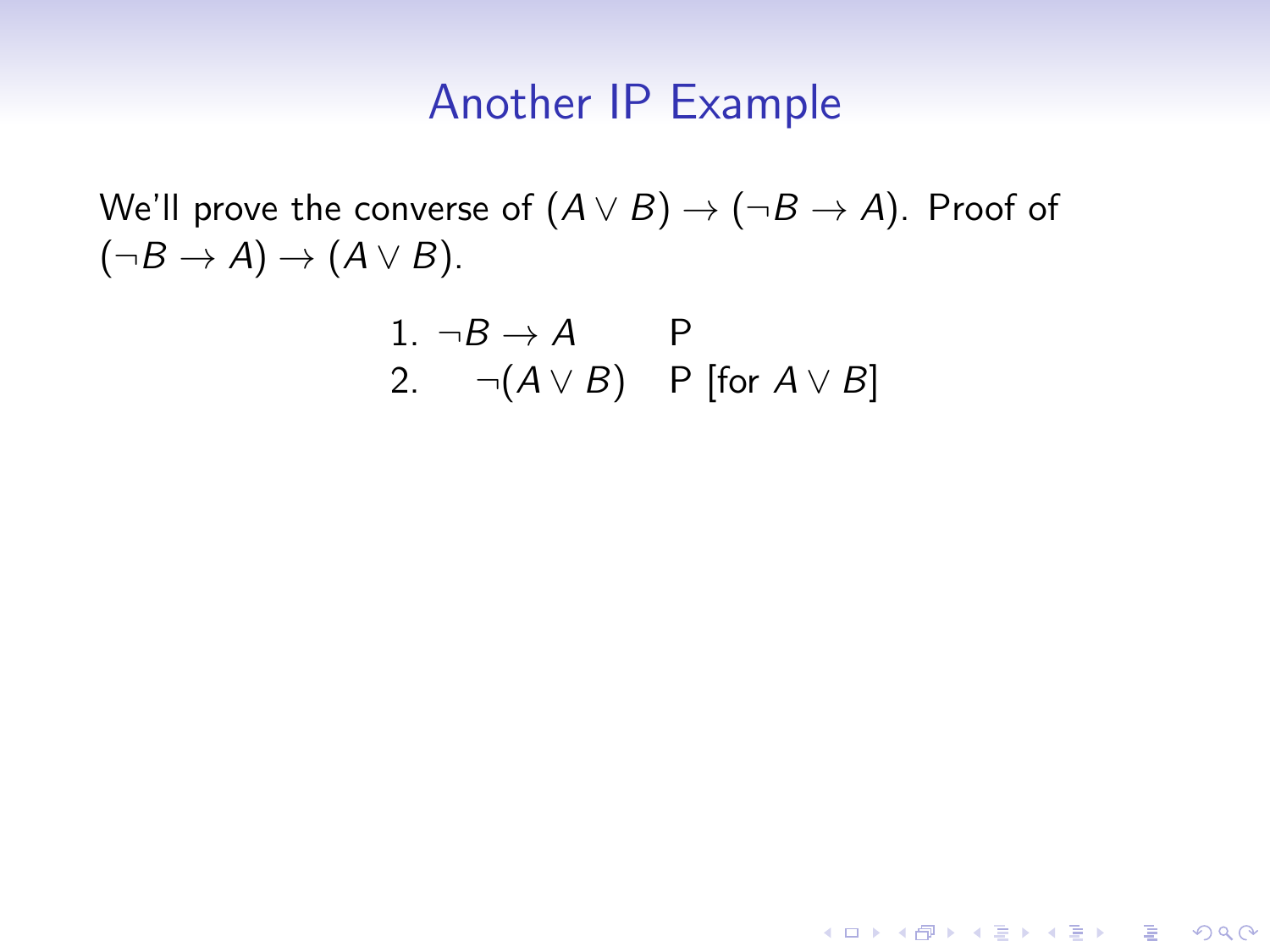We'll prove the converse of  $(A \vee B) \rightarrow (\neg B \rightarrow A)$ . Proof of  $(\neg B \rightarrow A) \rightarrow (A \vee B).$ 

1. 
$$
\neg B \rightarrow A
$$
 P  
\n2.  $\neg (A \lor B)$  P [for  $A \lor B$ ]  
\n3.  $\neg B$  P [for B]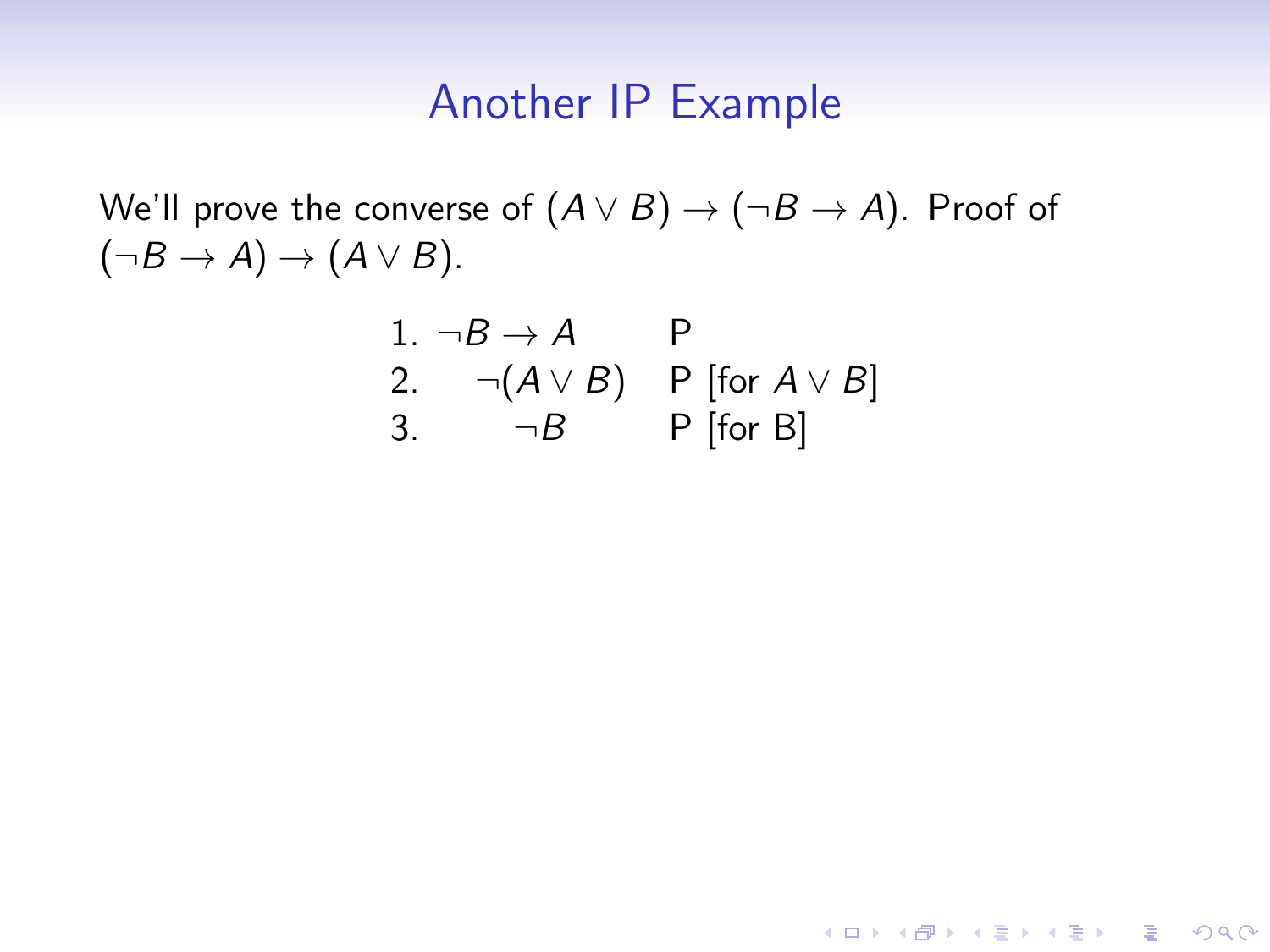We'll prove the converse of  $(A \vee B) \rightarrow (\neg B \rightarrow A)$ . Proof of  $(\neg B \rightarrow A) \rightarrow (A \vee B).$ 

1. 
$$
\neg B \rightarrow A
$$
 P  
\n2.  $\neg(A \lor B)$  P [for  $A \lor B$ ]  
\n3.  $\neg B$  P [for B]  
\n4. A 1,3,MP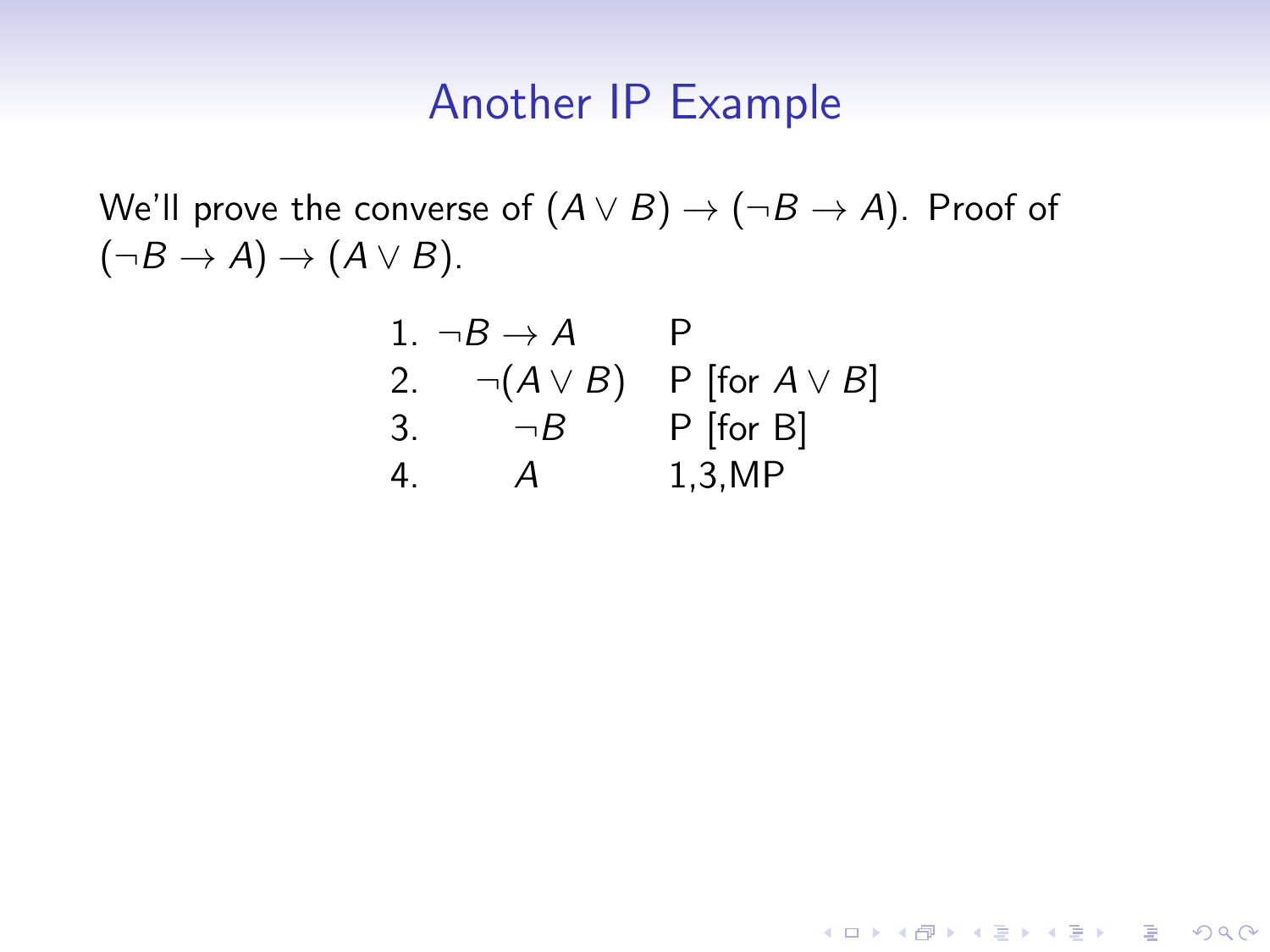We'll prove the converse of  $(A \vee B) \rightarrow (\neg B \rightarrow A)$ . Proof of  $(\neg B \rightarrow A) \rightarrow (A \vee B).$ 

1. 
$$
\neg B \rightarrow A
$$
 P  
\n2.  $\neg(A \lor B)$  P [for  $A \lor B$ ]  
\n3.  $\neg B$  P [for B]  
\n4. A 1,3,MP  
\n5.  $A \lor B$  4, Add

K ロ ▶ K 個 ▶ K 할 ▶ K 할 ▶ 이 할 → 9 Q Q →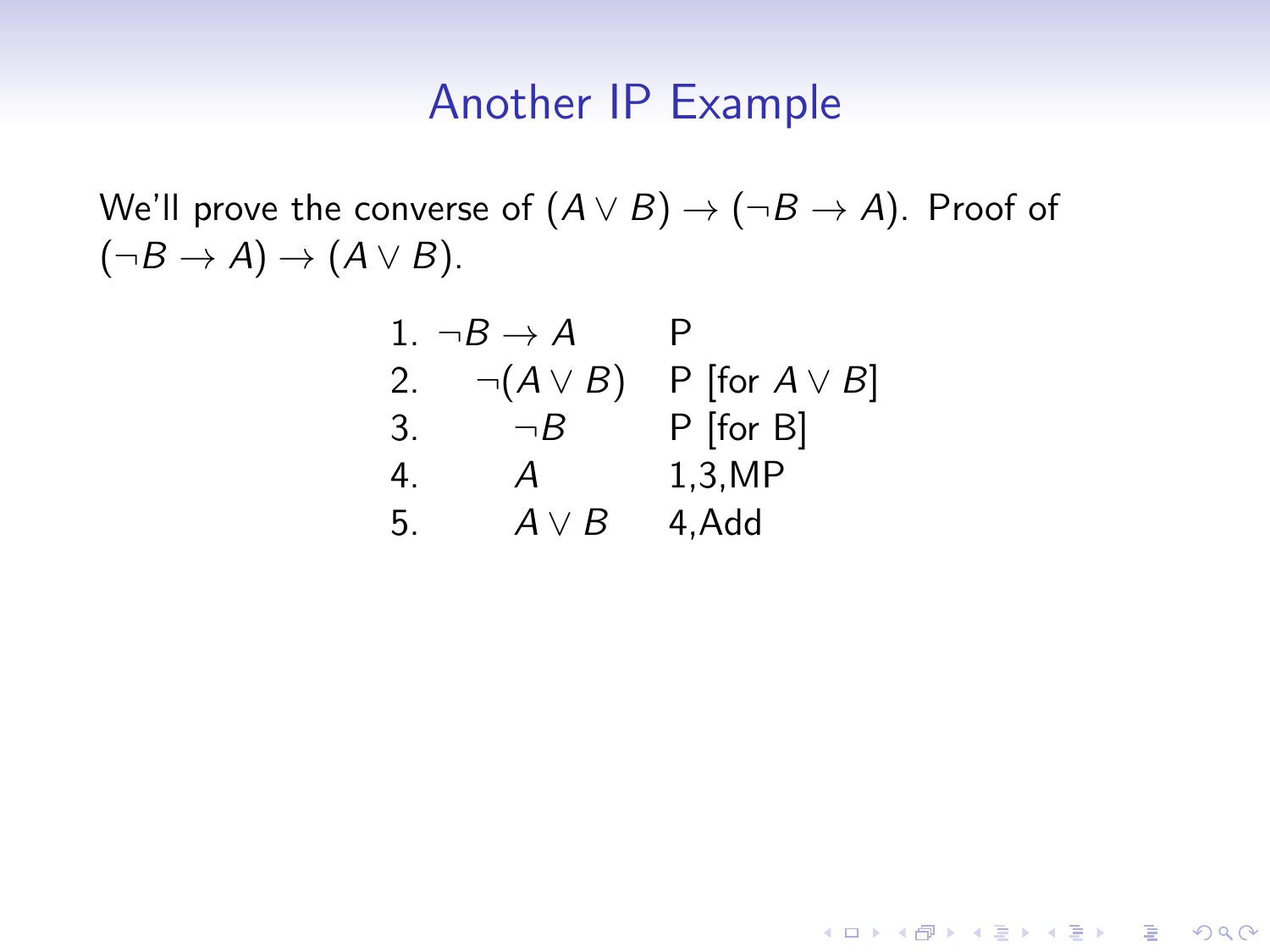We'll prove the converse of  $(A \vee B) \rightarrow (\neg B \rightarrow A)$ . Proof of  $(\neg B \rightarrow A) \rightarrow (A \vee B).$ 

| 1. | $\neg B \to A$   | P                   |
|----|------------------|---------------------|
| 2. | $\neg(A \vee B)$ | P [for $A \vee B$ ] |
| 3. | $\neg B$         | $P$ [for B]         |
| 4. | А                | 1,3,MP              |
| 5. | $A \vee B$       | 4, Add              |
| 6. | False            | 2,5, Contr          |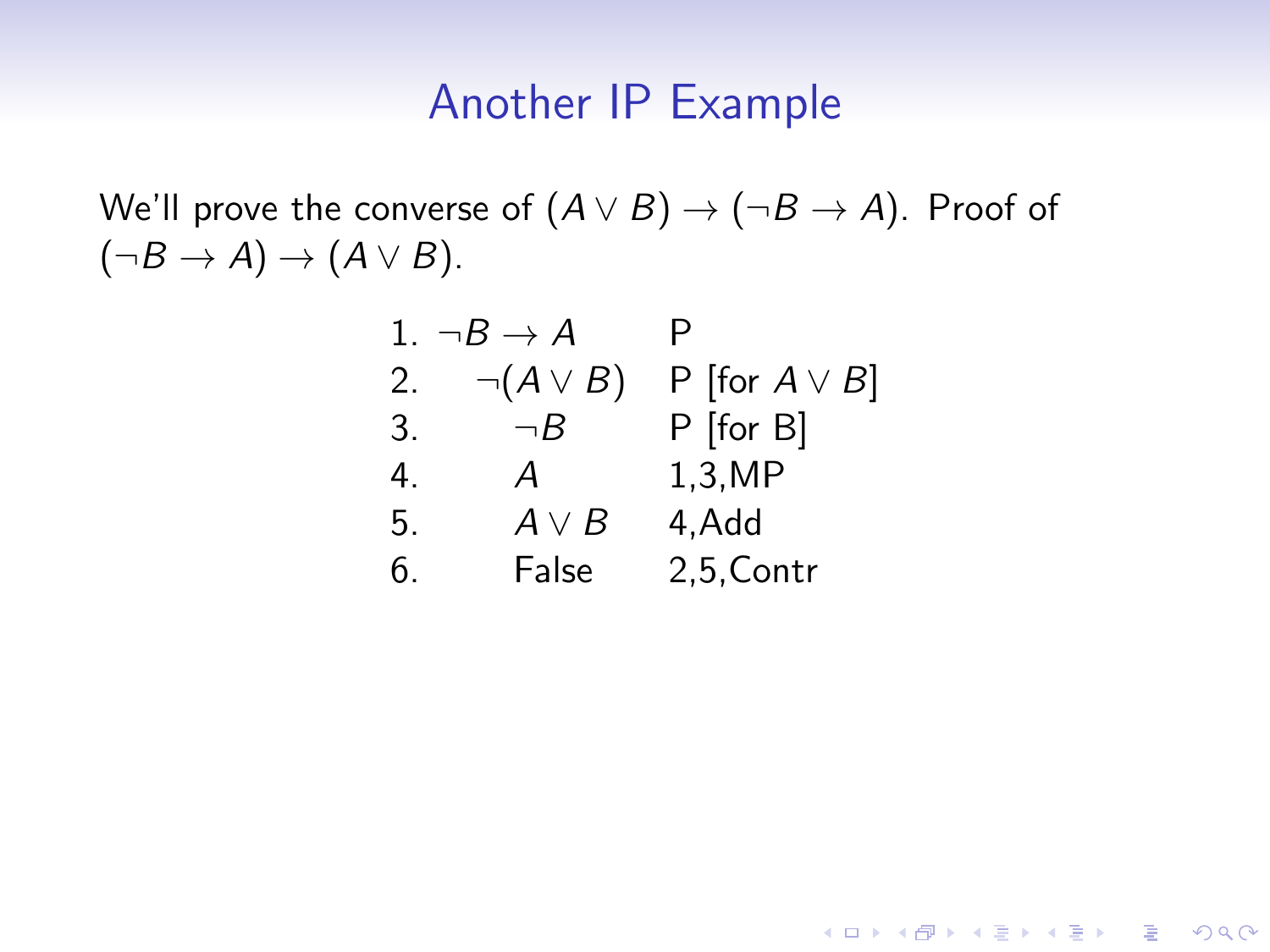We'll prove the converse of  $(A \vee B) \rightarrow (\neg B \rightarrow A)$ . Proof of  $(\neg B \rightarrow A) \rightarrow (A \vee B).$ 

|    | 1. $\neg B \rightarrow A$ | P                   |
|----|---------------------------|---------------------|
| 2. | $\neg(A \vee B)$          | P [for $A \vee B$ ] |
| 3. | $\neg B$                  | P [for B]           |
| 4. | А                         | 1,3,MP              |
| 5. | $A \vee B$                | 4, Add              |
| 6. | False                     | 2,5, Contr          |
| 7. | к                         | $3-6$ , IP          |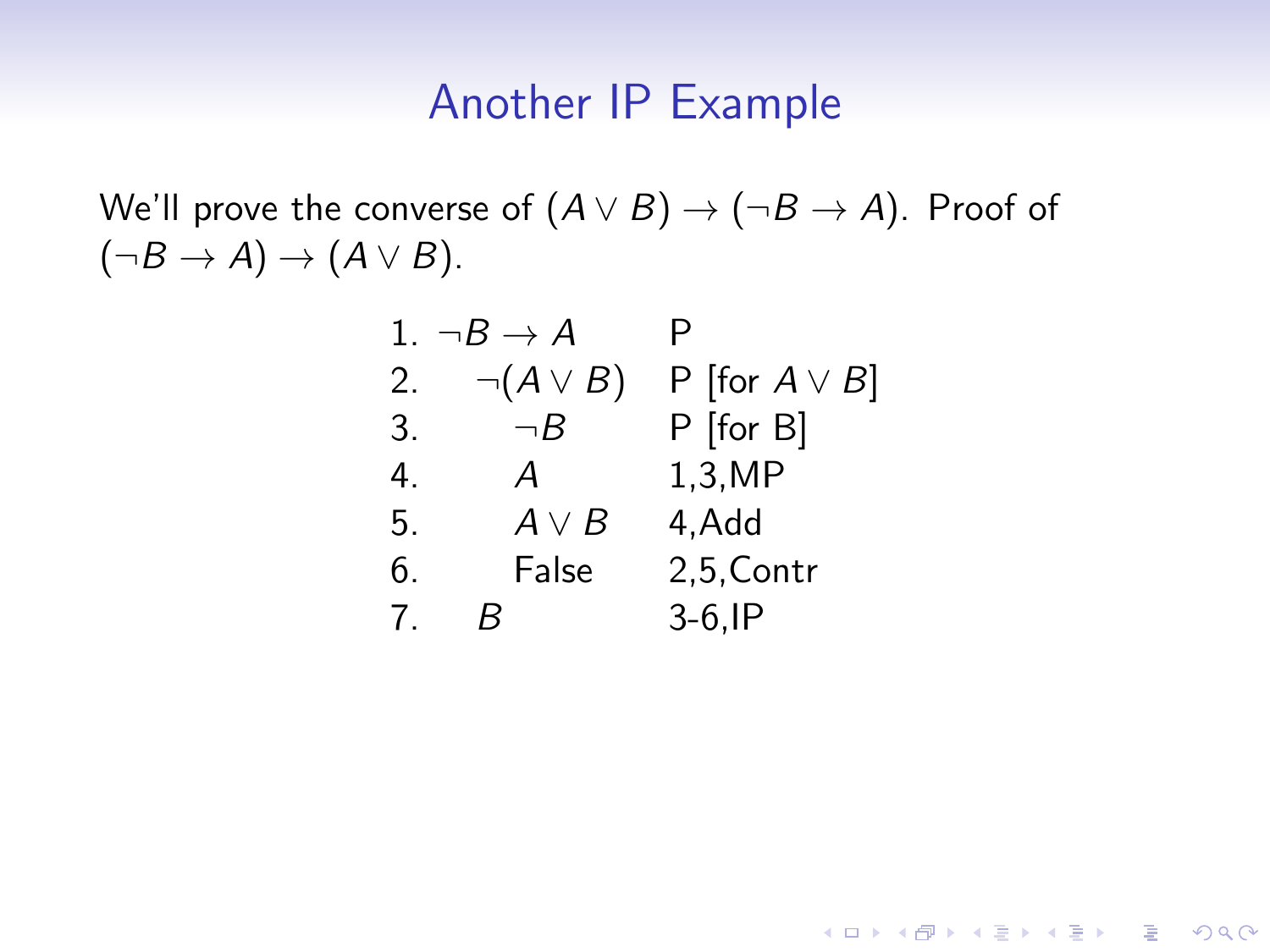We'll prove the converse of  $(A \vee B) \rightarrow (\neg B \rightarrow A)$ . Proof of  $(\neg B \rightarrow A) \rightarrow (A \vee B).$ 

| 1. | $\neg B \to A$   | P                   |
|----|------------------|---------------------|
| 2. | $\neg(A \vee B)$ | P [for $A \vee B$ ] |
| 3. | $\neg B$         | P [for B]           |
| 4. | А                | 1,3,MP              |
| 5. | $A \vee B$       | 4, Add              |
| 6. | False            | 2,5, Contr          |
| 7. | В                | $3-6$ , IP          |
| 8. | $A \vee B$       | 7, Add              |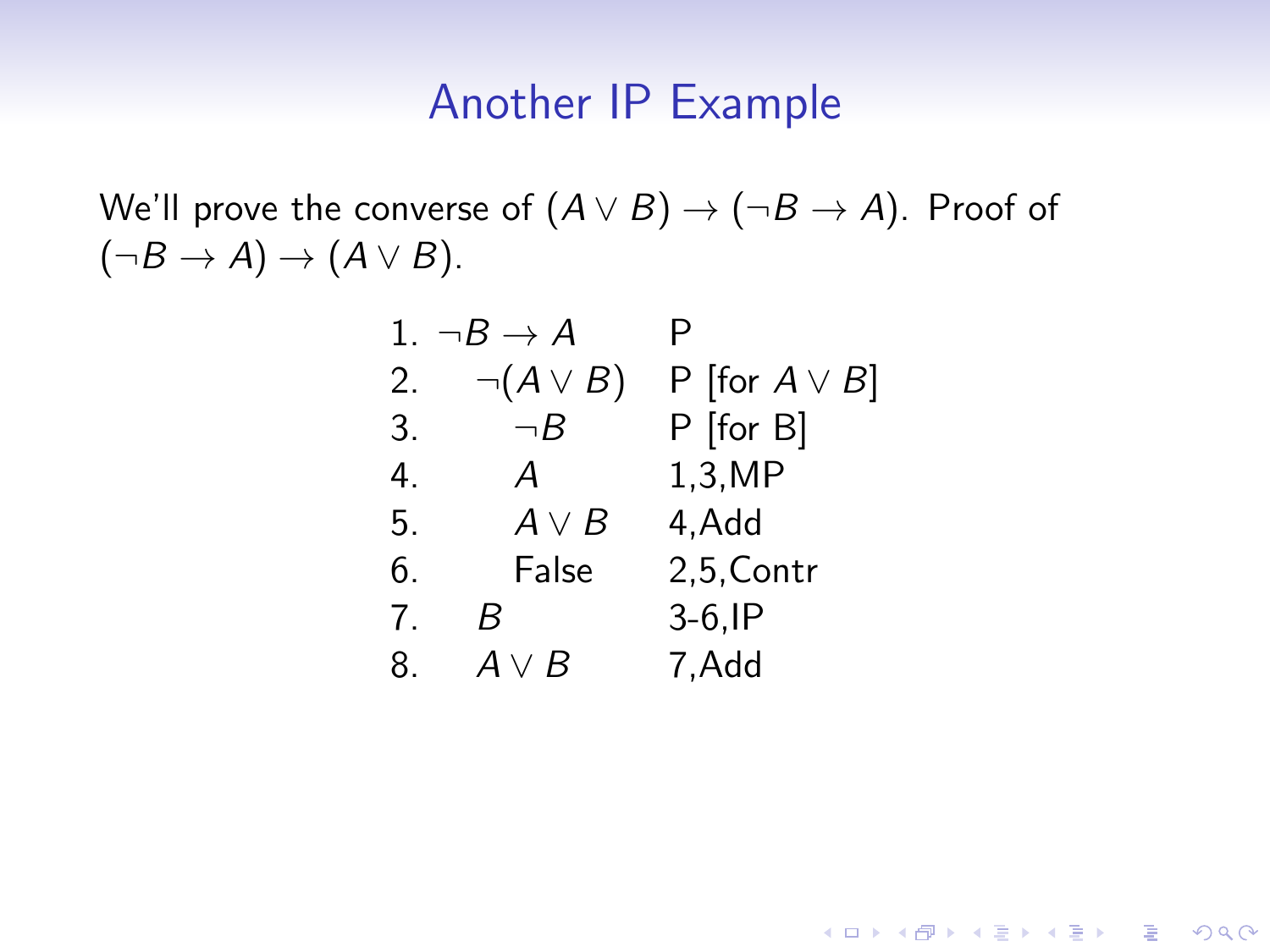We'll prove the converse of  $(A \vee B) \rightarrow (\neg B \rightarrow A)$ . Proof of  $(\neg B \rightarrow A) \rightarrow (A \vee B).$ 

| 1. | $\neg B \to A$   | Р                   |
|----|------------------|---------------------|
| 2. | $\neg(A \vee B)$ | P [for $A \vee B$ ] |
| 3. | $\neg B$         | P [for B]           |
| 4. | А                | 1,3,MP              |
| 5. | $A \vee B$       | 4, Add              |
| 6. | False            | 2,5, Contr          |
| 7. | B                | $3-6$ , IP          |
| 8. | $A \vee B$       | 7,Add               |
| 9. | False            | 2,8, Contr          |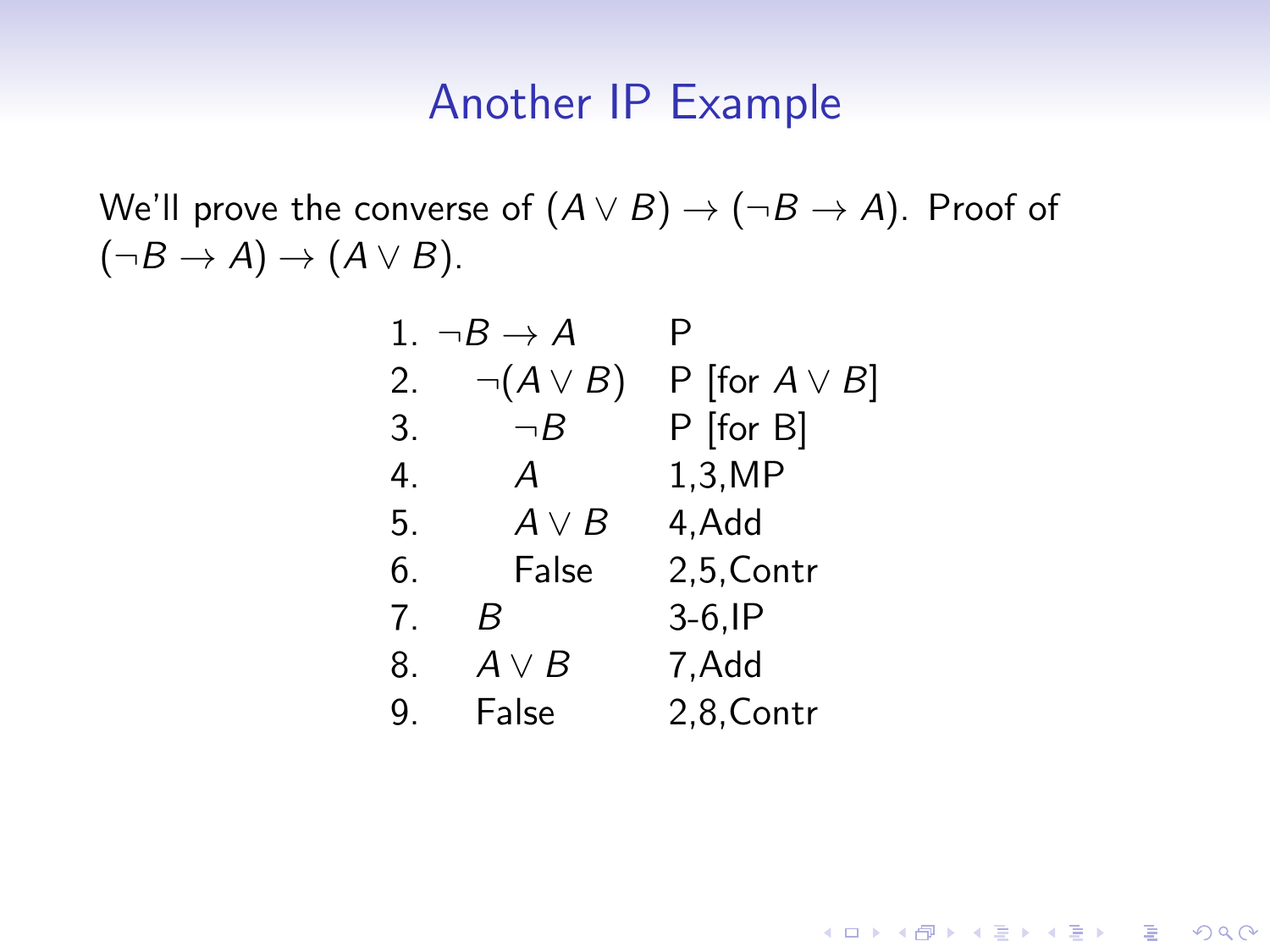We'll prove the converse of  $(A \vee B) \rightarrow (\neg B \rightarrow A)$ . Proof of  $(\neg B \rightarrow A) \rightarrow (A \vee B).$ 

| 1. | $\neg B \to A$   | P                   |
|----|------------------|---------------------|
| 2. | $\neg(A \vee B)$ | P [for $A \vee B$ ] |
| 3. | $\neg B$         | P [for B]           |
| 4. | А                | 1,3,MP              |
| 5. | $A \vee B$       | 4, Add              |
| 6. | False            | 2,5, Contr          |
| 7. | B                | $3-6$ , IP          |
| 8. | $A \vee B$       | 7, Add              |
| 9. | False            | 2,8, Contr          |
|    | 10. $A \vee B$   | $2,7-9,IP$          |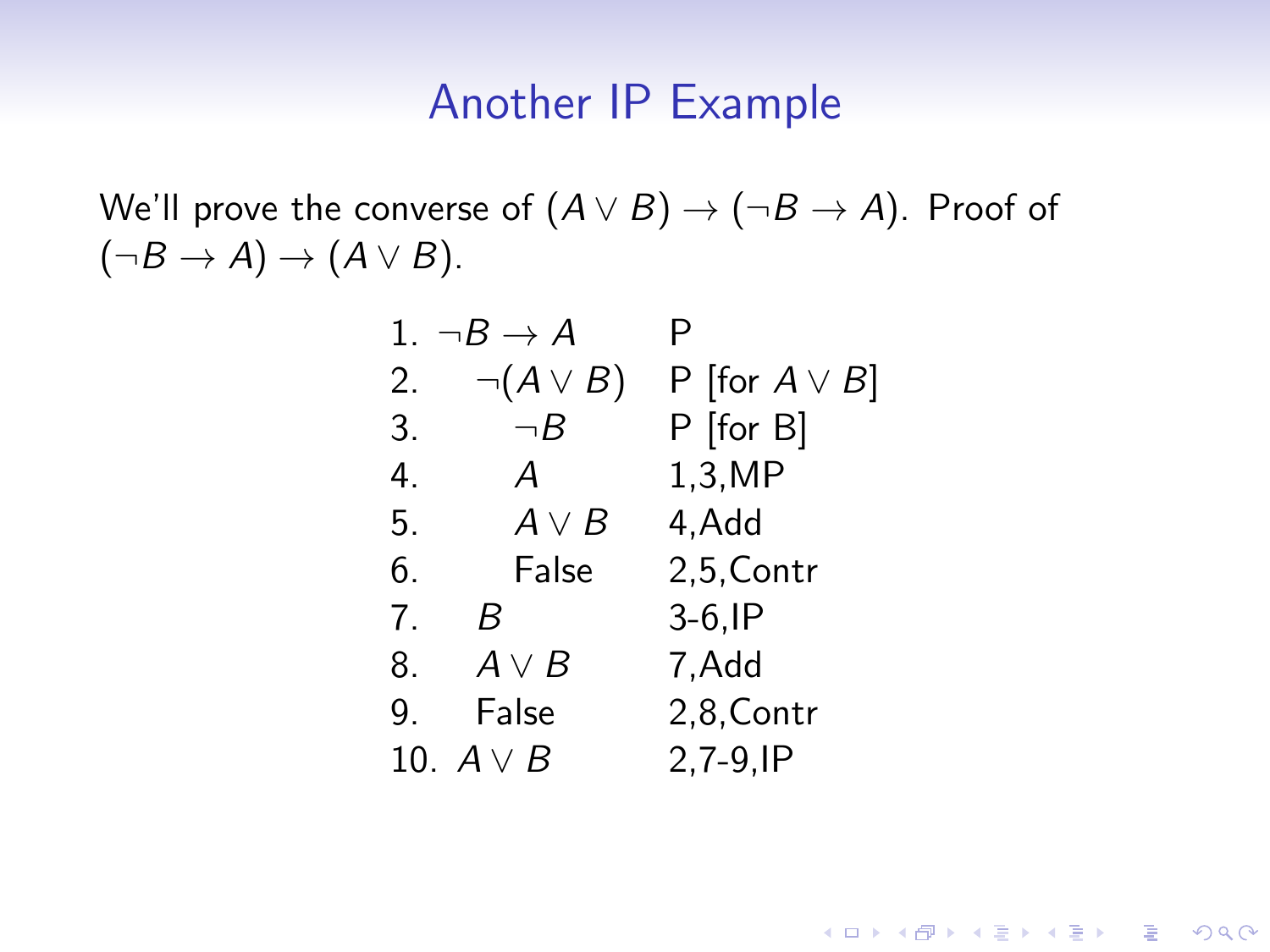We'll prove the converse of  $(A \vee B) \rightarrow (\neg B \rightarrow A)$ . Proof of  $(\neg B \rightarrow A) \rightarrow (A \vee B).$ 

| 1.  | $\neg B \to A$   | Р                   |
|-----|------------------|---------------------|
| 2.  | $\neg(A \vee B)$ | P [for $A \vee B$ ] |
| 3.  | $\neg B$         | P [for B]           |
| 4.  | Α                | 1,3,MP              |
| 5.  | $A \vee B$       | 4, Add              |
| 6.  | False            | 2,5, Contr          |
| 7.  | - B              | $3-6$ , IP          |
|     | 8. $A \vee B$    | 7,Add               |
| 9.  | False            | 2,8, Contr          |
|     | 10. $A \vee B$   | $2,7-9,IP$          |
| QED |                  | 1,10,CP.            |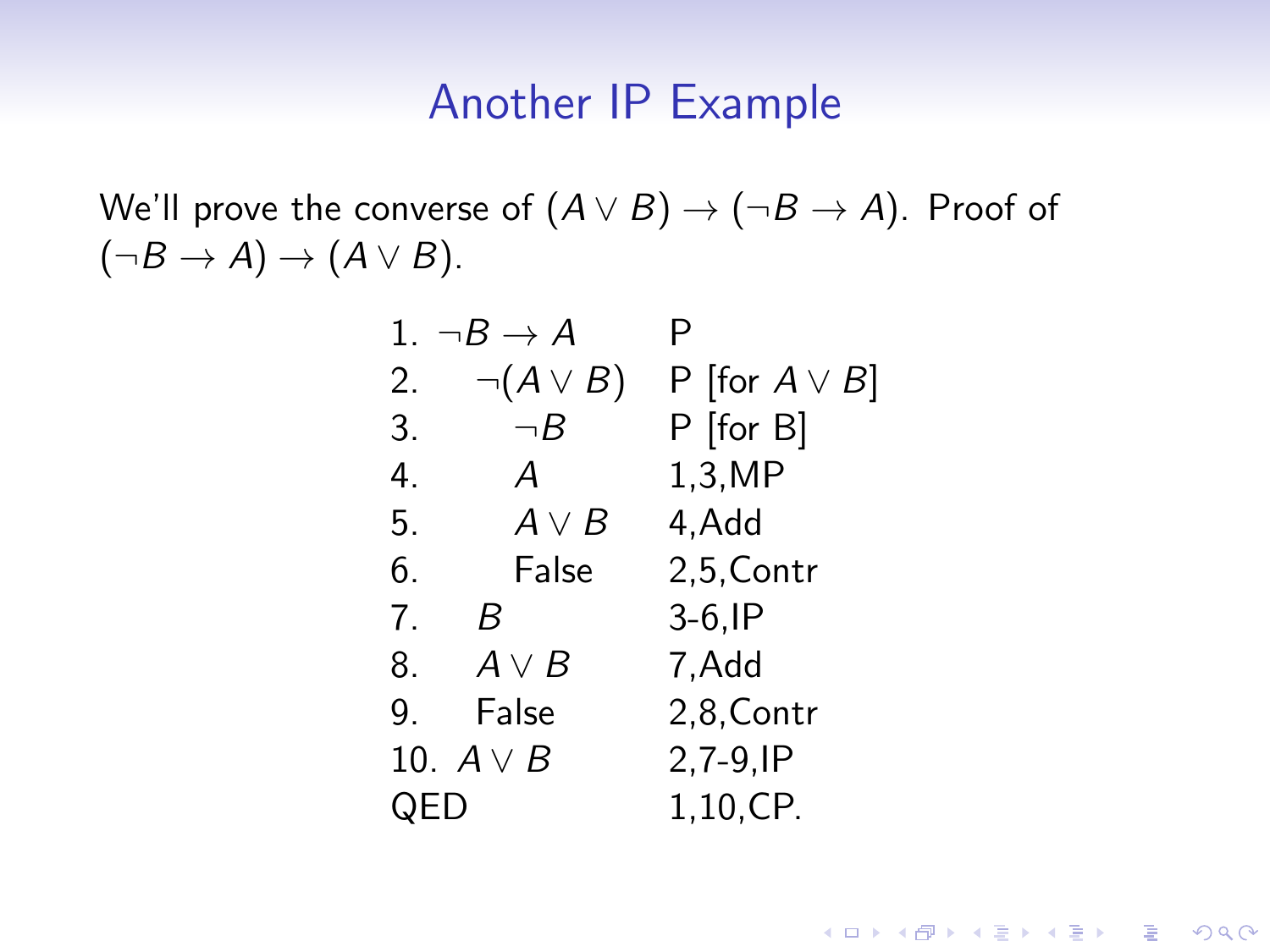# Derived Proof Rules

$$
\xrightarrow[\neg A]{A \to B, \neg B} \text{Modus Tollens (MT)}
$$

$$
\xrightarrow[C]{A \lor B, A \to C, B \to C} \text{Proof by Cases (Cases)}
$$

$$
\frac{A \rightarrow B, B \rightarrow C}{A \rightarrow C}
$$
 Hypothetical Syllogism (HS)

$$
\frac{A \vee B, A \to C, B \to D}{C \vee D}
$$
 Constructive Dilemma (CD)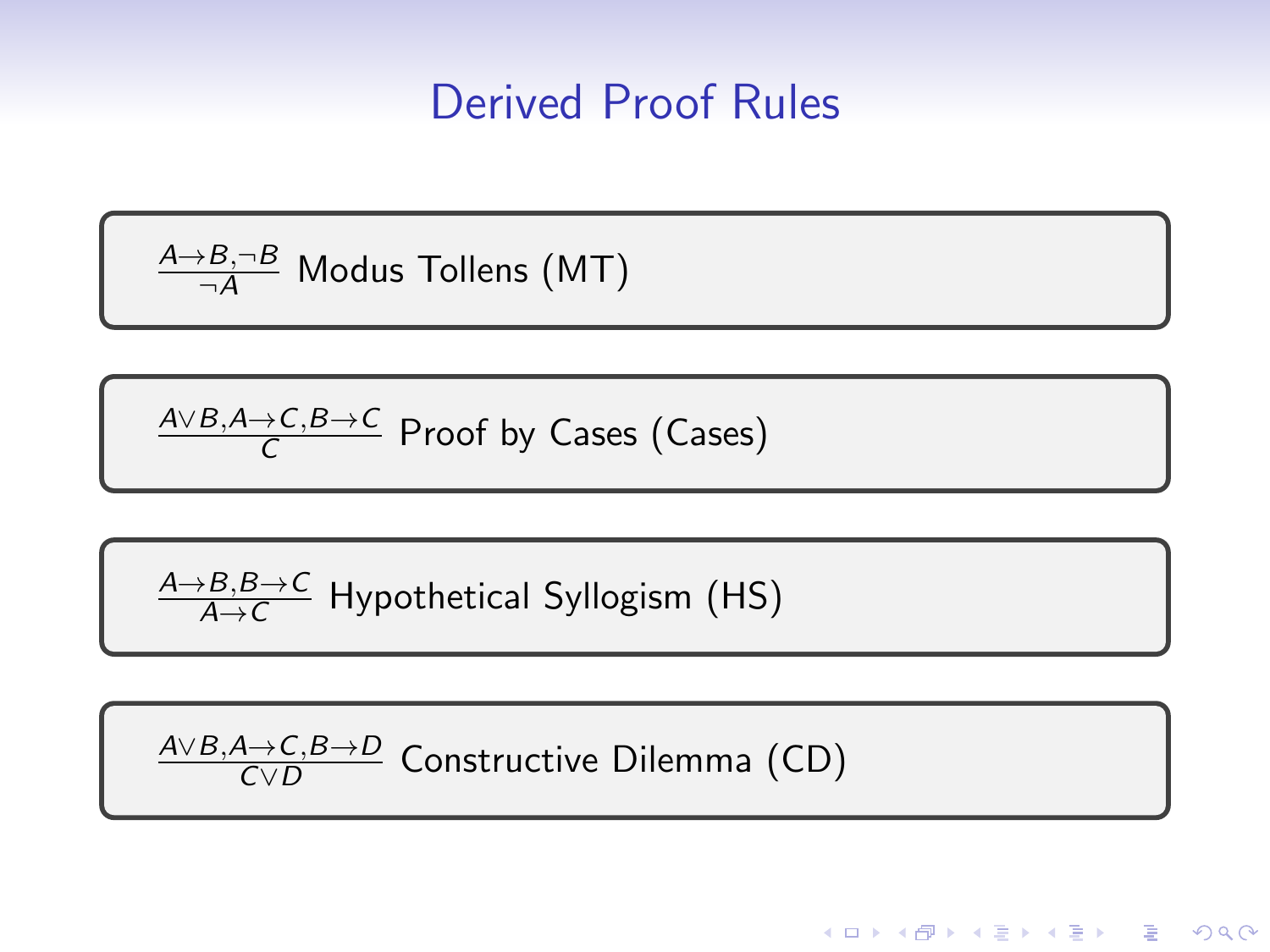K ロ ▶ K 個 ▶ K ミ ▶ K ミ ▶ │ 큰 │ ◆ 9 Q ⊙

We'll give two proof of the tautology  $(A \rightarrow C) \land (B \rightarrow C) \rightarrow (A \lor B \rightarrow C).$ 1.  $A \rightarrow C$  P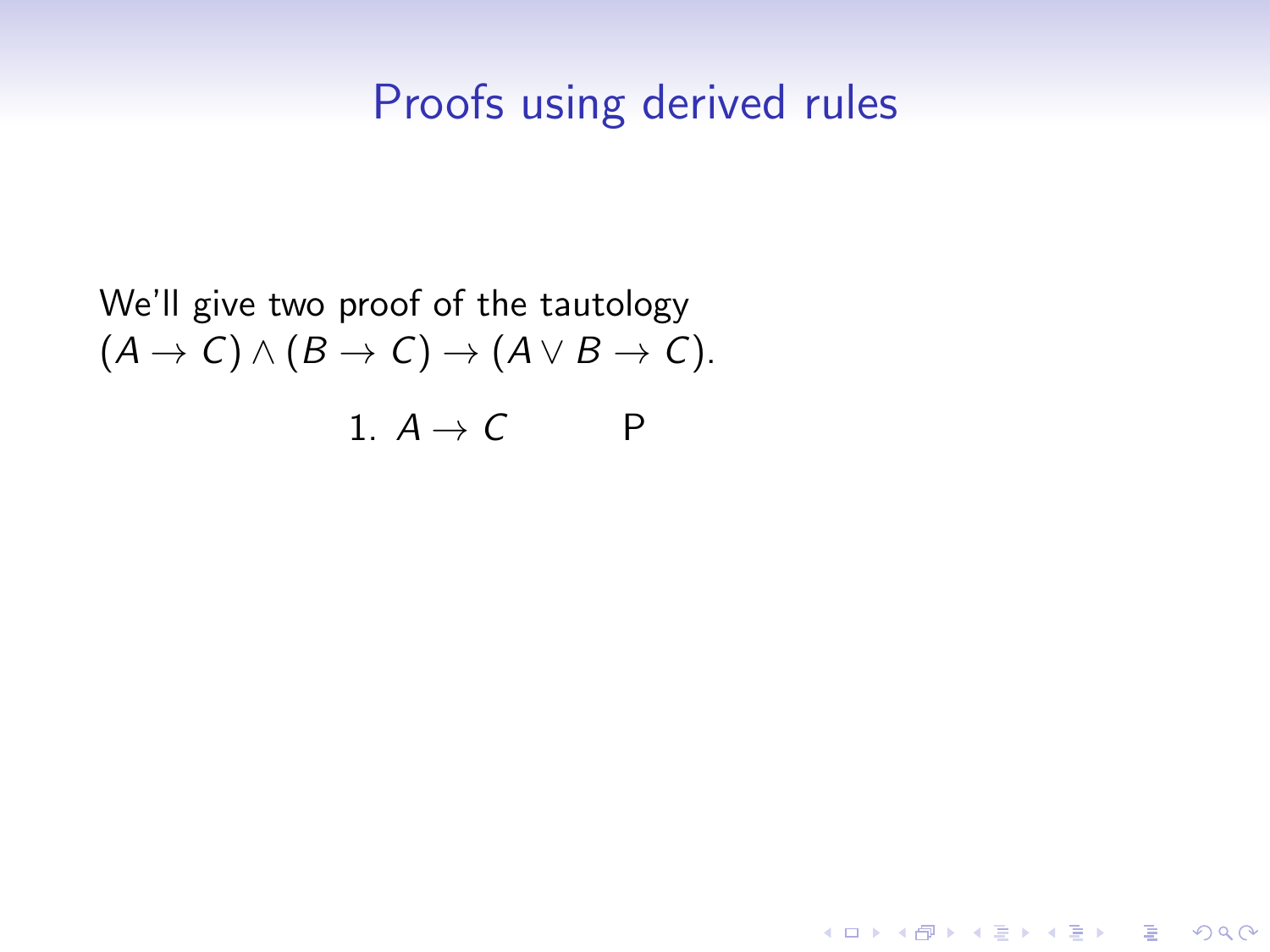**Kロトメ部トメミトメミト ミニのQC** 

We'll give two proof of the tautology  
\n
$$
(A \rightarrow C) \land (B \rightarrow C) \rightarrow (A \lor B \rightarrow C).
$$
  
\n1.  $A \rightarrow C$  P  
\n2.  $B \rightarrow C$  P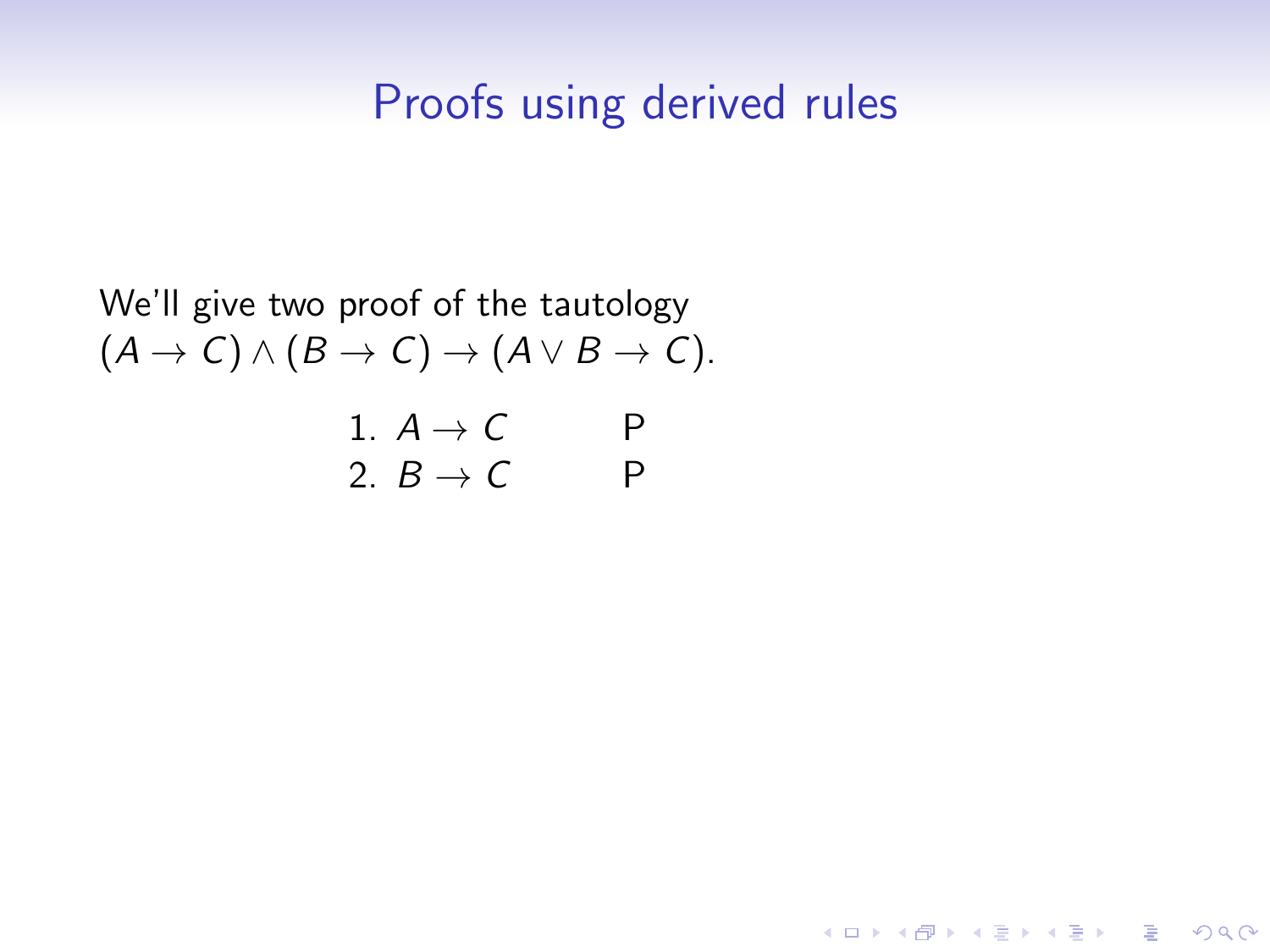**Kロトメ部トメミトメミト ミニのQC** 

We'll give two proof of the tautology  
\n
$$
(A \rightarrow C) \land (B \rightarrow C) \rightarrow (A \lor B \rightarrow C).
$$
  
\n1.  $A \rightarrow C$  P  
\n2.  $B \rightarrow C$  P  
\n3.  $A \lor B$  P [for  $A \lor B \rightarrow C$ ]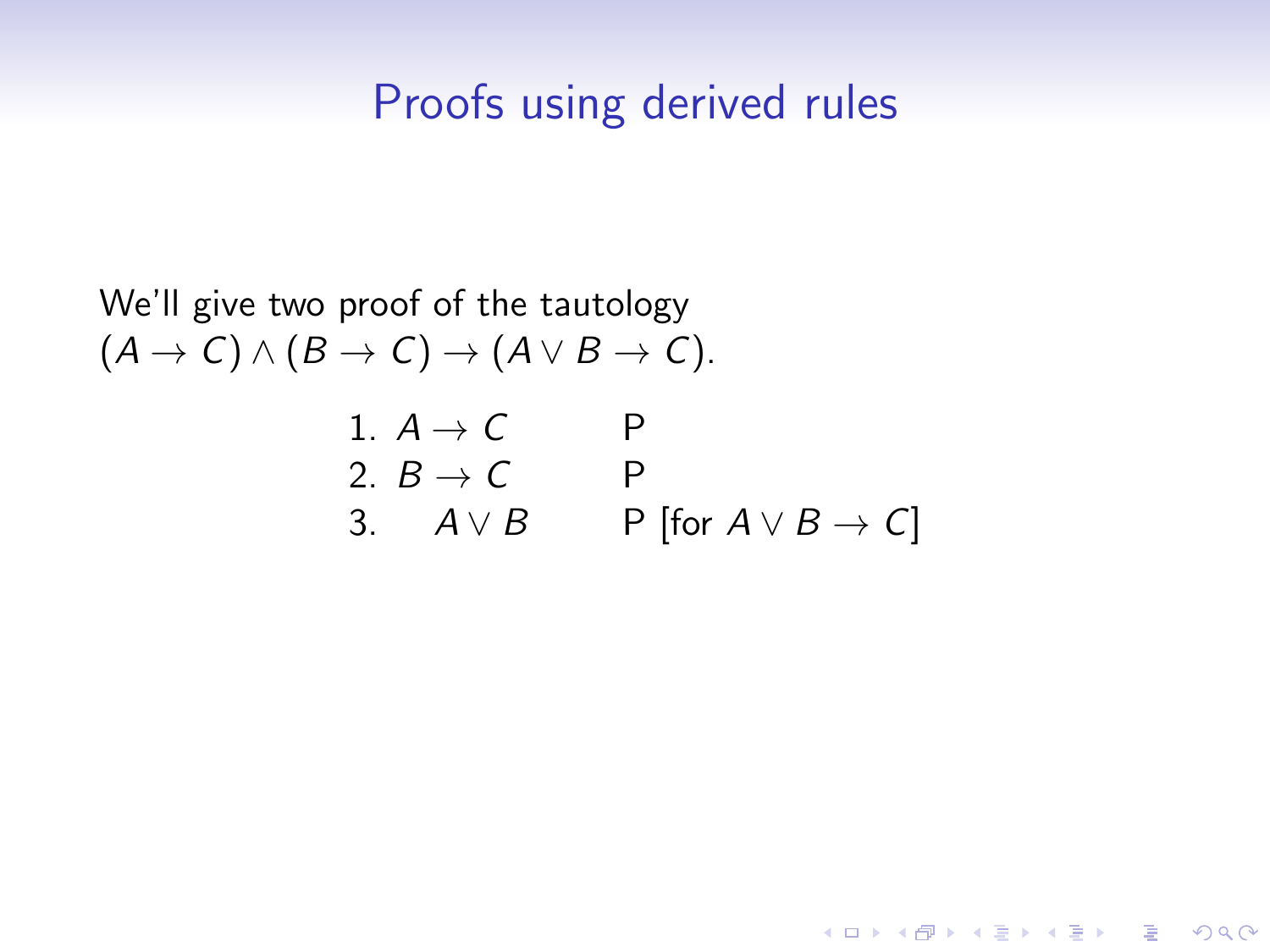**KORKARYKERKER POLO** 

We'll give two proof of the tautology  $(A \rightarrow C) \land (B \rightarrow C) \rightarrow (A \lor B \rightarrow C).$ 1.  $A \rightarrow C$  P 2.  $B \rightarrow C$  P 3.  $A \vee B$  P [for  $A \vee B \rightarrow C$ ] 4. C 1,2,3,Cases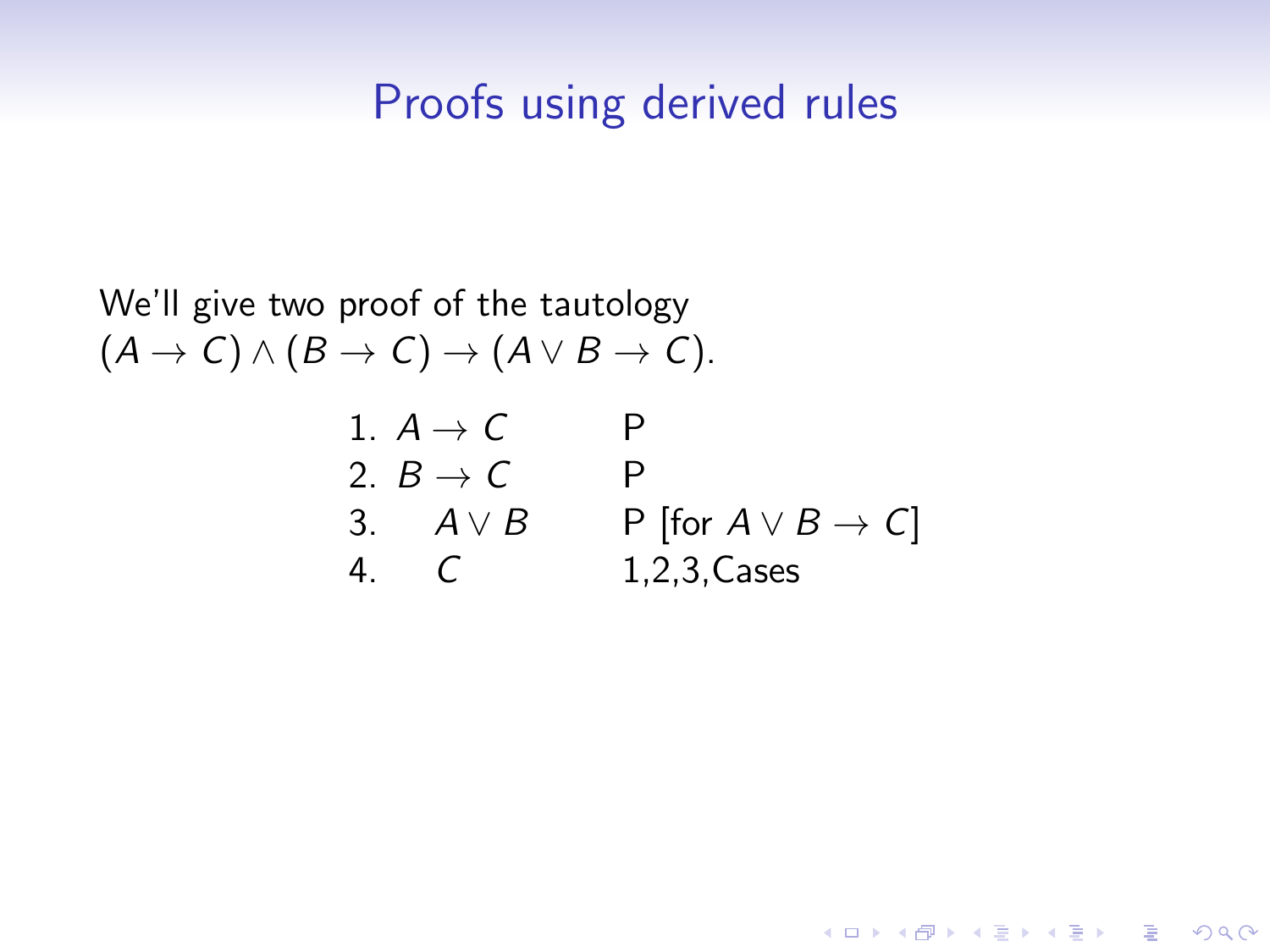#### Proofs using derived rules

We'll give two proof of the tautology  $(A \rightarrow C) \land (B \rightarrow C) \rightarrow (A \lor B \rightarrow C).$ 

1. 
$$
A \rightarrow C
$$
 P  
\n2.  $B \rightarrow C$  P  
\n3.  $A \lor B$  P [for  $A \lor B \rightarrow C$ ]  
\n4. C  
\n1,2,3, Cases  
\n5.  $A \lor B \rightarrow C$  3-4, CP

K ロ ▶ K 個 ▶ K 할 ▶ K 할 ▶ 이 할 → 9 Q Q ·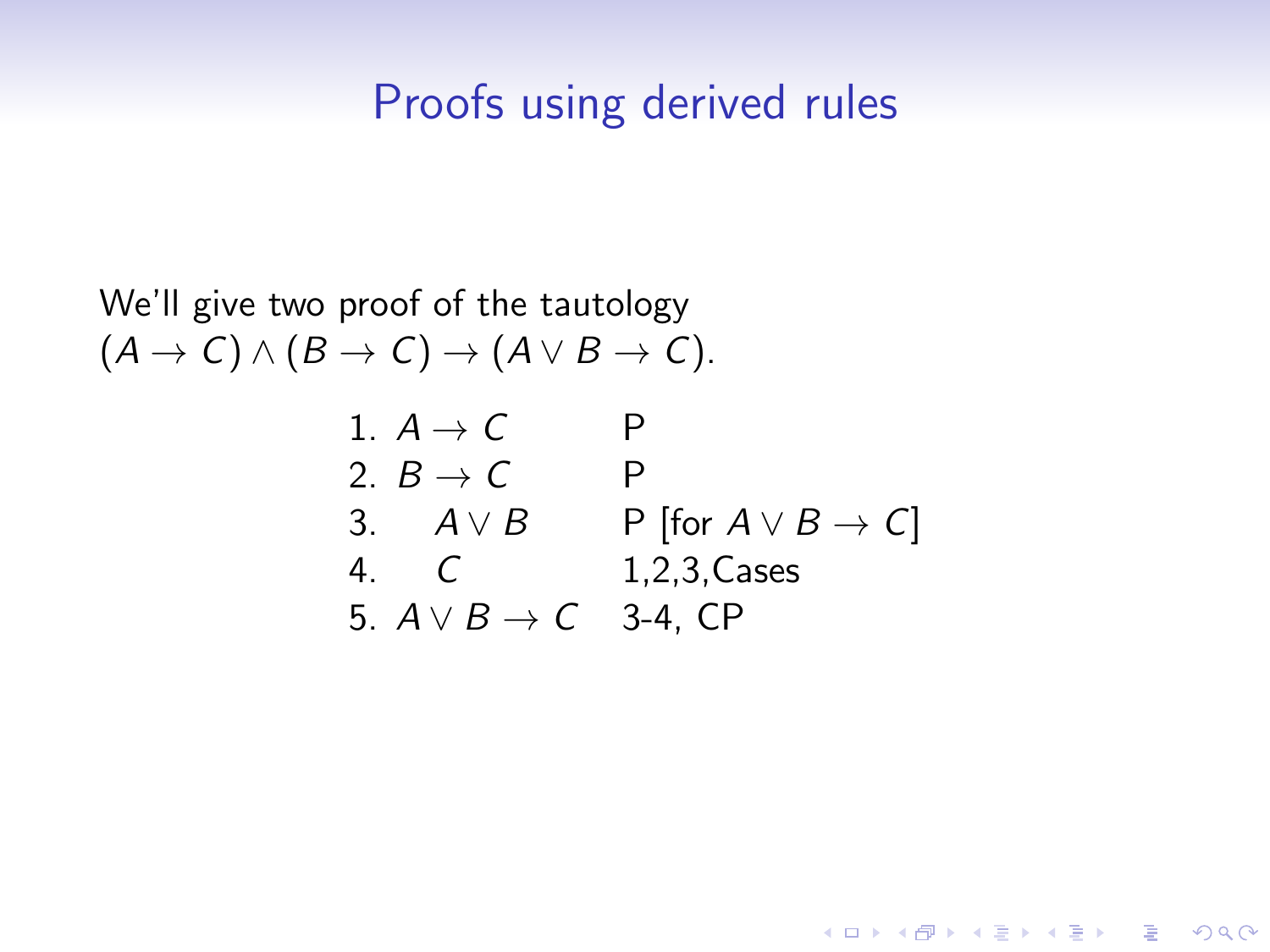#### Proofs using derived rules

We'll give two proof of the tautology  $(A \rightarrow C) \land (B \rightarrow C) \rightarrow (A \lor B \rightarrow C).$ 

1. 
$$
A \rightarrow C
$$
 P  
\n2.  $B \rightarrow C$  P  
\n3.  $A \lor B$  P [for  $A \lor B \rightarrow C$ ]  
\n4. C 1,2,3,Case  
\n5.  $A \lor B \rightarrow C$  3-4, CP  
\nQED 1-2,5,CP

K ロ ▶ K 個 ▶ K 할 ▶ K 할 ▶ 이 할 → 9 Q Q ·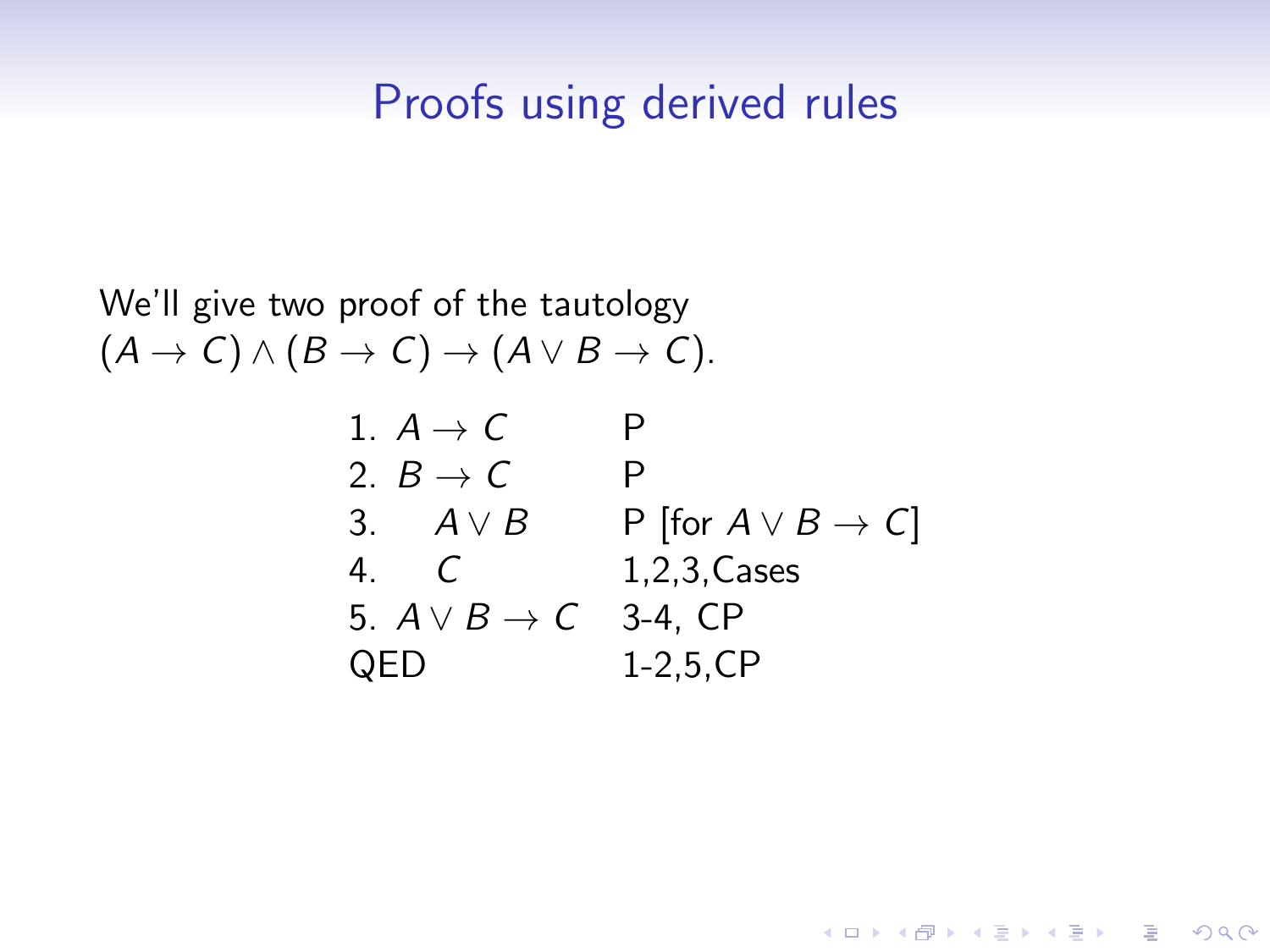K ロ ▶ K @ ▶ K 할 ▶ K 할 ▶ | 할 | ⊙Q @

#### 1.  $A \rightarrow C$  P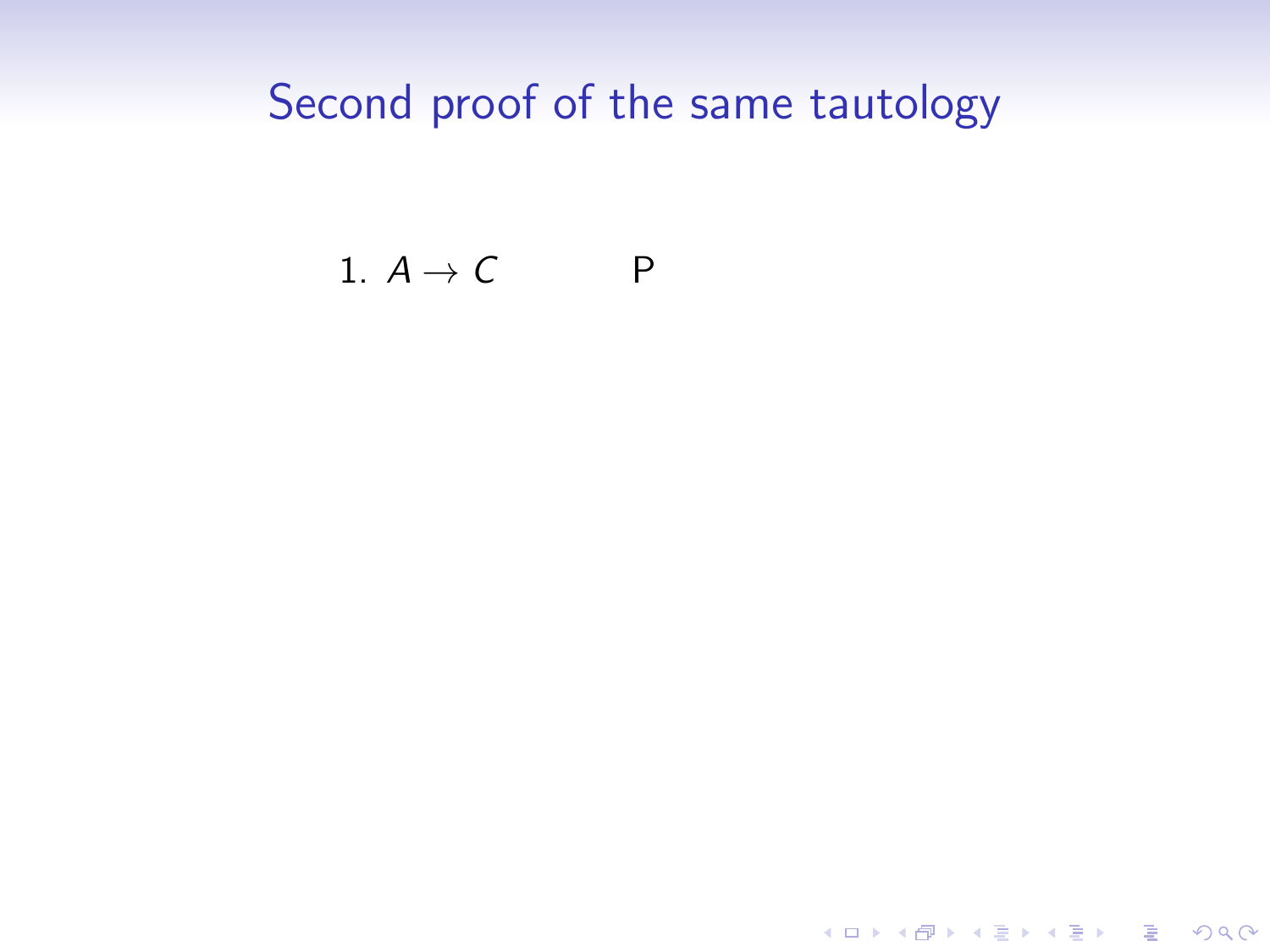1. 
$$
A \rightarrow C
$$
 P  
2.  $B \rightarrow C$  P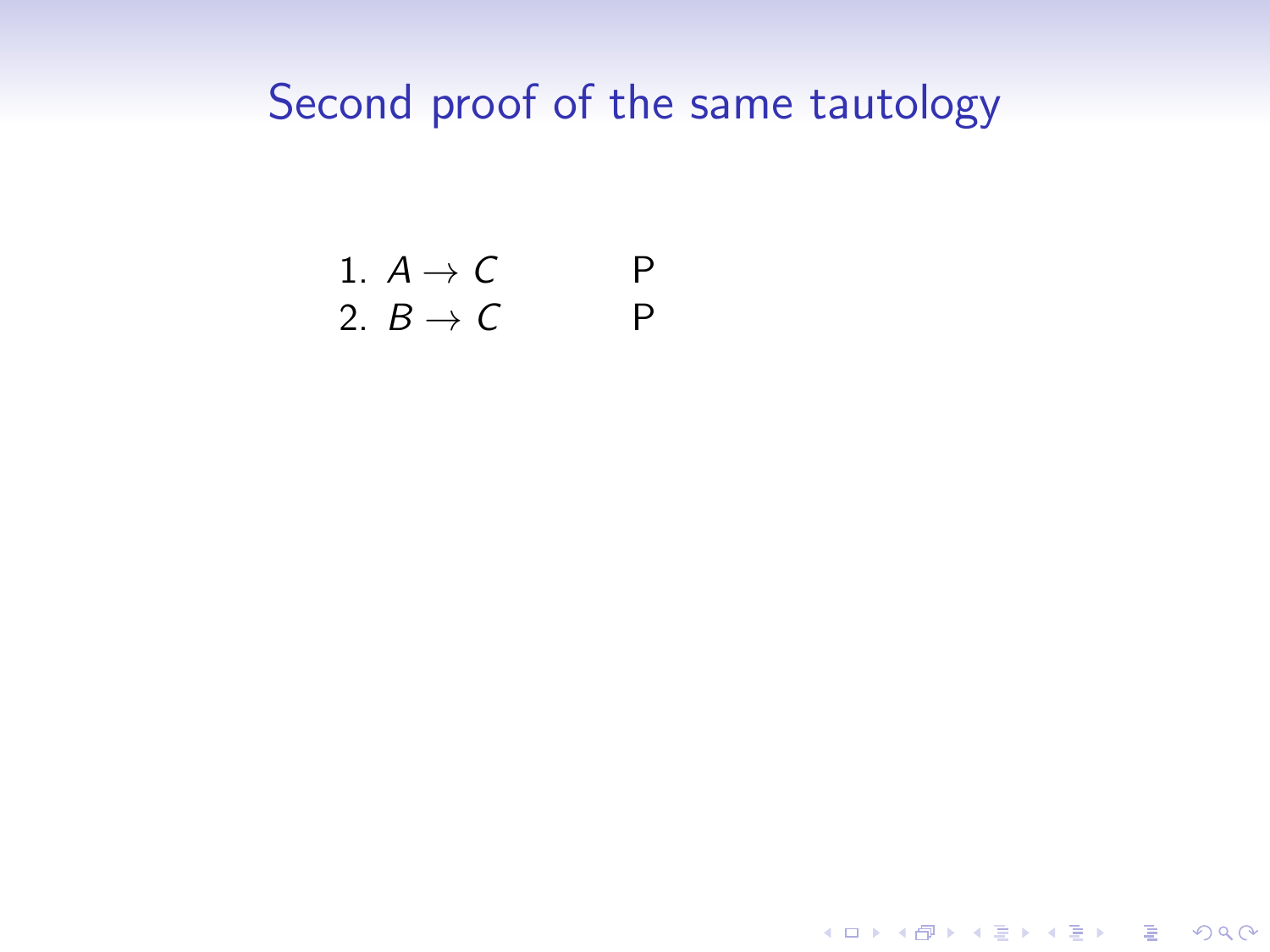1. 
$$
A \rightarrow C
$$
 P  
\n2.  $B \rightarrow C$  P  
\n3.  $A \lor B$  P [for  $A \lor B \rightarrow C$ ]

**Kロトメ部トメミトメミト ミニのQC**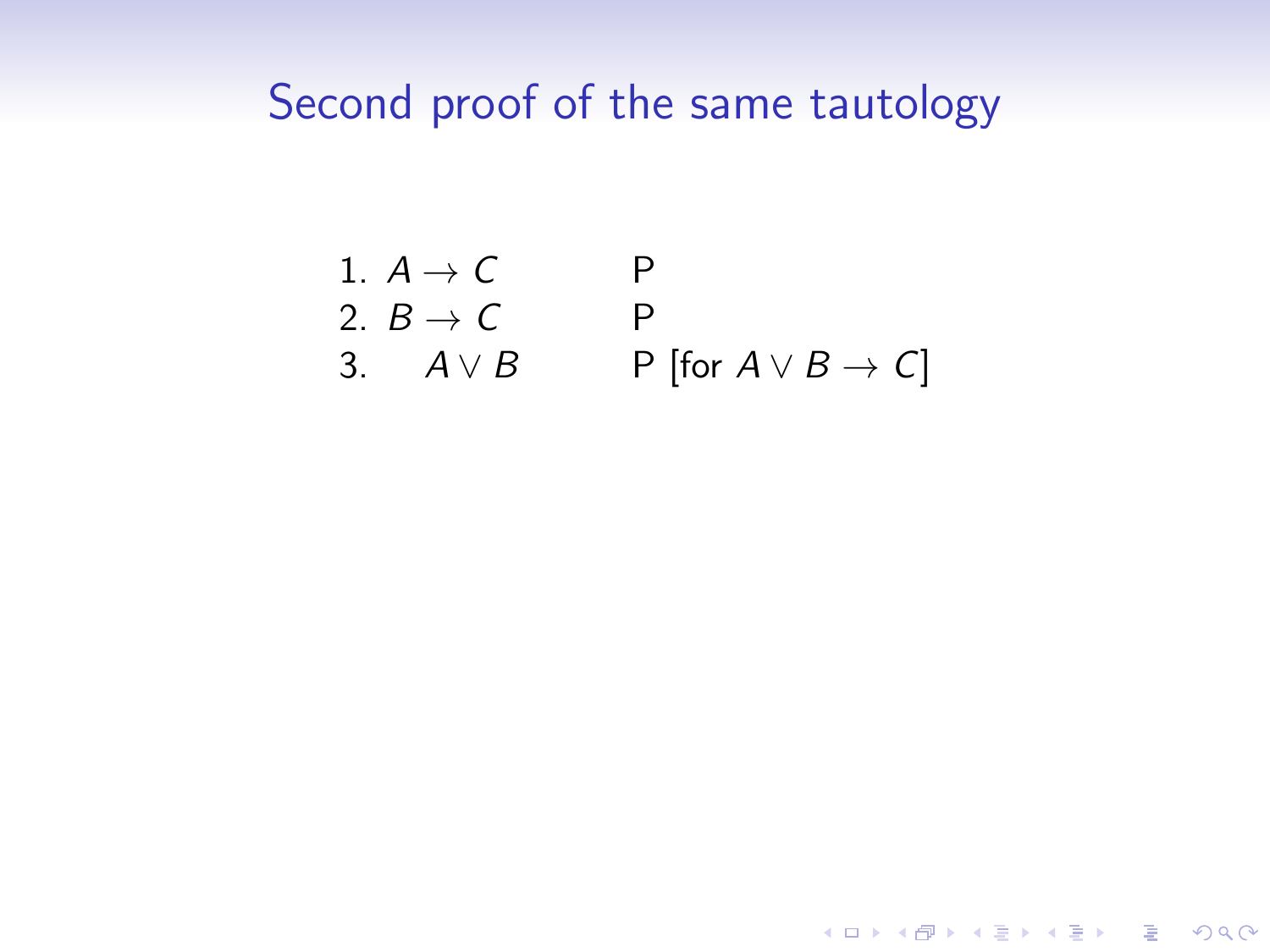1. 
$$
A \rightarrow C
$$
 P  
\n2.  $B \rightarrow C$  P  
\n3.  $A \lor B$  P [for  $A \lor B \rightarrow C$ ]  
\n4.  $\neg C$  P [for C]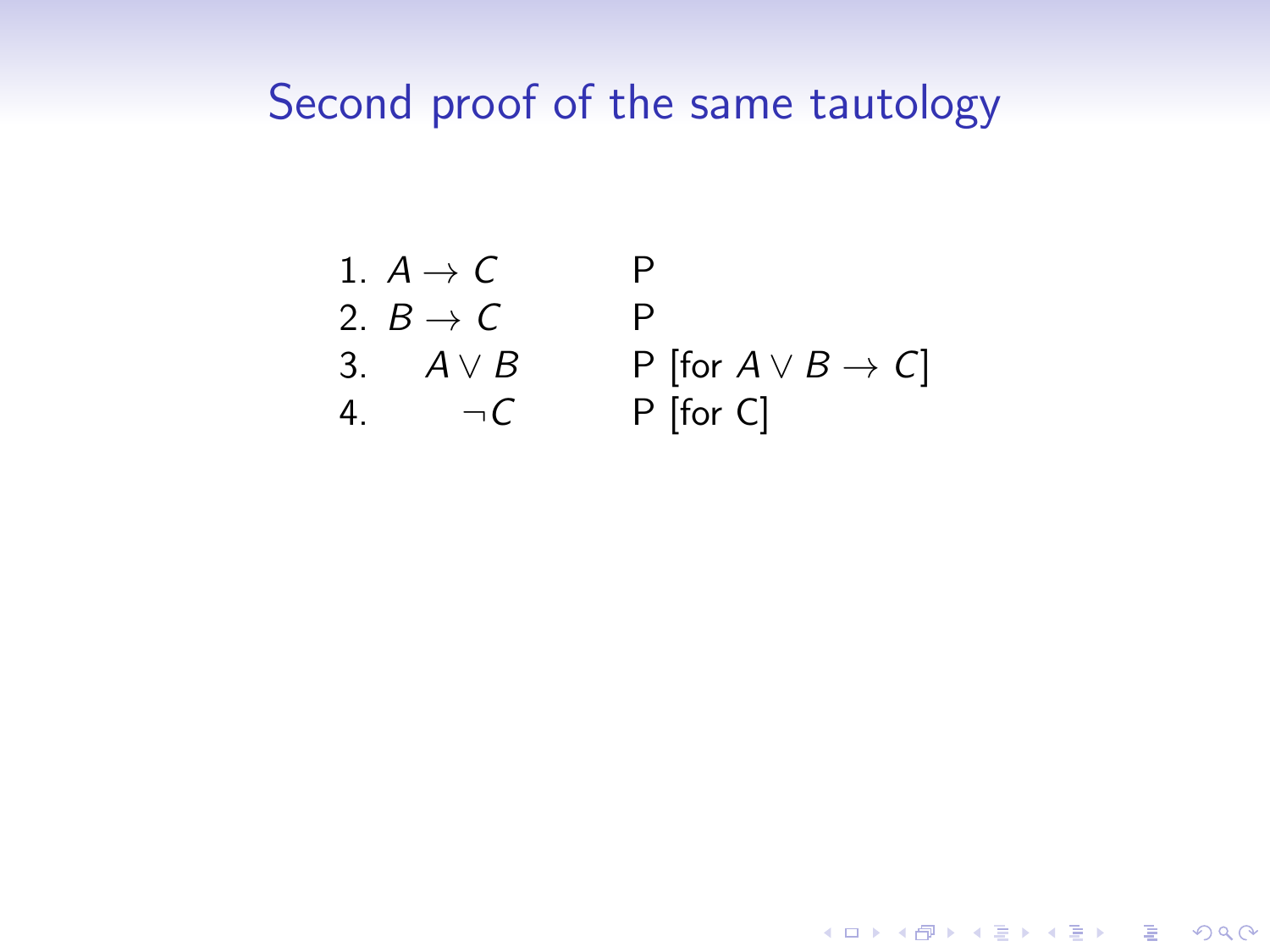1. 
$$
A \rightarrow C
$$
 P  
\n2.  $B \rightarrow C$  P  
\n3.  $A \lor B$  P [for  $A \lor B \rightarrow C$ ]  
\n4.  $\neg C$  P [for C]  
\n5.  $\neg A$  1,4,MT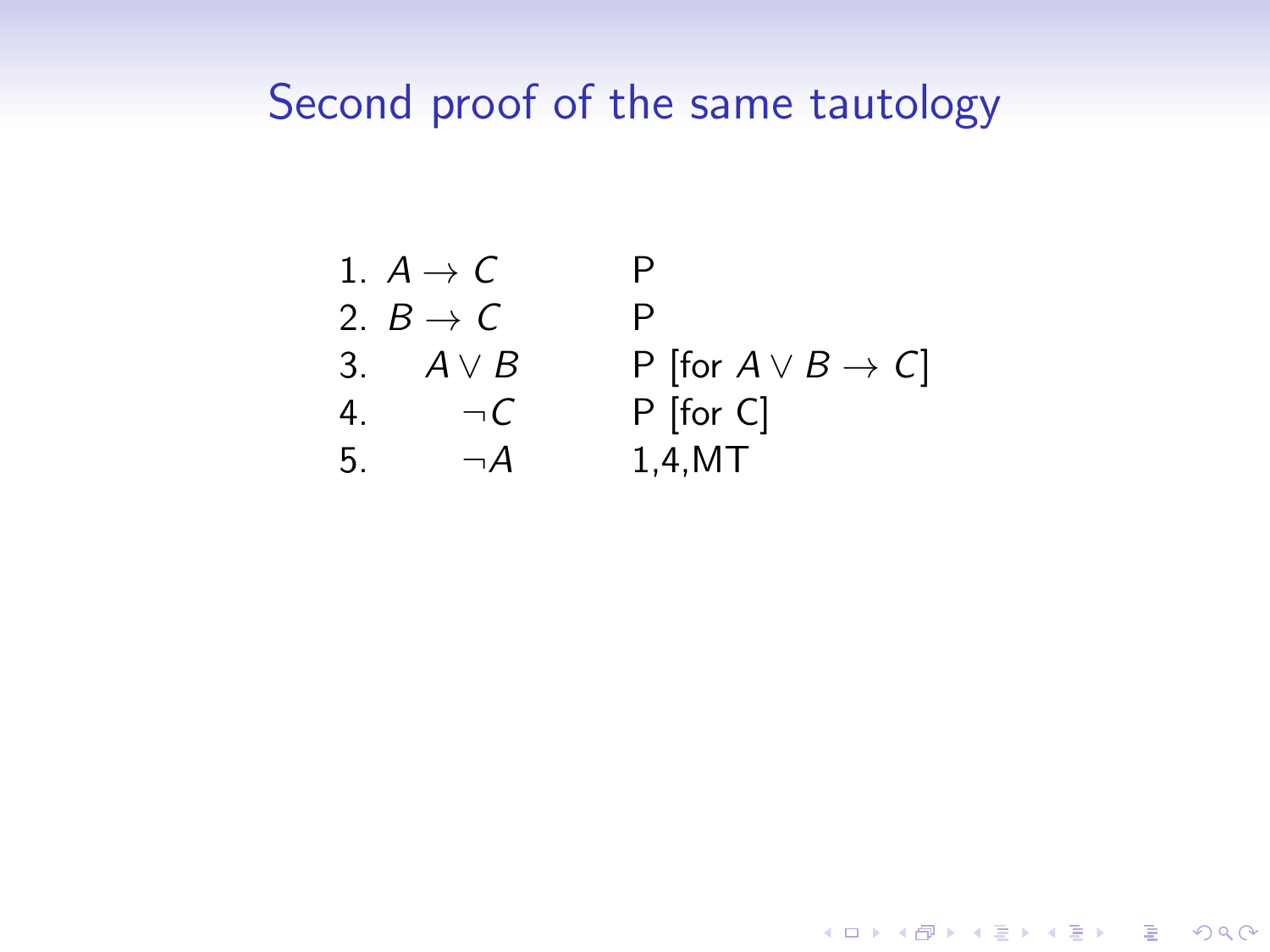1. 
$$
A \rightarrow C
$$
 P  
\n2.  $B \rightarrow C$  P  
\n3.  $A \lor B$  P [for  $A \lor B \rightarrow C$ ]  
\n4.  $\neg C$  P [for C]  
\n5.  $\neg A$  1,4,MT  
\n6. B 3,5,DS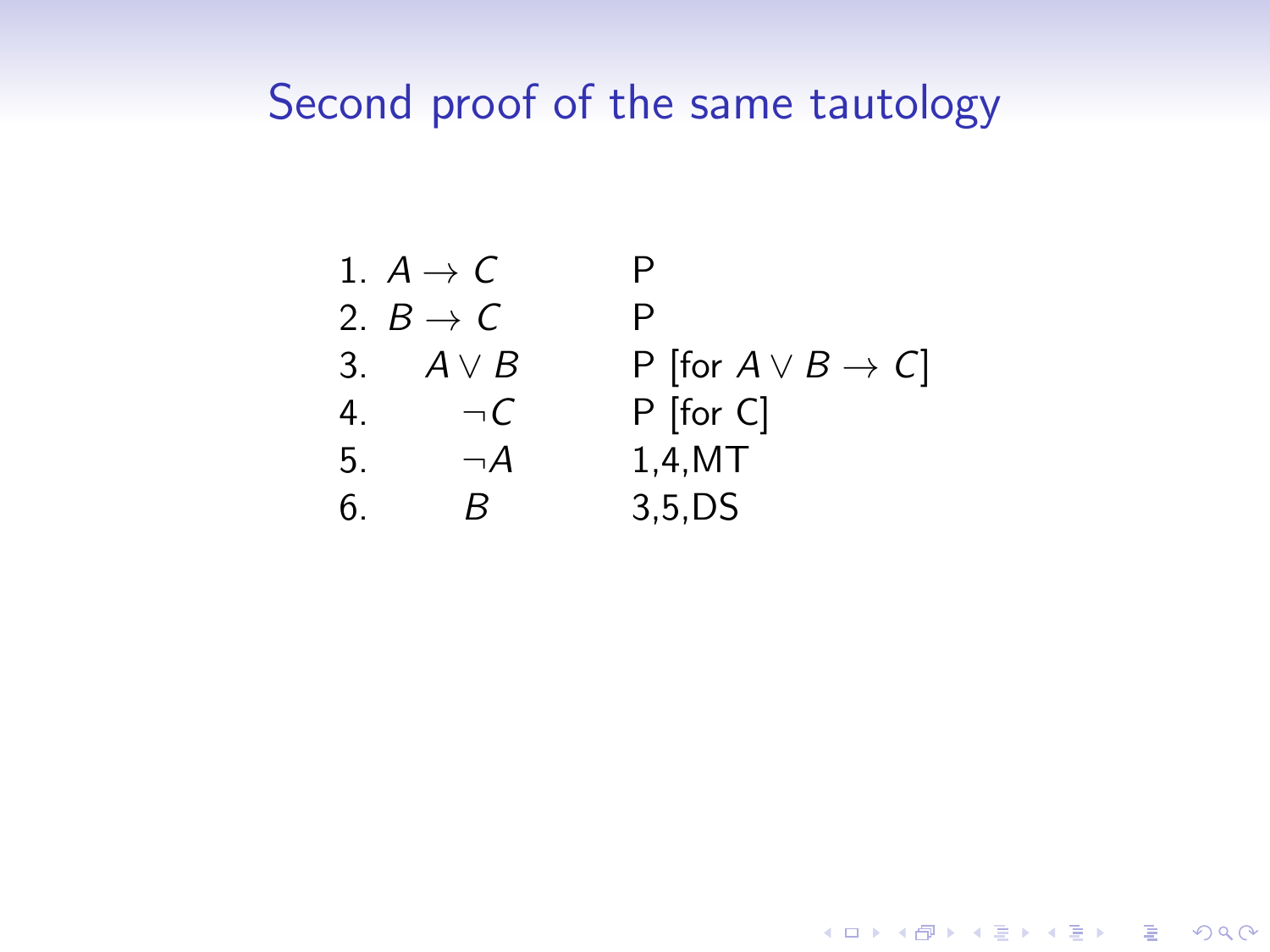1. 
$$
A \rightarrow C
$$
 P  
\n2.  $B \rightarrow C$  P  
\n3.  $A \lor B$  P [for  $A \lor B \rightarrow C$ ]  
\n4.  $\neg C$  P [for C]  
\n5.  $\neg A$  1,4,MT  
\n6. B 3,5,DS  
\n7.  $\neg B$  2,4,MT

**Kロトメ部トメミトメミト ミニのQC**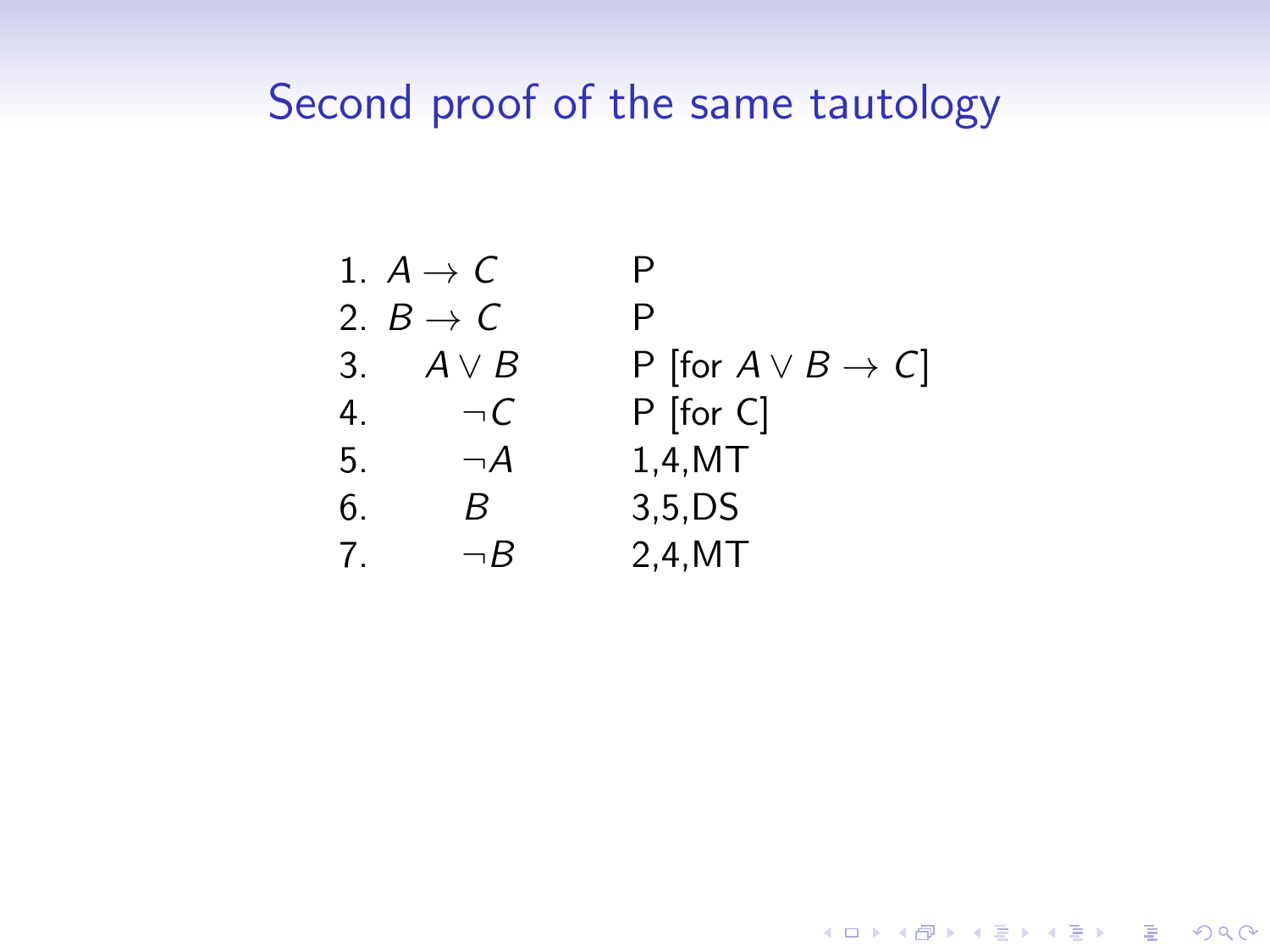| 1. $A \rightarrow C$ | P                                 |
|----------------------|-----------------------------------|
| 2. $B \rightarrow C$ | P                                 |
| 3. $A \lor B$        | P [for $A \lor B \rightarrow C$ ] |
| 4. $\neg C$          | P [for C]                         |
| 5. $\neg A$          | 1,4,MT                            |
| 6. $B$               | 3,5,DS                            |
| 7. $\neg B$          | 2,4,MT                            |
| 8. False             | 6,7,Contr                         |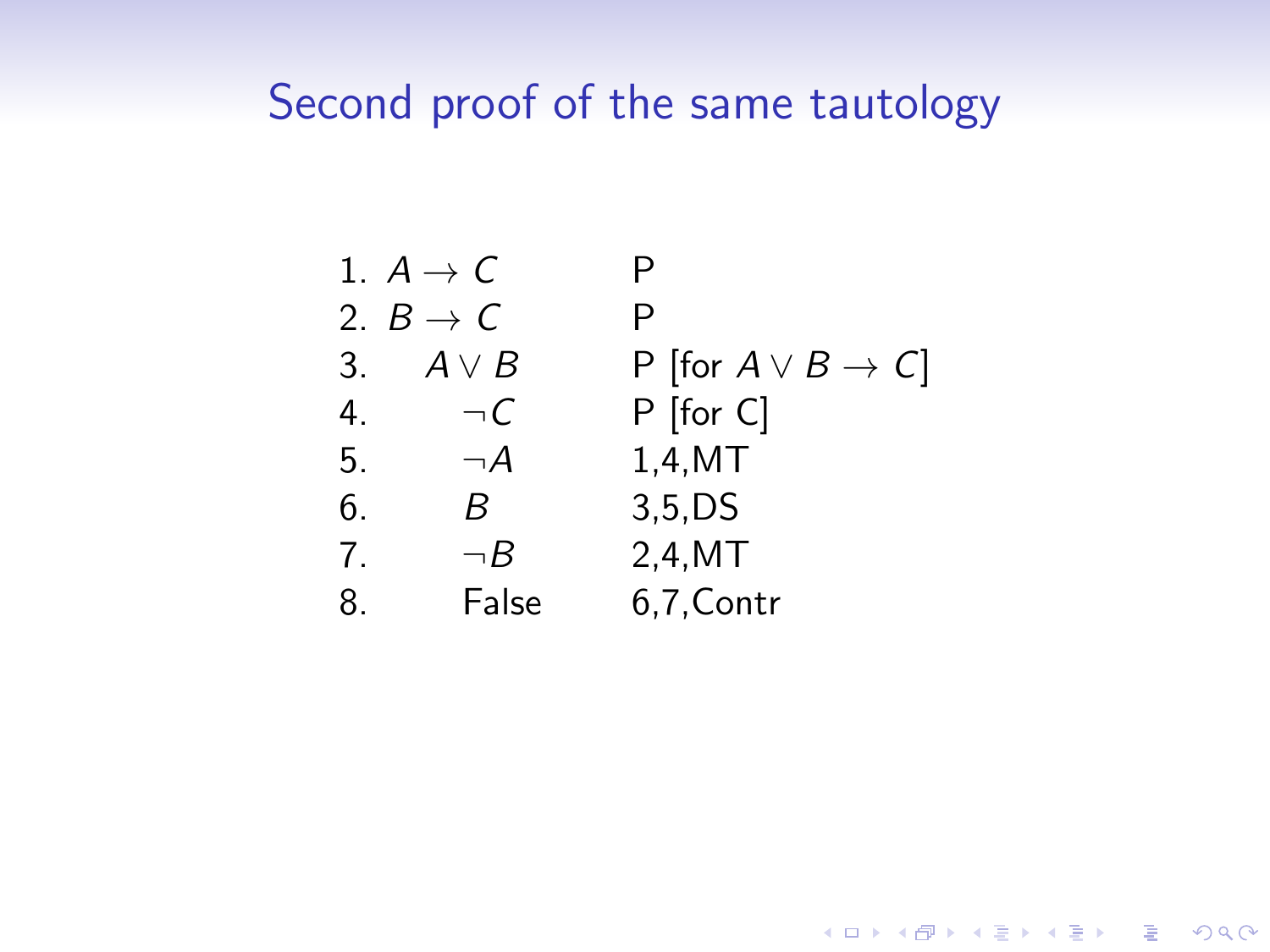|              | 1. $A \rightarrow C$ | P                                 |
|--------------|----------------------|-----------------------------------|
|              | 2. $B \rightarrow C$ | P                                 |
| 3.           | $A \vee B$           | P [for $A \vee B \rightarrow C$ ] |
| $4_{\ldots}$ | $\neg C$             | $P$ [for C]                       |
| 5.           | $\neg A$             | 1,4,MT                            |
| 6.           | B.                   | $3,5$ , DS                        |
| 7.           | $\neg B$             | 2,4,MT                            |
| 8.           | False                | 6,7, Contr                        |
| 9.           |                      | $4-8$ , IP                        |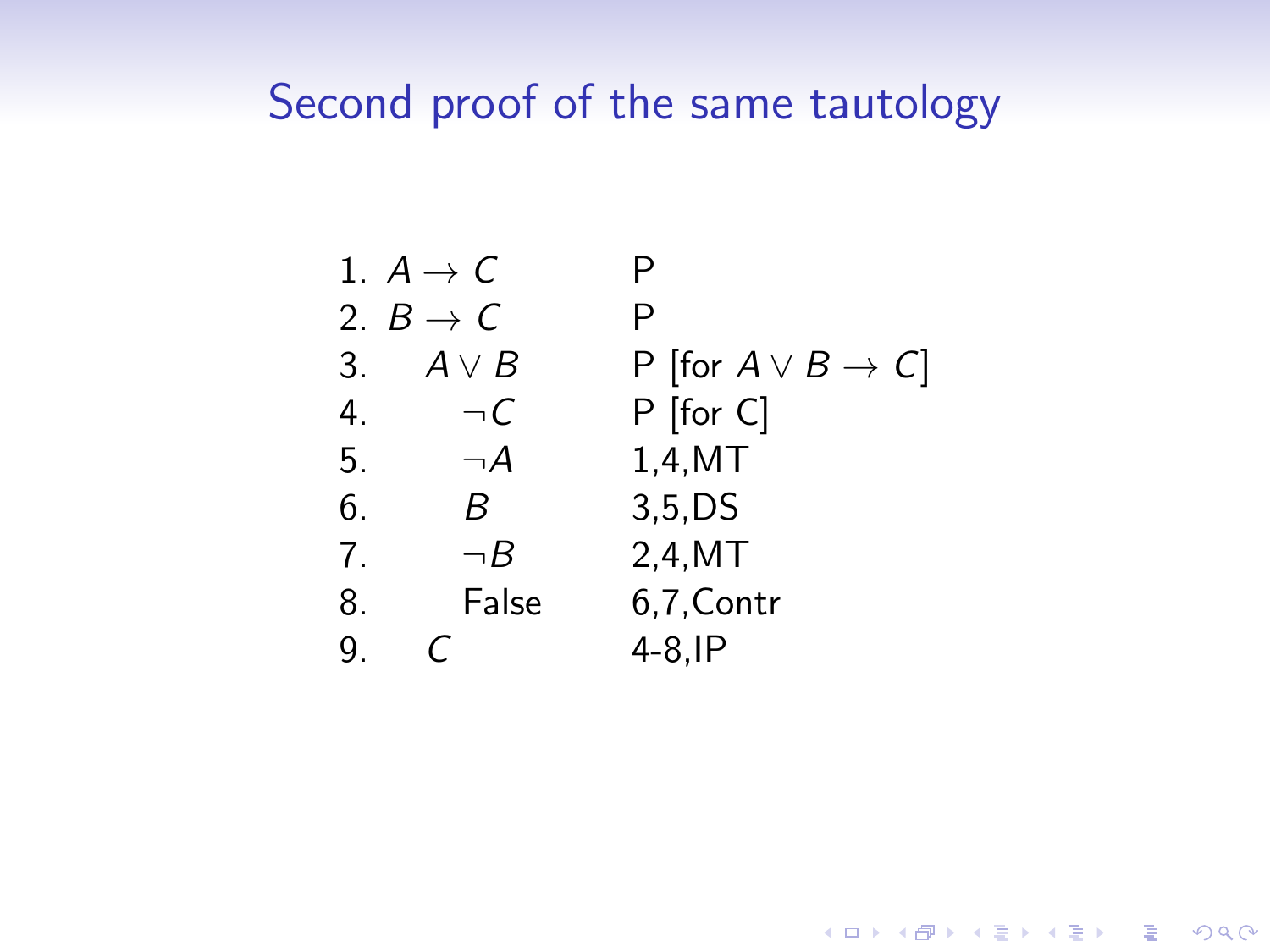|    | 1. $A \rightarrow C$         | Р                                 |
|----|------------------------------|-----------------------------------|
|    | 2. $B \rightarrow C$         | Р                                 |
| 3. | $A \vee B$                   | P [for $A \vee B \rightarrow C$ ] |
| 4. | $\neg C$                     | $P$ [for C]                       |
| 5. | $\neg A$                     | 1,4,MT                            |
| 6. | B                            | $3,5$ , DS                        |
| 7. | $\neg B$                     | 2,4,MT                            |
| 8. | False                        | 6,7, Contr                        |
| 9. | C                            | $4-8$ , IP                        |
|    | 10. $A \vee B \rightarrow C$ | 3,9,CP                            |